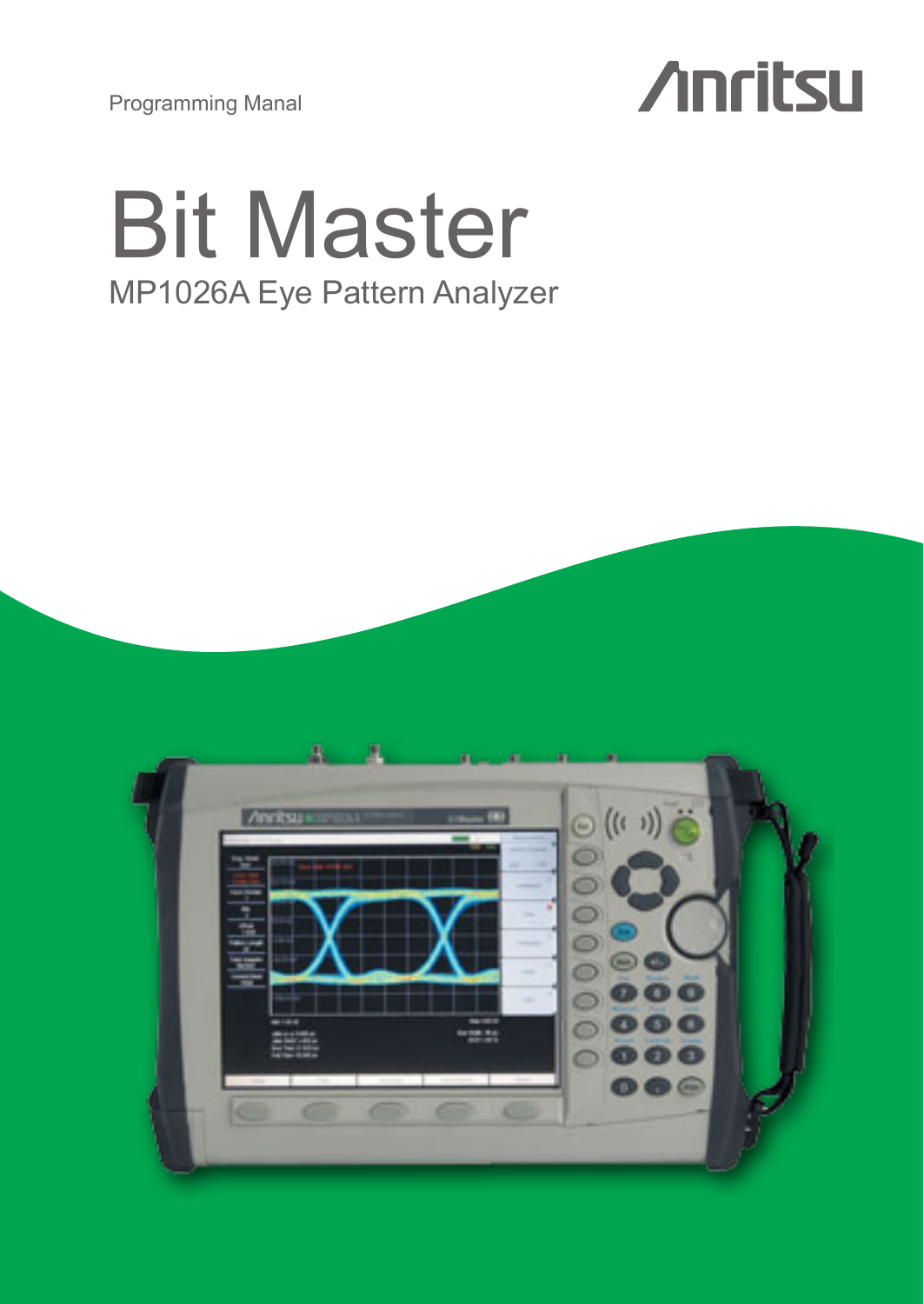# Bit Master MP1026A Programming Manual<br>Document #10580-00170, Revision B

# **Table of Contents**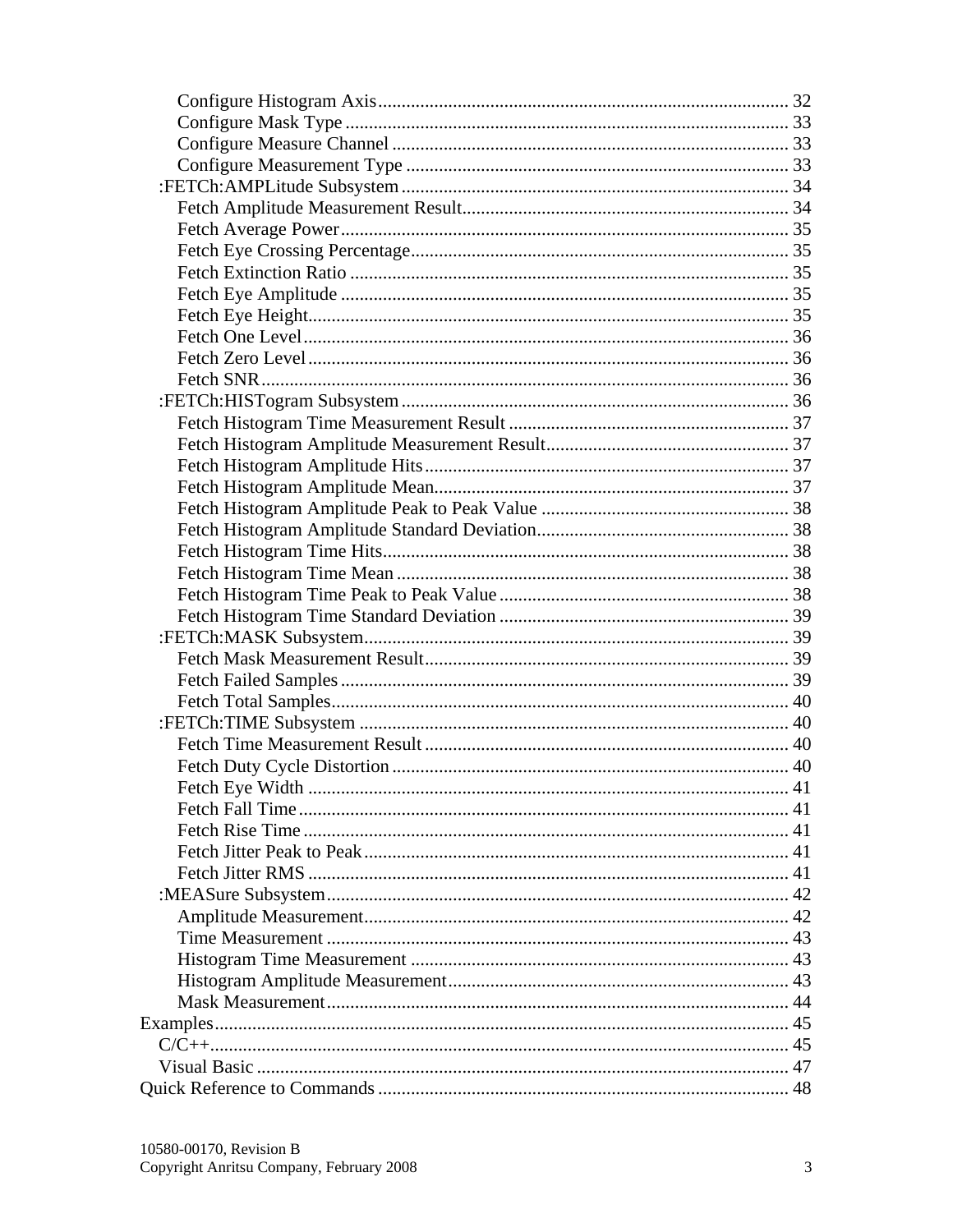# <span id="page-4-0"></span>**1 Introduction**

# *Scope of this Manual*

This manual contains descriptions of the remote commands available for Anritsu's line of Master™ products.

While it does reference the equivalent front-panel interface for each command, it does not provide a complete front panel reference. Please see the appropriate product's User's Guide for that information.

# *References*

IEEE Standard 488.2-1992, *IEEE Standard Codes, Formats, Protocols and Common Commands for Use with ANSI/IEEE Std 488.1-1987*. IEEE, New York, NY, 1992.

SCPI Standard-1999, *Standard Commands for Programmable Instruments Volume 1: Syntax and Style*. SCPI Consortium, San Diego, CA, 1999.

*MP1026A Bit Master User's Guide* (document #10580-00169). Anritsu Company, Morgan Hill, CA, 2007.

*NI-VISA User Manual* (document #370423A-01). National Instruments Corporation, Austin, TX, 2001.

# *Trademark Acknowledgments*

NI-VISA and LabVIEW are trademarks of National Instruments Corporation. Spectrum Master is a trademark of Anritsu Company.

# *Firmware Revisions*

To check your current firmware revision, press Shift-8 (System), Status. Remote commands are available beginning with Base Version 1.61. They are available in your application beginning with the following firmware revisions:

| <b>Application</b> | <b>Firmware Revision</b> |
|--------------------|--------------------------|
| <b>Bit Master</b>  | $\sim$<br>رے ک           |
|                    |                          |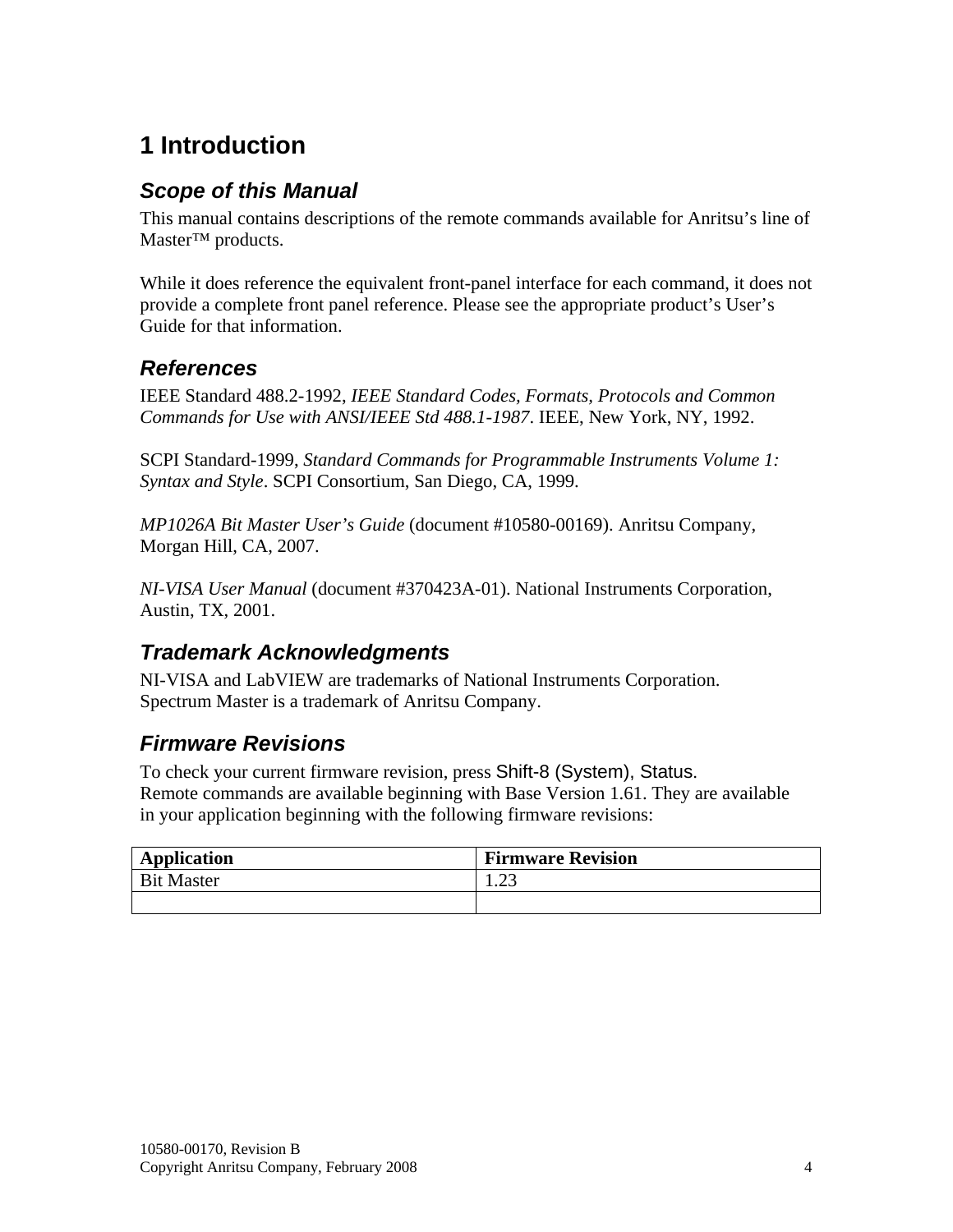# <span id="page-5-0"></span>**2 Programming Overview**

# *Controller Interface*

The physical interface is the RJ-45 connection on the instrument for 10BASE-T.

Data transfer takes place over Ethernet using TCP/IP and the VXI-11 protocol. In order to communicate with the instrument the PC must have a VXI-11 client implementation either as part of the controller program or using a third party software package on the controlling PC. The examples in Appendix A of this manual are written using National Instruments' NI-VISA™ product.

# *Command Structure*

# **Format**

The Master™ product line implements a remote interface based on the 1999 SCPI Standard. This is an ASCII-based command set.

Some basic details are described below. For a more detailed description see the SCPI Standard, available for download on the SCPI Consortium website.

# **Command Tree**

SCPI commands are organized in a "tree" structure. The base of the tree is called the "root". The "branches" are the functional subsystems. Each "branch" can have subbranches. The final node is called the "leaf". The entire sequence of branches, plus the leaf, make up the command. For example, part of the "DISPlay" branch looks like this: :DISPlay

```
:WINDow 
   :Y 
    [:SCALe]
         :UNIT 
         :BITs 
         :DIVision 
              :CH1
```
Although they are at different levels in the tree, "UNIT" and "CH1" are both leaves on the tree.

There can be branches and leaves in the tree with the same name as long as they appear at different levels. For example, there is a "CH1" leaf at the tip of both of these branches:

:DISPlay :WINDow :Y [:SCALe] :DIVision :CH1 :DISPlay :WINDow :Y [:SCALe] :OFFSets :CH1

10580-00170, Revision B Copyright Anritsu Company, February 2008 5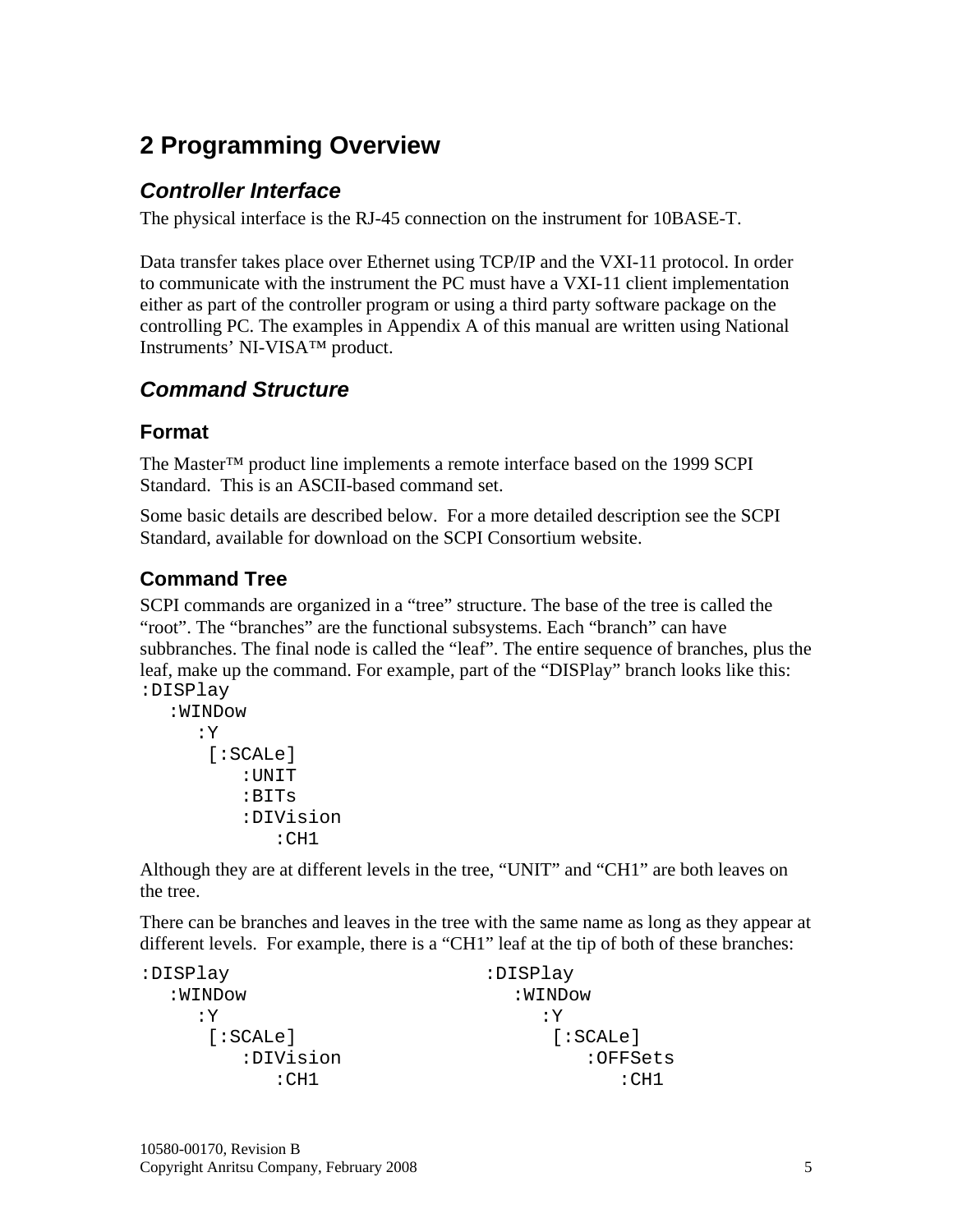# <span id="page-6-0"></span>**Subsystems**

A colon (":") separates each subsystem. For example, the command :CALCulate:MARKer:CH1:AOFF turns all markers off for Channel 1. The turn marker off is part of the : MARKer subsystem which is part of the : CALCulate subsystem. Center marker is also part of the  $:$  CALCulate: MARKer subsystem. It is specified by :CALCulate:MARKer:CH1:CENTer.

# **Optional Subsystems**

One subsystem at each "tree" level can be specified as optional. That is, the optional subsystem does not need to be specified to create a valid command. For example, if the specification is written as [:SENSe]:TIME:CLKRate the :SENSe subsystem is optional. So, both :SENSe:TIME:CLKRate and :TIME:CLKRate are valid commands and will have the same result.

# **Long Format vs. Short Format**

Each keyword has a long format and a short format. The input clock rate command can be specified by :SENSe:TIME:CLKRate or :SENS:TIME:CLKR. The capital letters in the command specification indicate the short form of the command.

Only the short form and the long form are acceptable. For example,  $:$  SENS: TIME:CLKRate is not an acceptable form of the command.

# **Case Sensitivity**

Commands are not case sensitive. For example, :SENS:TIME:CLKR 10 GHZ and :sens:time:clkr 10 ghz will have the same result.

# **Parameters**

The command and its parameters are separated by a space. Parameters may be specified with optional units, depending on the command.

For example, :SENS:TIME:CLKR 10 GHZ sets the input clock rate to 10 GHz.

Multiple parameters are separated by a comma  $(\cdot\cdot\cdot\cdot)$ .

# **Query Format**

Many commands have a query format that will return a parameter value or other data. For example, : SENS: TIME: CLKR? will return the current value of the clock rate.

# **Combining Multiple Commands**

Multiple commands can be sent together if separated by a semi-colon (";"). For example, :SENS:DISP:MODE EYE; :CONF:MEAS:TYPE AMPL would set the display mode to EYE and then set the measurement type to Amplitude.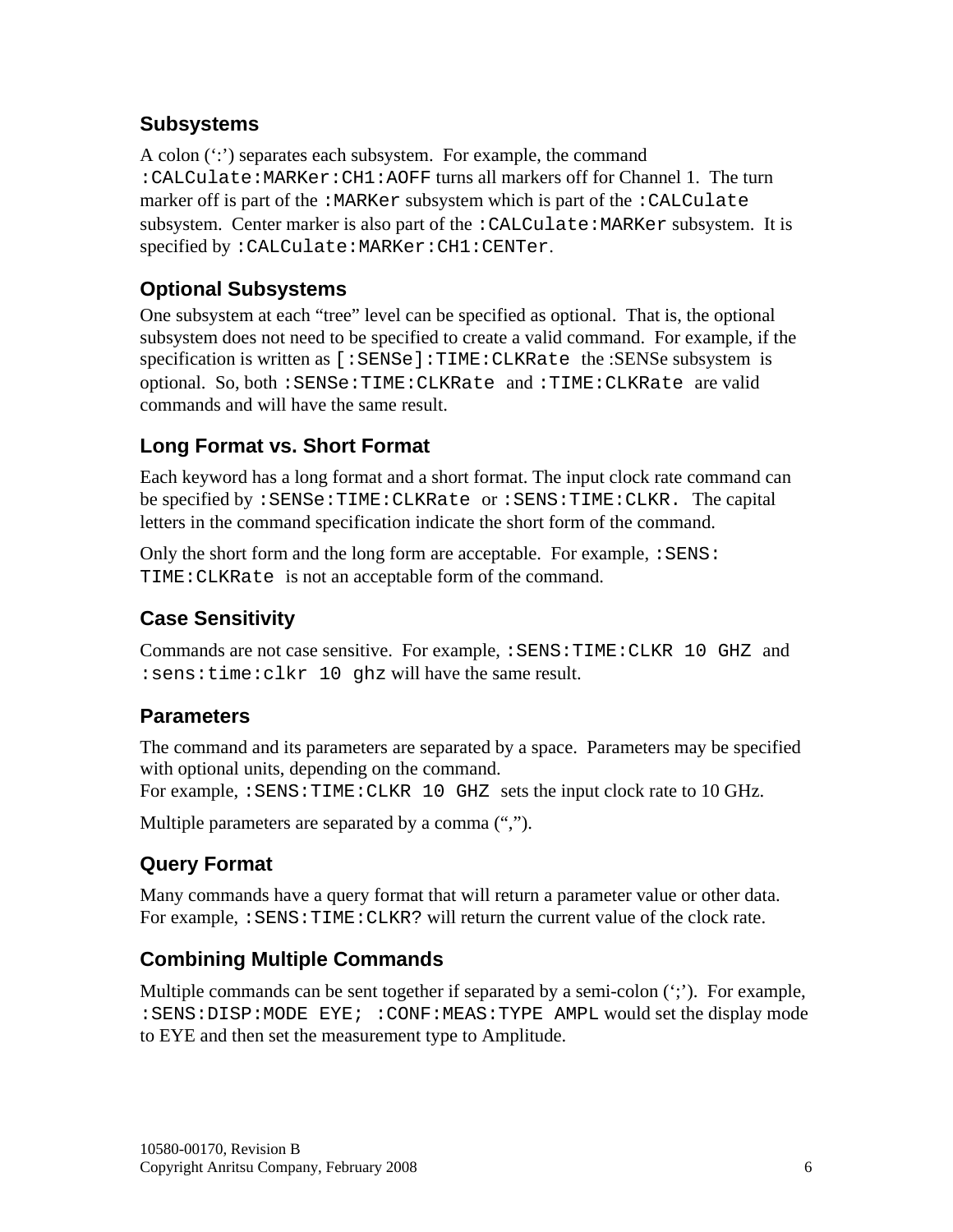# <span id="page-7-0"></span>**Creating Valid Commands**

| <b>Command Specification</b>                                            | <b>Valid Forms</b>                                                                                                                                                                                                                                                 |
|-------------------------------------------------------------------------|--------------------------------------------------------------------------------------------------------------------------------------------------------------------------------------------------------------------------------------------------------------------|
| [:SENSe]:TIME:CLKRate<br><freq></freq>                                  | The following all produce equivalent results:<br>:SENSe:TIME:CLKRate 1 GHZ<br>:SENS:TIME:CLKR 1000 MHZ<br>:sens:time:clkr 1000000000<br>:TIME:CLKR 1000000 KHZ                                                                                                     |
| :CALCulate:MARKer:LOCatio<br>$n:CH1   2:Y1   2$ <amplitude></amplitude> | The first 2 commands set the location of marker<br>for Channel 1. The last 2 commands set the<br>location of marker for Channel 2.<br>:CALC:MARK:LOC:CH1:Y1 100 MV<br>:CALC:MARK:LOC:CH1:Y2 100 MV<br>:CALC:MARK:LOC:CH2:Y1 100 MV<br>:CALC:MARK:LOC:CH2:Y2 100 MV |
| :CALCulate:MARKer:CH1 2:X<br>ON OFF 110<br>1 2                          | The following commands are identical:<br>:CALCulate:MARKer:CH1:X1 OFF<br>:CALCulate:MARKer:CH1:X1 0                                                                                                                                                                |
| [:SENSE]:TIME:DATRate<br><bit rate=""></bit>                            | The following all produce equivalent results:<br>:SENSe:TIME:DATRate 5 GBPS<br>:SENS:TIME:DATR 5000 MBPS<br>:sense:time:datr 5000000 KBPS<br>:TIME:DATR 5000000000 BPS                                                                                             |

# **Command Terminators**

The <new line> character (ASCII 10) in the last data byte of a command string is used as a command terminator. Use of a command terminator will reset the command path to the root of the tree.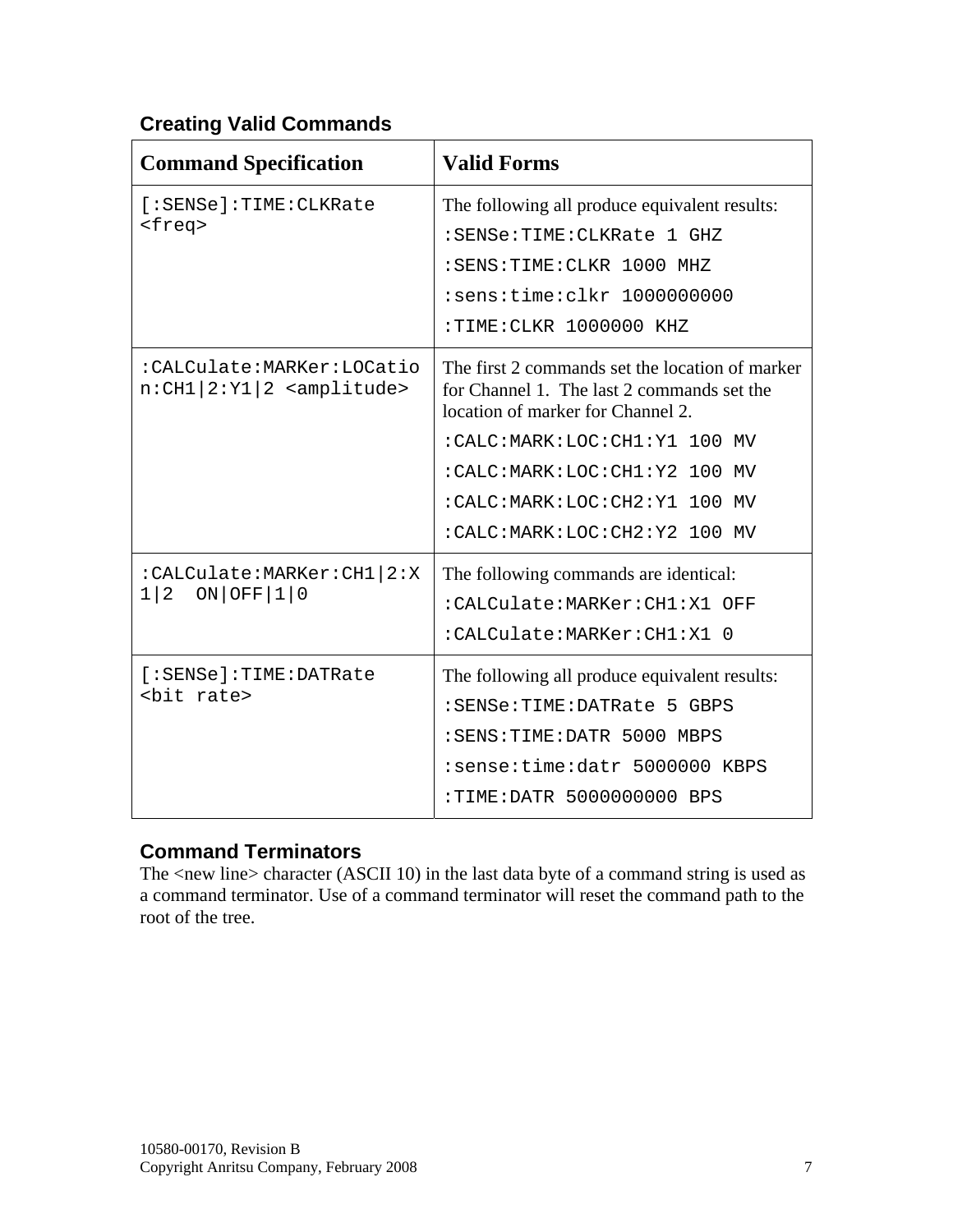# <span id="page-8-0"></span>*Conventions*

The following conventions have been used throughout the document.

# **Notational Conventions**

This document uses several notational conventions. They are listed below.

| :COMMands:WILL:LOOK:LIKE:THIS                    | Commands will be formatted to<br>differentiate them from text<br>descriptions.                           |
|--------------------------------------------------|----------------------------------------------------------------------------------------------------------|
| :COMMand:QUERies:LOOK:LIKE:THIS?                 | The query form of the command will<br>be followed by a "?"                                               |
| Front-panel key sequences use this<br>formatting | Front-panel keypresses will be<br>formatted to differentiate them from<br>text descriptions.             |
|                                                  | Key presses are separated by a comma<br>$($ ",").                                                        |
| <identifier></identifier>                        | Identifiers will be enclosed in " $\lt$ >".<br>They indicate that some type of data<br>must be provided. |
|                                                  | The "" indicates that a choice must be<br>made.                                                          |
| [optional input]                                 | Optional input will be enclosed in "[]".                                                                 |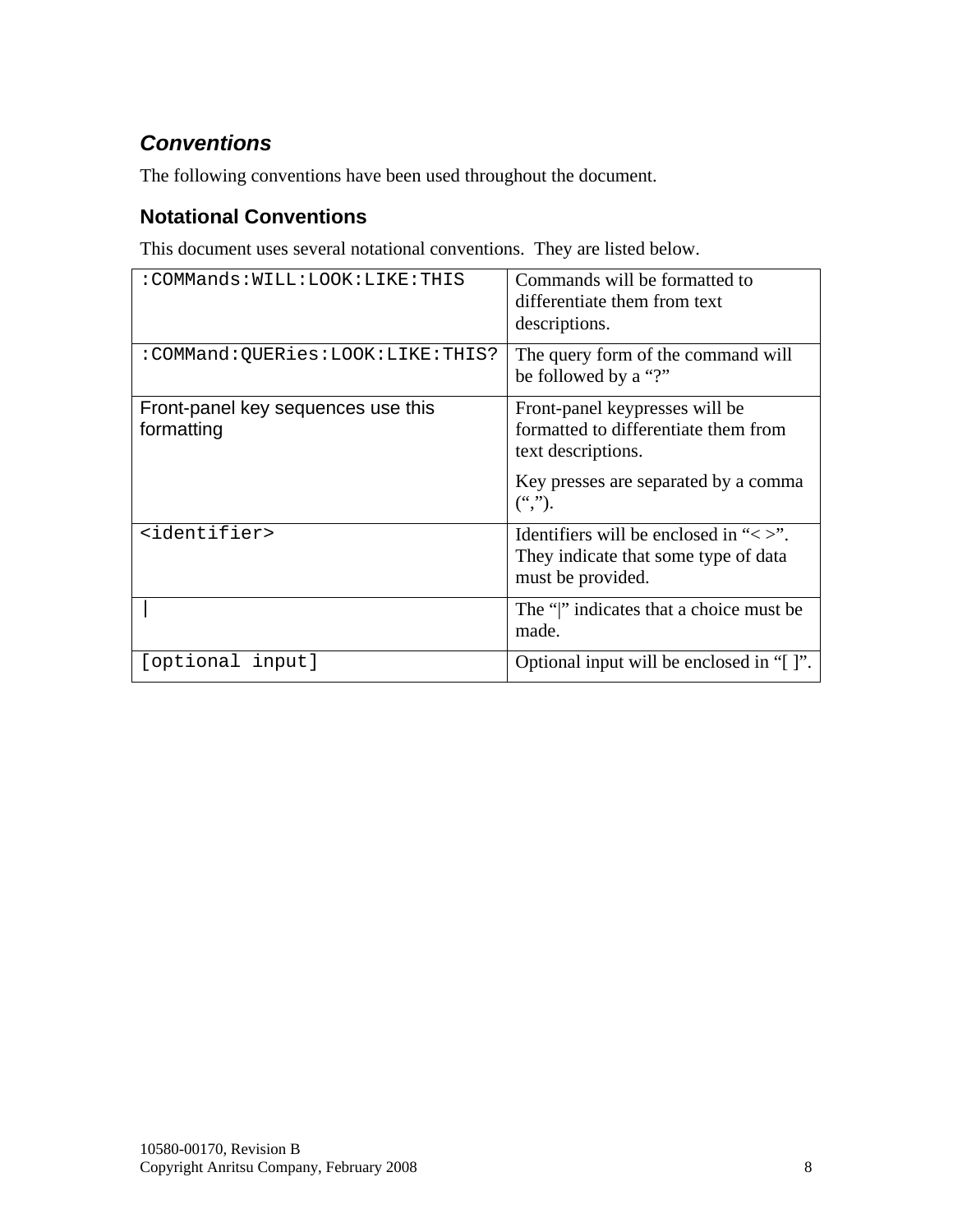# <span id="page-9-0"></span>**Identifiers**

The following identifiers have been used throughout the remote command definitions. Descriptions are provided here. In most cases, units will be specified with the individual command.

| <b>Identifier</b>           | <b>Description</b>                                                                                                                                            |
|-----------------------------|---------------------------------------------------------------------------------------------------------------------------------------------------------------|
| <amplitude></amplitude>     | Amplitude value. Units specified with the command.                                                                                                            |
| <freq></freq>               | Frequency. Units specified with the command.                                                                                                                  |
| <integer></integer>         | Integer value, no units. Range specified with the<br>command.                                                                                                 |
| <number></number>           | Numeric value, integer or real.                                                                                                                               |
| <percentage></percentage>   | Percentage value from 0-100. Units are always "%".                                                                                                            |
| <rel ampl=""></rel>         | Relative amplitude. Units are always dB.                                                                                                                      |
| <x-parameter></x-parameter> | Parameter value in the units of the x-axis. Units are<br>specified with the command.                                                                          |
| <string></string>           | The string should be enclosed in either single quotes $(')$<br>or double quotes ("").                                                                         |
| <file name=""></file>       | The name should be enclosed in either single quotes $(')$<br>or double quotes (""). The need for an extension will be<br>documented with applicable commands. |
| <voltage></voltage>         | Voltage. Units specified with the command.                                                                                                                    |
| <current></current>         | Current. Units specified with the command.                                                                                                                    |
| $<$ time $>$                | Time value. Unit is not specified with the command. It is<br>added by the instrument based on current unit setting.                                           |
| <bit rate=""></bit>         | Bit rate. Unit specified with the command.                                                                                                                    |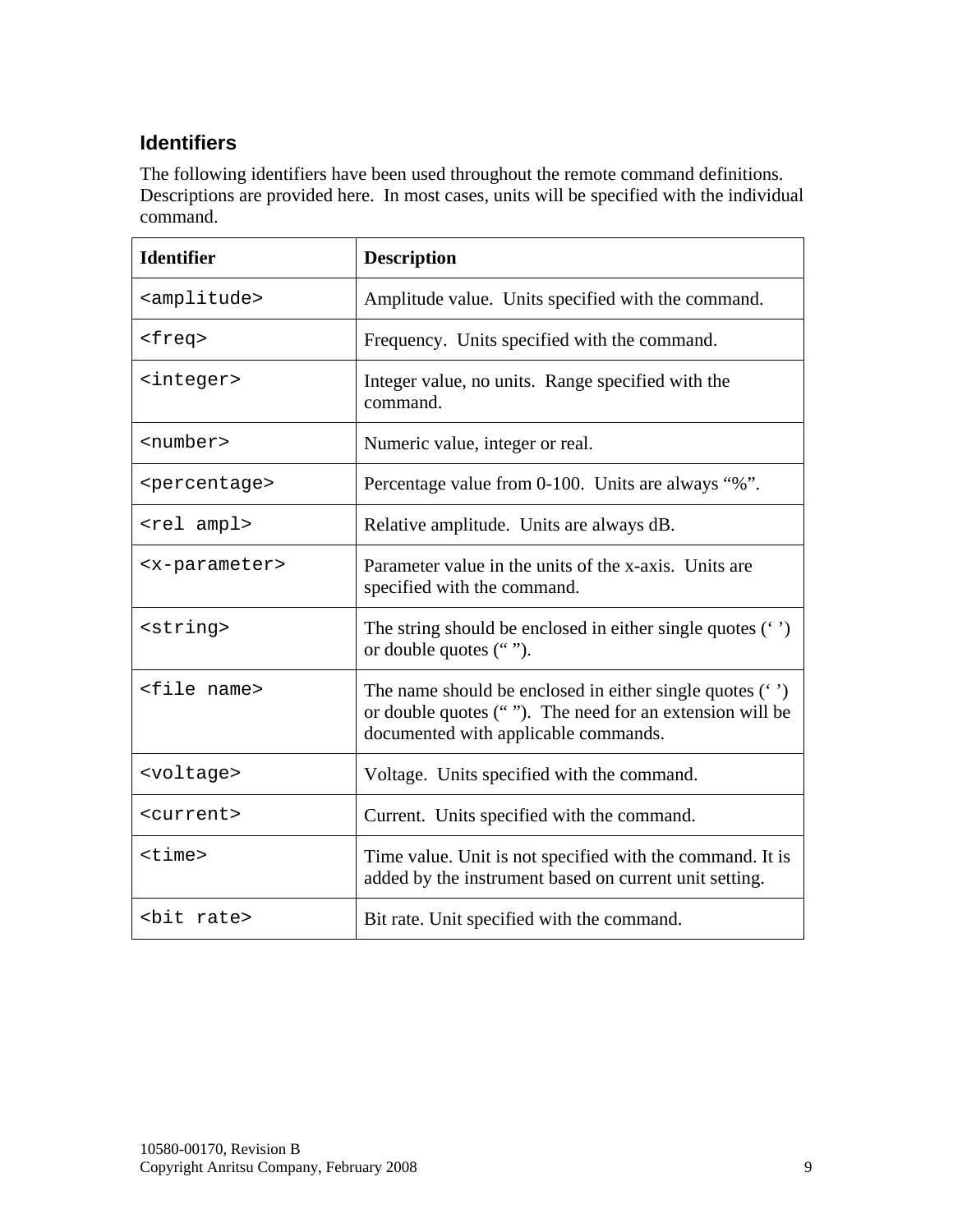# <span id="page-10-0"></span>**3 IEEE Common Commands**

These commands are specified in IEEE Standard 488.2-1992, *IEEE Standard Codes, Formats, Protocols and Common Commands for Use with ANSI/IEEE Std 488.1-1987*. IEEE, New York, NY, 1992.

# *Identity Query*

#### **\*IDN?**

This command returns the following information in <string> format separated by commas: manufacturer name ("Anritsu"), model number/options, serial number, firmware package number.

Note that the model number and options will be separated by a "/" and each option will be separated by a "/".

For example, the return string might look like:

```
"Anritsu,MP1026A/3/2,62011032,1.23"
```
# *Reset*

#### **\*RST**

This command restores parameters in the current application as well as system settings to their factory default values.

System settings affected by this command are Ethernet configuration, language, volume and brightness.

Note that the unit will power-cycle after this command is executed.

| <b>Front Panel Access:</b> | Shift-8 (System), System Options, Reset, Factory<br><b>Defaults</b> |
|----------------------------|---------------------------------------------------------------------|
| See Also:                  | :SYSTem:PRESet                                                      |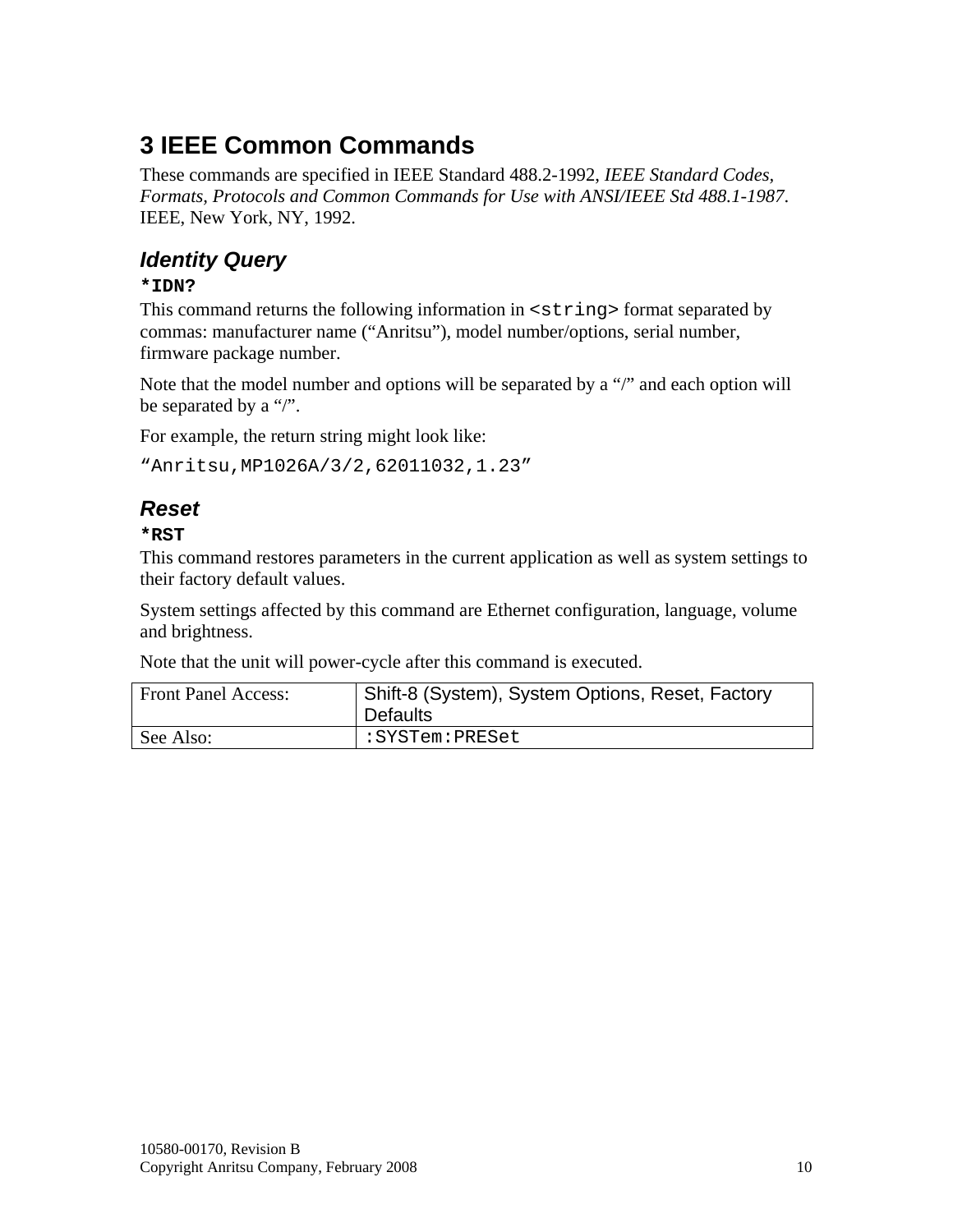# <span id="page-11-0"></span>**4 Bit Master Specific Commands**

NOTE: The Bit Master must have a clock present and must have the correct clock settings before making any measurements or retrieving any data. Otherwise, any data retrieved from the Bit Master may not be valid or may not have the correct format, and messages sent to the Bit Master will take longer to process.

# *:CALCulate Subsystem*

The commands in this subsystem process data that have been collected via the SENSe subsystem.

The following commands are used to manipulate data markers.

# **All Markers Off**

#### **:CALCulate:MARKer:CH1|2:AOFF**

Turns all markers off.

| <b>Front Panel Access:</b> | Marker, All Markers OFF        |
|----------------------------|--------------------------------|
| See Also:                  | :CONFigure:MEASure:CHANnel 1 2 |

#### **Center Markers**

#### **:CALCulate:MARKer:CH1|2:CENTer**

Enables all markers and centers them in the middle of the current display screen. From this default location, it should be much easier to adjust the X and Y values as needed for extracting results.

| <b>Front Panel Access:</b> | <b>Marker, Center Markers</b>  |
|----------------------------|--------------------------------|
| See Also:                  | :CONFigure:MEASure:CHANnel 1 2 |

#### **X Marker**

# **:CALCulate:MARKer:CH1|2:X1|2 ON|OFF|1|0**

#### **:CALCulate:MARKer:CH1|2:X1|2?**

Enables or disables X1 or X2 marker of active channel.

The query returns current status of X marker.

ON/1: Enable marker

OFF/0: Disable marker

| <b>Factory Preset / *RST:</b> | OFF                            |
|-------------------------------|--------------------------------|
| <b>Front Panel Access:</b>    | Marker, X1/X2                  |
| See Also:                     | :CONFigure:MEASure:CHANnel 1 2 |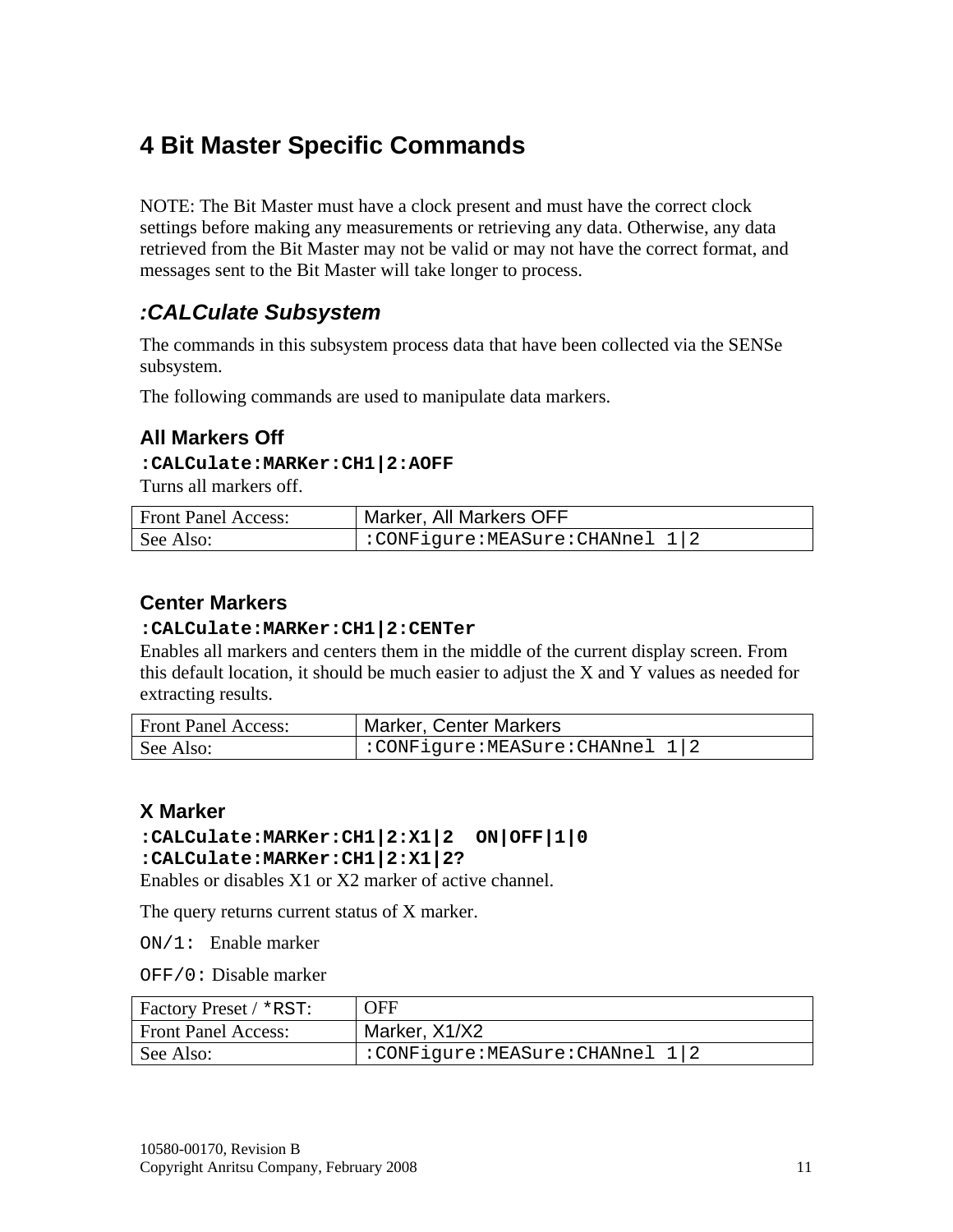# <span id="page-12-0"></span>**Y Marker**

### **:CALCulate:MARKer:CH1|2:Y1|2 ON|OFF|1|0 :CALCulate:MARKer:CH1|2:Y1|2?**

Enables or disables Y1 or Y2 marker of active channel.

The query returns current status of Y marker.

ON/1: Enable marker

OFF/0: Disable marker

| Factory Preset / *RST:     | <b>OFF</b>                     |
|----------------------------|--------------------------------|
| <b>Front Panel Access:</b> | Marker, Y1/Y2                  |
| See Also:                  | :CONFigure:MEASure:CHANnel 1 2 |

# **X Marker Location**

#### **:CALCulate:MARKer:LOCation:CH1|2:X1|2 <time> :CALCulate:MARKer:LOCation:CH1|2:X1|2?**

Sets X1 or X2 marker value. It will turn on marker if marker status is OFF.

The query returns current X marker value. "Marker Off" will be returned if queried marker is disabled.

| Factory Preset / *RST:     | X1: 0.250, X2: 0.750           |
|----------------------------|--------------------------------|
| Default Unit:              | Current time axis unit         |
| Range:                     | PS: 0 to 4294967295            |
|                            | UI: 0 to 4294967               |
| <b>Front Panel Access:</b> | Marker, X1/X2                  |
| See Also:                  | :CONFigure:MEASure:CHANnel 1 2 |

# **Delta X Marker Location**

#### **:CALCulate:MARKer:LOCation:CH1|2:XDELta?**

Returns current delta value of X marker. "Marker Off" will be returned if one of queried markers is disabled. The result is always a positive value.

| Default Unit:              | Current time-axis unit         |
|----------------------------|--------------------------------|
| <b>Front Panel Access:</b> | Marker, X1/X2                  |
| See Also:                  | :CONFigure:MEASure:CHANnel 1 2 |

# **Y Marker Location**

#### **:CALCulate:MARKer:LOCation:CH1|2:Y1|2 <amplitude> :CALCulate:MARKer:LOCation:CH1|2:Y1|2?**

Sets Y1 or Y2 marker value. It will turn on marker if marker status is OFF.

The query returns current Y marker value. "Marker Off" will be returned if queried marker is disabled. The marker location uses mV for Electrical channel and  $\mu$ W for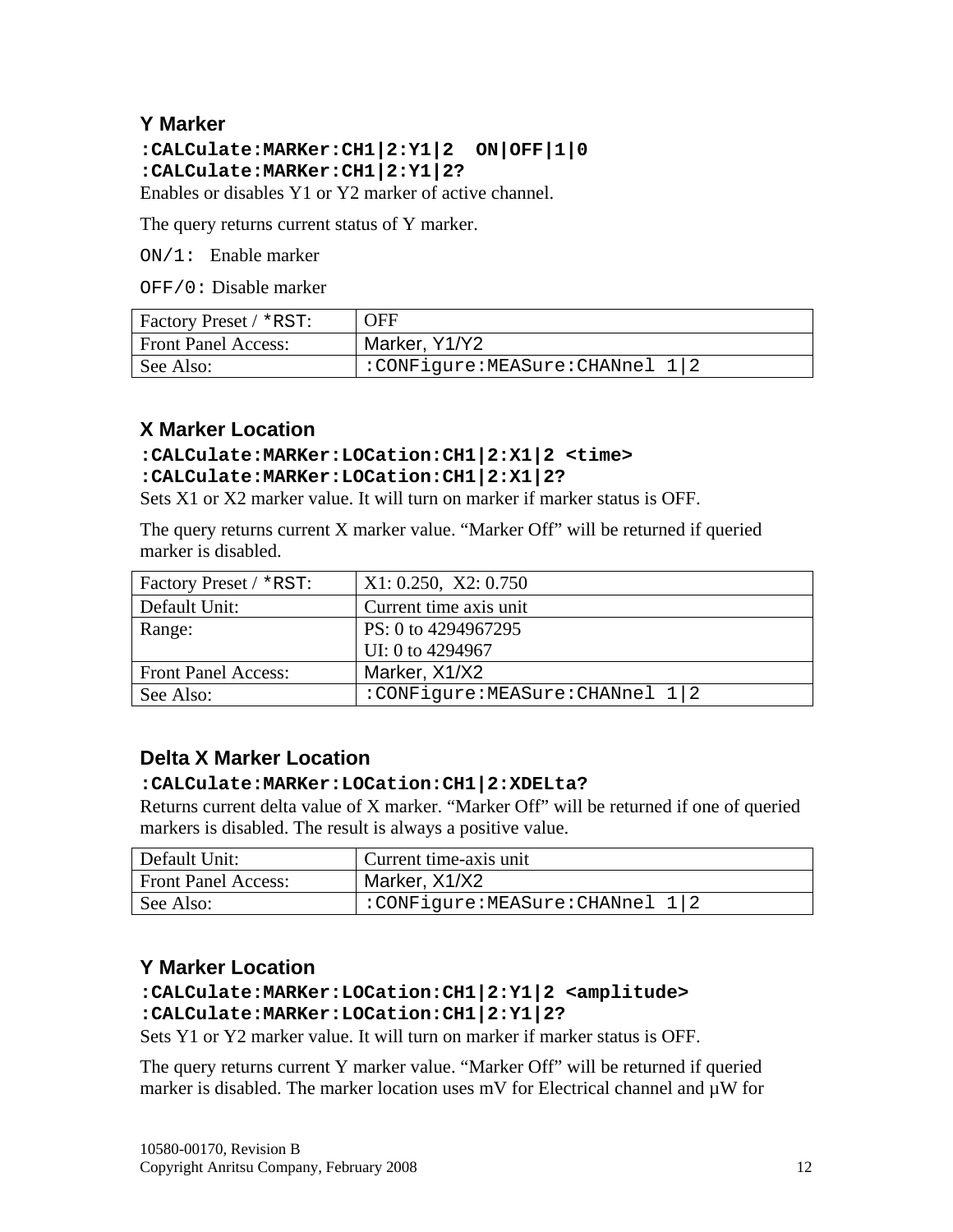| Factory Preset / *RST:     | $Y1: 250$ mV, $Y2: -250$ mV                      |
|----------------------------|--------------------------------------------------|
| Default Unit:              | Current y-axis unit                              |
| Range:                     | Electrical: -1.00V to 1.00V                      |
|                            | Optical: range equals electrical range divide by |
|                            | Conversion Gain(V/W)                             |
| <b>Front Panel Access:</b> | Marker, Y1/Y2                                    |
| See Also:                  | :CONFigure:MEASure:CHANnel 1 2                   |

<span id="page-13-0"></span>Optical channel. For optical channels, the marker location range value depends on the conversion gain value (specified by :CALibrate:CGain <number>).

# **Delta Y Marker Location**

#### **:CALCulate:MARKer:LOCation:CH1|2:YDELta?**

Returns current delta value of Y marker. "Marker Off" will be returned if one of queried markers is disabled. The result is always a positive value.

| Default Unit:              | Current y-axis unit            |
|----------------------------|--------------------------------|
| <b>Front Panel Access:</b> | Marker, Y1/Y2                  |
| See Also:                  | :CONFigure:MEASure:CHANnel 1 2 |

# *:CALibration Subsystem*

This subsystem controls the system calibration.

# **Calibrate Amplitude**

#### **:CALibrate:AMPLitude**

Initiates an amplitude calibration for both Channel 1 and Channel 2. The calibration could take more than 30 seconds. The calibration result is returned after the command is completed.

| shift-2(calibrate), Calibrate Amplitude<br><b>Front Panel Access:</b> |
|-----------------------------------------------------------------------|
|-----------------------------------------------------------------------|

#### **Calibrate Conversion Gain (V/W)**

#### **:CALibrate:CGain <number>**

#### **:CALibrate:CGain?**

Sets transimpedance gain value of O/E module.

The query returns current value for conversion gain.

| Range:                     | 1 to 9999                                |
|----------------------------|------------------------------------------|
| <b>Front Panel Access:</b> | shift-2(calibrate), Conversion Gain(V/W) |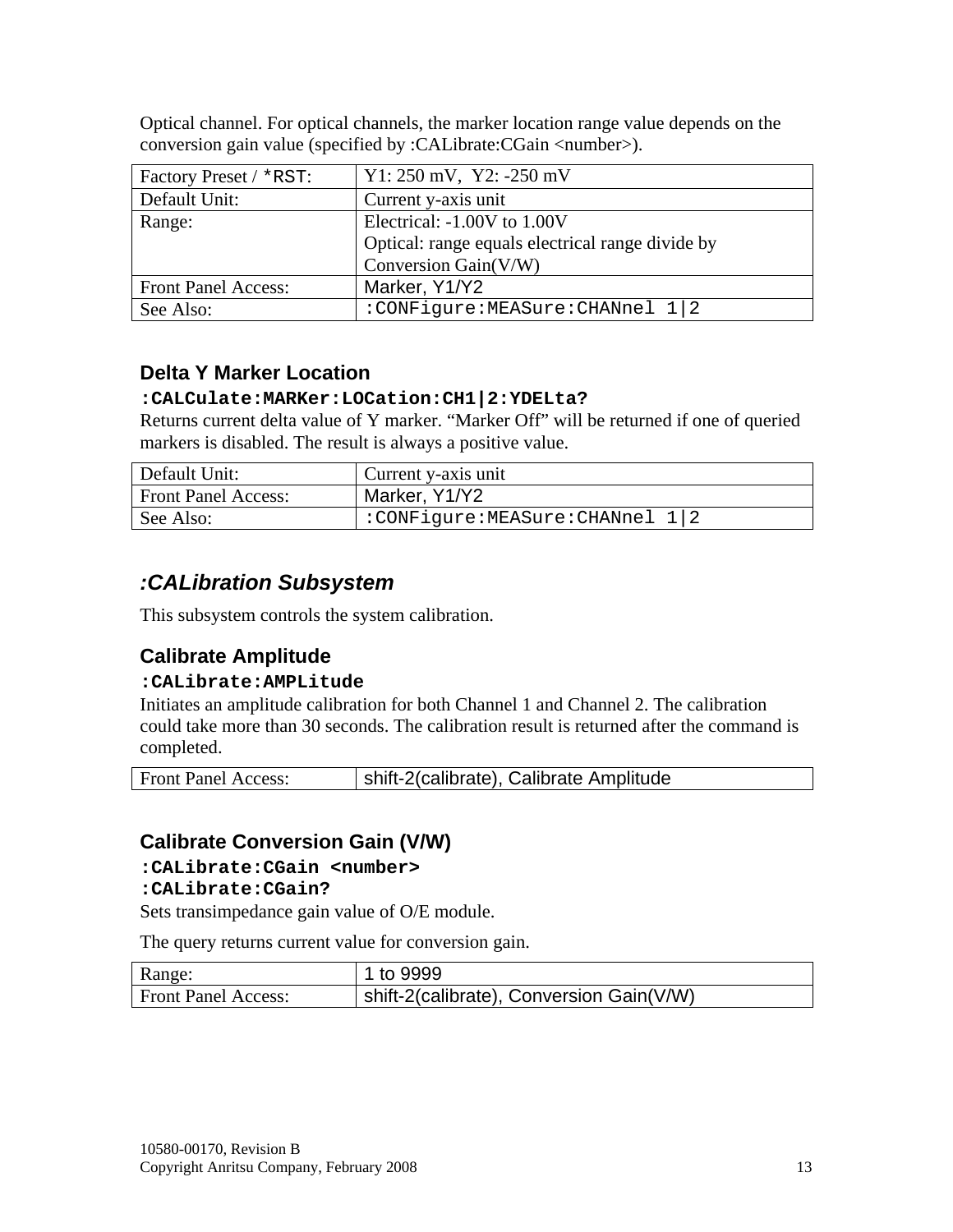# <span id="page-14-0"></span>**Calibrate O/E Power**

#### **:CALibrate:OEPower**

Executes a calibration of the O/E module power meter measurement. The calibration result is returned after the command is completed.

| <b>Front Panel Access:</b> | shift-2(calibrate), Calibrate O/E Power |
|----------------------------|-----------------------------------------|
|                            |                                         |

# **Calibrate Responsivity (A/W)**

#### **:CALibrate:RESPonsivity <number> :CALibrate:RESPonsivity?**

Sets responsivity value for O/E module. The value is used for average optical power measurement.

The query returns current value for responsivity.

| Range:                     | 0.001 to 9999                         |
|----------------------------|---------------------------------------|
| <b>Front Panel Access:</b> | shift-2(calibrate), Responsivity(A/W) |

# *:Display Subsystem*

This subsystem provides commands that modify the display of data for the user. They do not modify the way in which data are returned to the controller.

# **Clear Display**

#### **:DISPlay:WINDow:GRAPhics:CLEar**

Clears graphic display on screen.

| <b>Front Panel Access:</b> | <b>Clear Display</b><br><b>Setup</b> |
|----------------------------|--------------------------------------|
|                            |                                      |

#### **Autoscale**

#### **:DISPlay:WINDow[:SCALe]:AUTOscale**

Rescales the eye pattern display to the proper amplitude and time scale so that the eye pattern is centered on the screen.

This command is only valid for Eye pattern display mode.

| <b>Front Panel Access:</b> | Autoscale<br>Setup. |
|----------------------------|---------------------|
|                            |                     |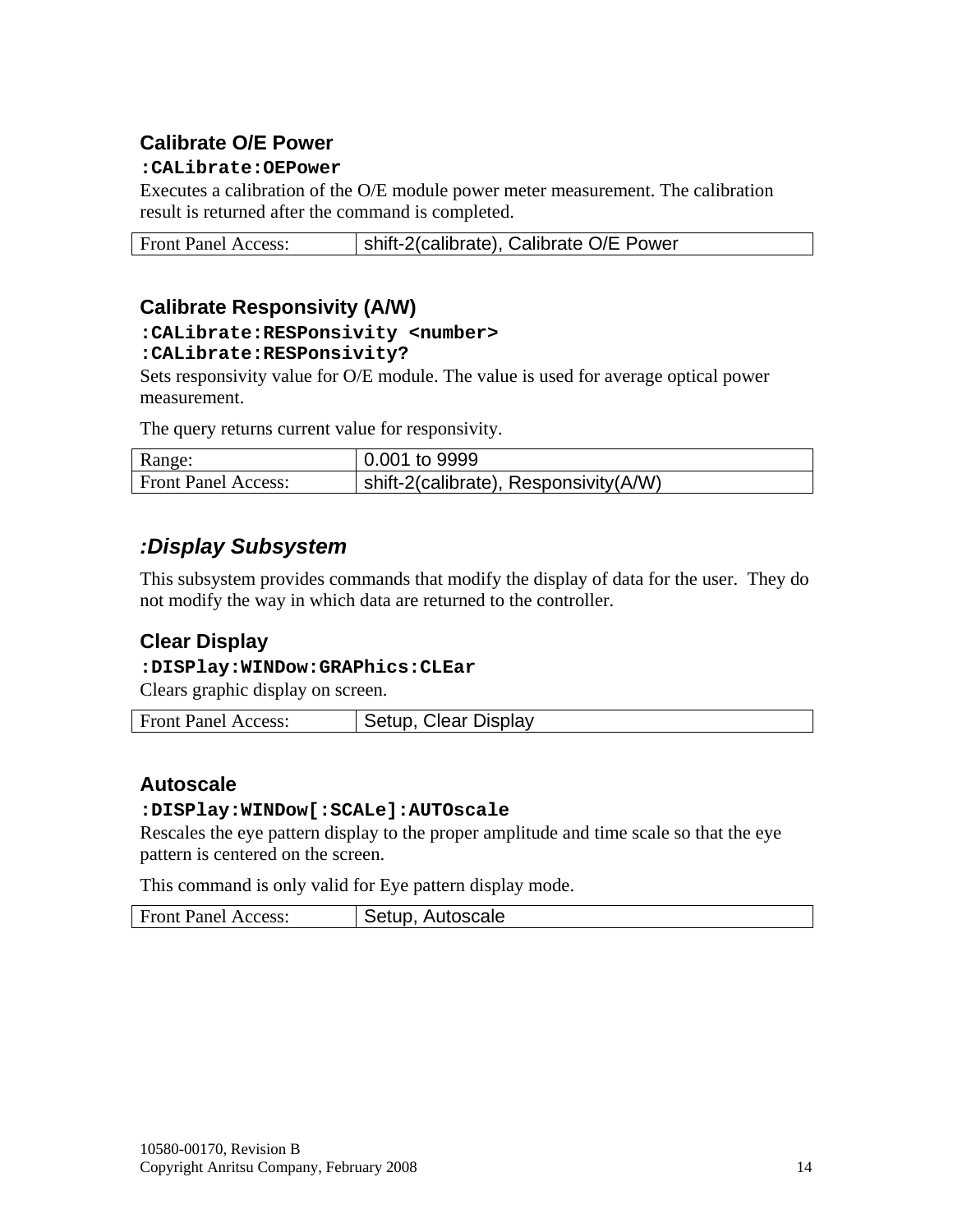#### <span id="page-15-0"></span>**Bits**

# **:DISPlay:WINDow:X[:SCALe]:BITs <integer> :DISPlay:WINDow:X[:SCALe]:BITs?**

Sets the number of bits displayed on the screen.

The query returns current bits setting.

| <b>Factory Preset / *RST:</b> |            |
|-------------------------------|------------|
| Range:                        | 1 to 65535 |
| <b>Front Panel Access:</b>    | Time, Bits |

# **X Offset**

#### **:DISPlay:WINDow:X[:SCALe]:OFFSets <number> :DISPlay:WINDow:X[:SCALe]:OFFSets?**

Sets the amount of horizontal (time) shift that is applied to the display.

The query returns current X offset.

| Factory Preset / *RST:     |              |
|----------------------------|--------------|
| Range:                     | 0 to 65536   |
| <b>Front Panel Access:</b> | Time, Offset |

# **Time Axis Unit**

#### **:DISPlay:WINDow:X[:SCALe]:UNIT UI|PS :DISPlay:WINDow:X[:SCALe]:UNIT?**

Sets time axis unit.

The query returns current time units.

UI: unit interval. A "unit interval" is bit period.

PS: units of picoseconds

| Factory Preset / *RST:     |            |
|----------------------------|------------|
| <b>Front Panel Access:</b> | Time, Unit |

# **Y Scale**

```
:DISPlay:WINDow:Y[:SCALe]:DIVision:CH1|2? <amplitude> 
:DISPlay:WINDow:Y[:SCALe]:DIVision:CH1|2?
Sets value of Y-axis scale for Channel 1 or Channel 2.
```
The query returns current Y-axis scale.

The unit that must follow the amplitude value depends on the current setting of the active channel (specified by [:SENSe]:INPut:CH1|2 ELECtrical|OPTical|OFF). The setting can be Electrical or Optical. The scale uses mV for Electrical channel and µW for Optical channel. Maximum scale value depends on the attenuation setting for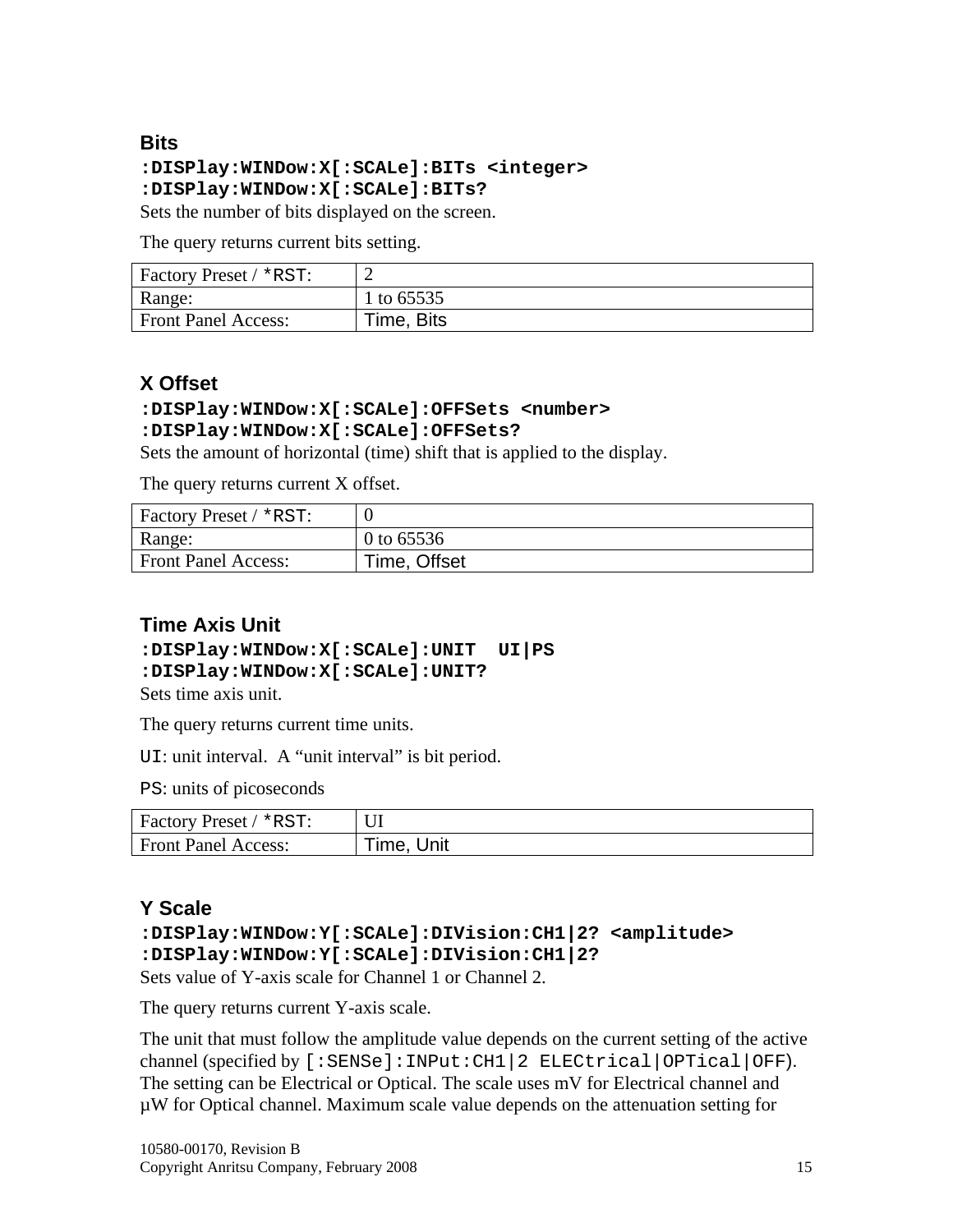<span id="page-16-0"></span>each channel (specified by [:SENSe]:INPut:ATTenuation:CH1|2 <rel ampl>). Optical scale value depends on conversion gain value (specified by :CALibrate:CGain <number>).

| Factory Preset / *RST:     | $125 \text{ mV}$                                                |
|----------------------------|-----------------------------------------------------------------|
| Default Unit:              | Current amplitude unit                                          |
| Range:                     | Electrical: 1.0mV to 250.0 x $[10^{\circ}$ (attenuation/20)] mV |
|                            | Optical: range equals electrical range divided by               |
|                            | Conversion Gain (V/W)                                           |
| <b>Front Panel Access:</b> | Amplitude, Scale                                                |
| See Also:                  | [:SENSE]:INPut:CH1 2                                            |
|                            | ELECtrical   OPTical   OFF                                      |

# **Y Offset**

# **:DISPlay:WINDow:Y[:SCALe]:OFFSets:CH1|2 <amplitude> :DISPlay:WINDow:Y[:SCALe]:OFFSets:CH1|2?**

Sets Y-axis offset value for Channel 1 or Channel 2.

The query returns current y-axis offset.

The unit that must follow the amplitude value depends on the current setting of the active channel (specified by [:SENSe]:INPut:CH1|2 ELECtrical|OPTical|OFF). The setting can be Electrical or Optical. The offset uses mV for Electrical channel and µW for Optical channel. The optical scale value depends on the conversion gain value (specified by :CALibrate:CGain <number>).

| Factory Preset / *RST:     |                                                     |
|----------------------------|-----------------------------------------------------|
| Default Unit:              | Current amplitude unit                              |
| Range:                     | Electrical: $-500.0$ mV to $+500.0$ mV              |
|                            | Optical: offset equals electrical offset divided by |
|                            | Conversion Gain (V/W)                               |
| <b>Front Panel Access:</b> | Amplitude, Offset                                   |
| See Also:                  | [:SENSE]:INPut:CH1 2                                |
|                            | ELECtrical   OPTical   OFF                          |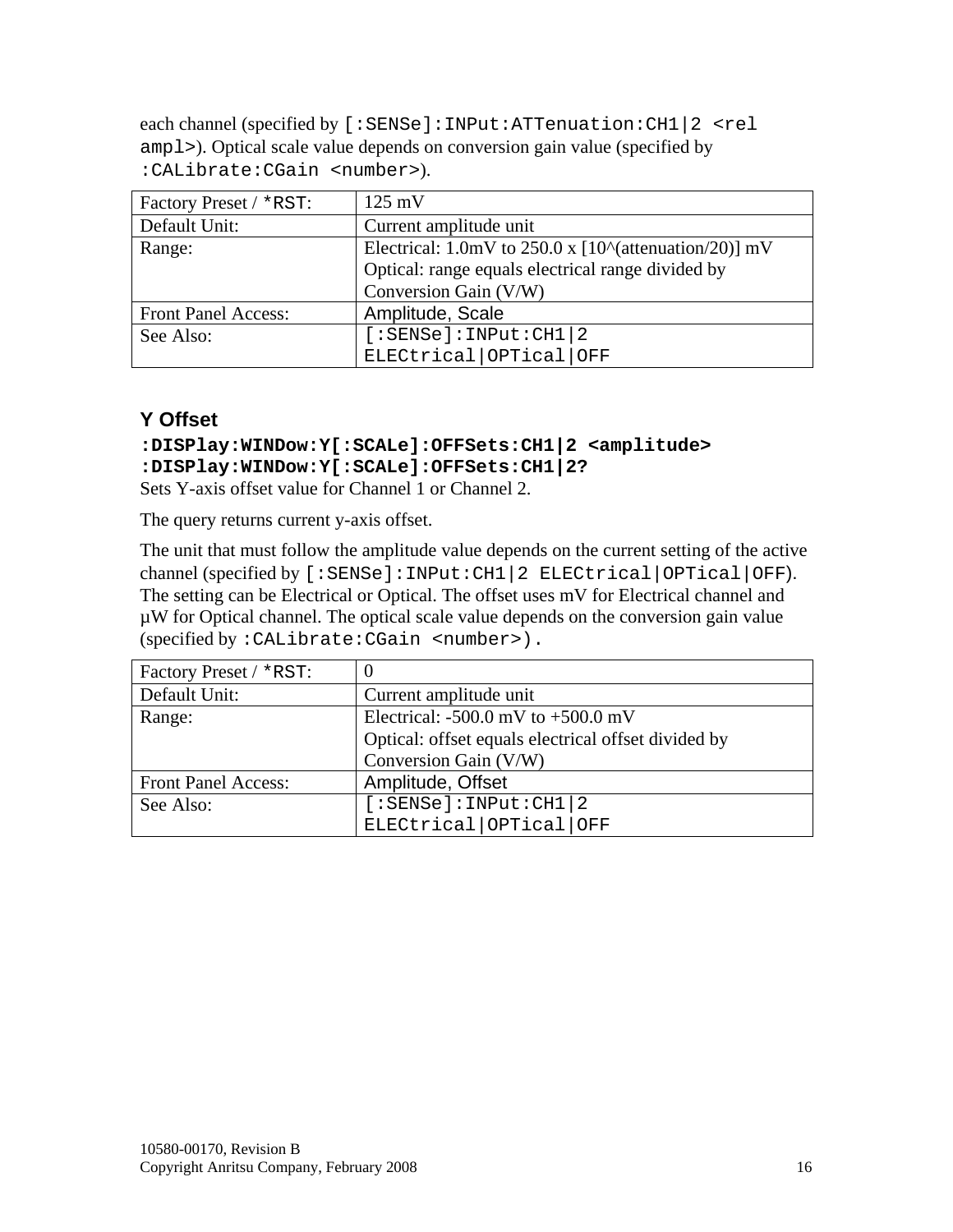# <span id="page-17-0"></span>*:INSTrument Subsystem*

One instrument may contain many logical instruments ("modes"). This subsystem controls the selection of the current instrument mode.

# **Query Available Modes**

#### **:INSTrument:CATalog:FULL?**

Returns a comma-separated list of available modes. Mode names are enclosed in double quotes (" "). Immediately following the string name is the application number.

For example: "SCOPE"17

| <b>Front Panel Access:</b> | (Mode)<br>$\bigcap$ . $\bigcup_{i=1}^{n}$ $\bigcup_{i=1}^{n}$<br>------ |
|----------------------------|-------------------------------------------------------------------------|
|                            |                                                                         |

#### **Select Mode by Number**

#### **:INSTrument:NSELect <integer>**

#### **:INSTrument:NSELect?**

Sets the instrument mode based on the value of  $\langle$  integer>.

The query version returns the number associated with the current mode.

Use :INSTrument:CATalog:FULL? to get a list of available mode names and their integer representations.

| Factory Preset / *RST:     |                              |
|----------------------------|------------------------------|
| <b>Front Panel Access:</b> | Shift-9 (Mode)               |
| See Also:                  | : INSTrument: CATalog: FULL? |
|                            | $:$ INSTrument [: SELect]    |

#### **Select Mode by Name**

#### **:INSTrument[:SELect] <string>**

#### **:INSTrument[:SELect]?**

Sets the instrument mode based on the mode name specified by <string>.

The query version returns the name of the current mode.

Use :INSTrument:CATalog:FULL? to get a list of available modes.

| Factory Preset / *RST:     | "SCOPE"                   |
|----------------------------|---------------------------|
| <b>Front Panel Access:</b> | Shift-9 (Mode)            |
| See Also:                  | :INSTrument:CATalog:FULL? |
|                            | :INSTrument:NSELect       |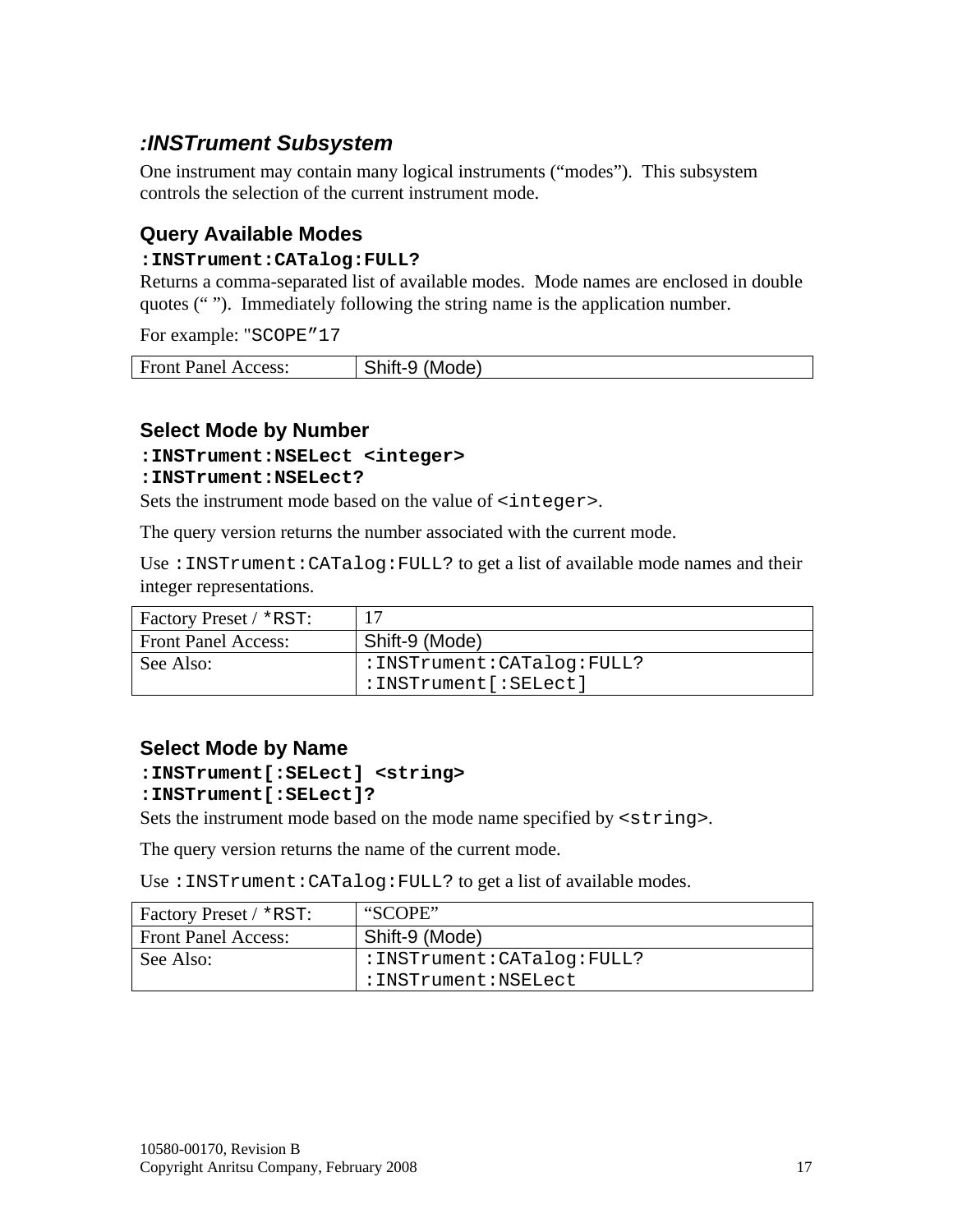# <span id="page-18-0"></span>*:MMEMory Subsystem*

The Mass MEMory subsystem contains functions that provide access to the instrument's setup and data storage.

# **Delete Setup/Measurement**

#### **:MMEMory:DELete <file name>**

Deletes the measurement or setup file specified by  $\le$  file name>.

<file name> should be enclosed in either single quotes ('') or double quotes ("") and should contain a file extension ".stp" for setup and ".scope" for measurement.

| <b>Front Panel Access:</b> | Shift-7 (File), Delete, Delete Selected File |
|----------------------------|----------------------------------------------|
| See Also:                  | :MMEMory:STORE:STATe                         |
|                            | :MMEMory:STORe:MData                         |

# **Format Storage Device**

#### **:MMEMory:INITialize [CFLash]**

Formats the compact flash. Issuing this command will erase all files on an installed Compact Flash module and create the /usr directory for storage of measurements, setups and jpg files.

| <b>Front Panel Access:</b> | Shift-7 (File), Directory Management, Format |
|----------------------------|----------------------------------------------|
|                            | Compact Flash                                |

# **Recall Measurement Data**

#### **:MMEMory:LOAD:MData <integer>, <file name>**

Recalls the measurement data from the file specified by <file name>.

<file name> should be enclosed in either single quotes ('') or double quotes ("") and should contain a file extension ".scope".

The  $\langle$  integer > parameter is not currently used, but it must be sent. Send a 1.

| <b>Front Panel Access:</b> | Shift-7 (File), Recall, Recall Measurement |
|----------------------------|--------------------------------------------|
| See Also:                  | :MMEMory:STORE:MData                       |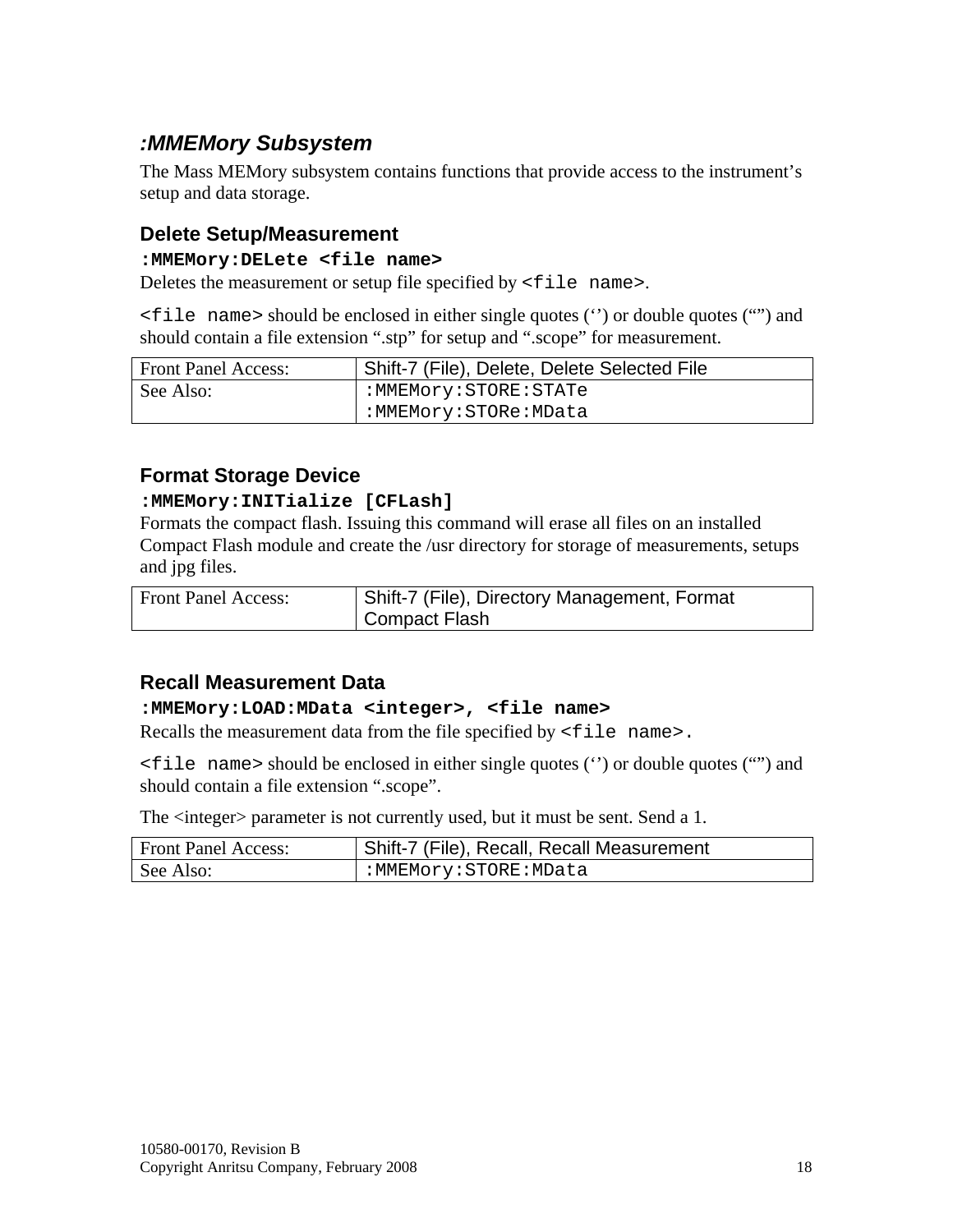# <span id="page-19-0"></span>**Recall Setup**

#### **:MMEMory:LOAD:STATe <integer>,<file name>**

Loads the current setup from the file specified by  $\le$  file name>.

<file name> should be enclosed in either single quotes ('') or double quotes ("") and should include the extension ".stp".

The <integer> parameter is not currently used, but it must be sent. Send a value of 1.

| <b>Front Panel Access:</b> | Shift-7 (File), Recall, Recall Setup |
|----------------------------|--------------------------------------|
| See Also:                  | :MMEMory:STORe:STATe                 |

# **Storage Location**

#### **:MMEMory:MSIS INTernal|CFLash|USB :MMEMory:MSIS?**

Sets the storage location.

Setting the storage location to INTernal will set the current storage location to be the internal memory.

Setting the storage location to CFLash will set the current storage location to be the Compact Flash memory.

Setting the storage location to USB will set the current storage location to be the USB Flash drive memory, if supported by the instrument hardware.

Note that changing the current location causes the "Copy To Destination" on the front panel to be automatically changed if the "Copy To Destination" location is the same as the selected current storage location.

Note that the storage location must be available in order for it to be set.

| <b>Front Panel Access:</b> | Shift-7 (File), Directory Management, Current<br>Location |
|----------------------------|-----------------------------------------------------------|
| See Also:                  | :MMEMory:MSIS:DESTination                                 |

# **Copy From Current Location To Destination**

#### **:MMEMory:MSIS:COPY**

Copies all measurements, setups and jpg files stored in the current storage location to the "copy to destination" location.

| <b>Front Panel Access:</b> | Shift-7 (File), Directory Management, Copy From<br>Current Location To Destination |
|----------------------------|------------------------------------------------------------------------------------|
| See Also:                  | :MMEMory:MSIS<br>:MMEMory:MSIS:DESTination                                         |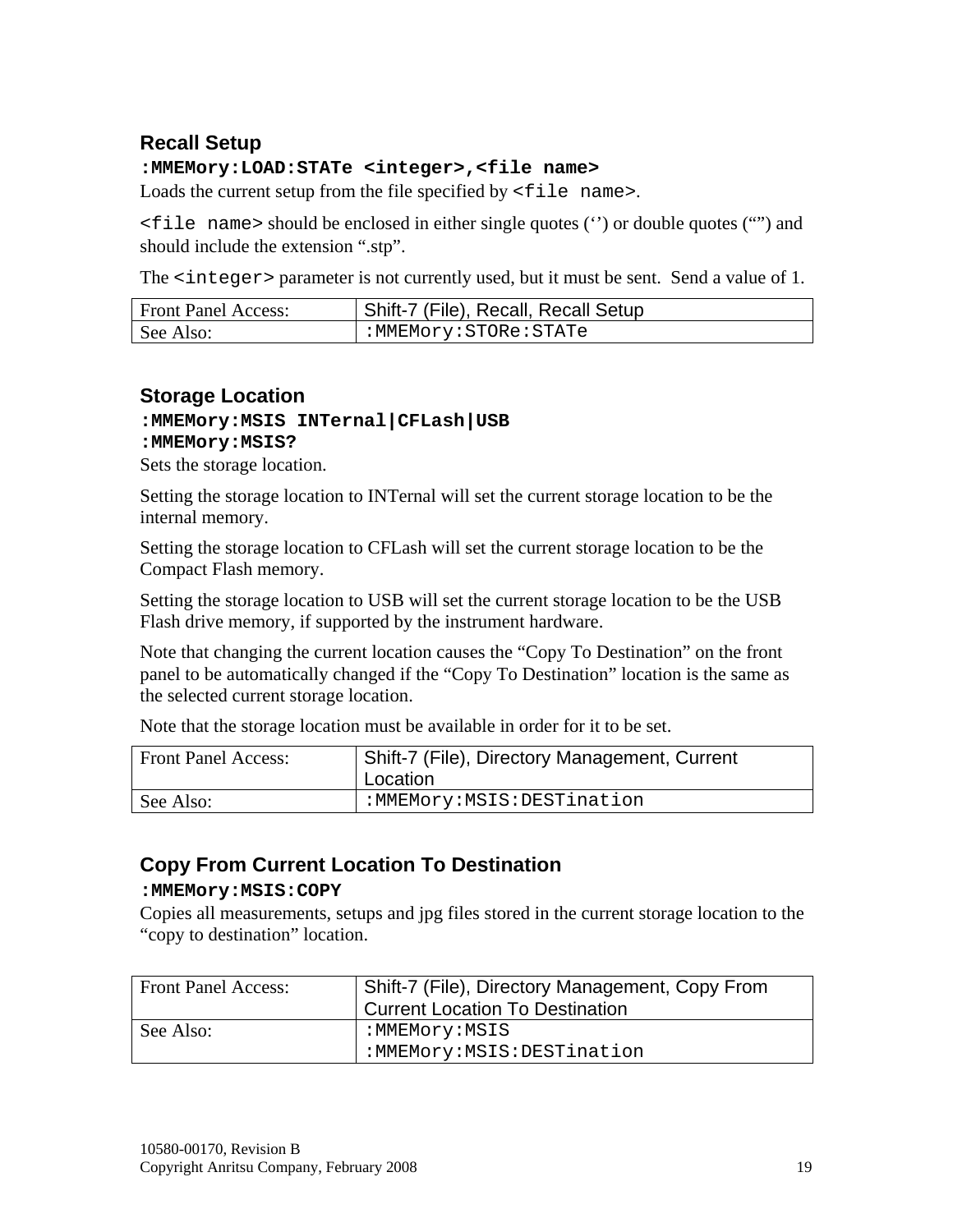# <span id="page-20-0"></span>**Copy to Destination**

#### **:MMEMory:MSIS:DESTination INTernal|CFLash|USB :MMEMory:MSIS:DESTination?**

Sets the destination to where measurements and setups in the current storage location will be copied.

Setting the location to INTernal will result in copying the files that are stored at the current storage location to the internal memory when the command :MMEMory:MSIS:COPY is sent.

Setting the location to CFLash will result in copying the files that are stored at the current storage location to the Compact Flash memory when the command :MMEMory:MSIS:COPY is sent.

Setting the storage location to USB will result in copying the files that are stored at the current storage location to the USB flash drive memory (if supported by the instrument hardware) when the command : MMEMory: MSIS: COPY is sent.

Note that changing the destination to which the instrument will copy files, will automatically change the "Current Location" on the front panel if the current location is the same as the selected copy to destination.

| <b>Front Panel Access:</b> | Shift-7 (File), Directory Management, Copy To<br>Destination |
|----------------------------|--------------------------------------------------------------|
| See Also:                  | :MMEMory:MSIS<br>:MMEMory:MSIS:COPY                          |

# **Save Measurement**

#### **:MMEMory:STORe:MData <integer>, <file name>**

Stores the current measurement data into the file specified by  $\le$  file name>.

<file name> should be enclosed in either single quotes ('') or double quotes ("") and should not contain a file extension.

The  $\leq$  integer > parameter is not currently used, but it must be sent. Send a value of 1.

| <b>Front Panel Access:</b> | Shift-7 (File), Save, Save measurement |
|----------------------------|----------------------------------------|
| See Also:                  | :MMEMory:LOAD:MData                    |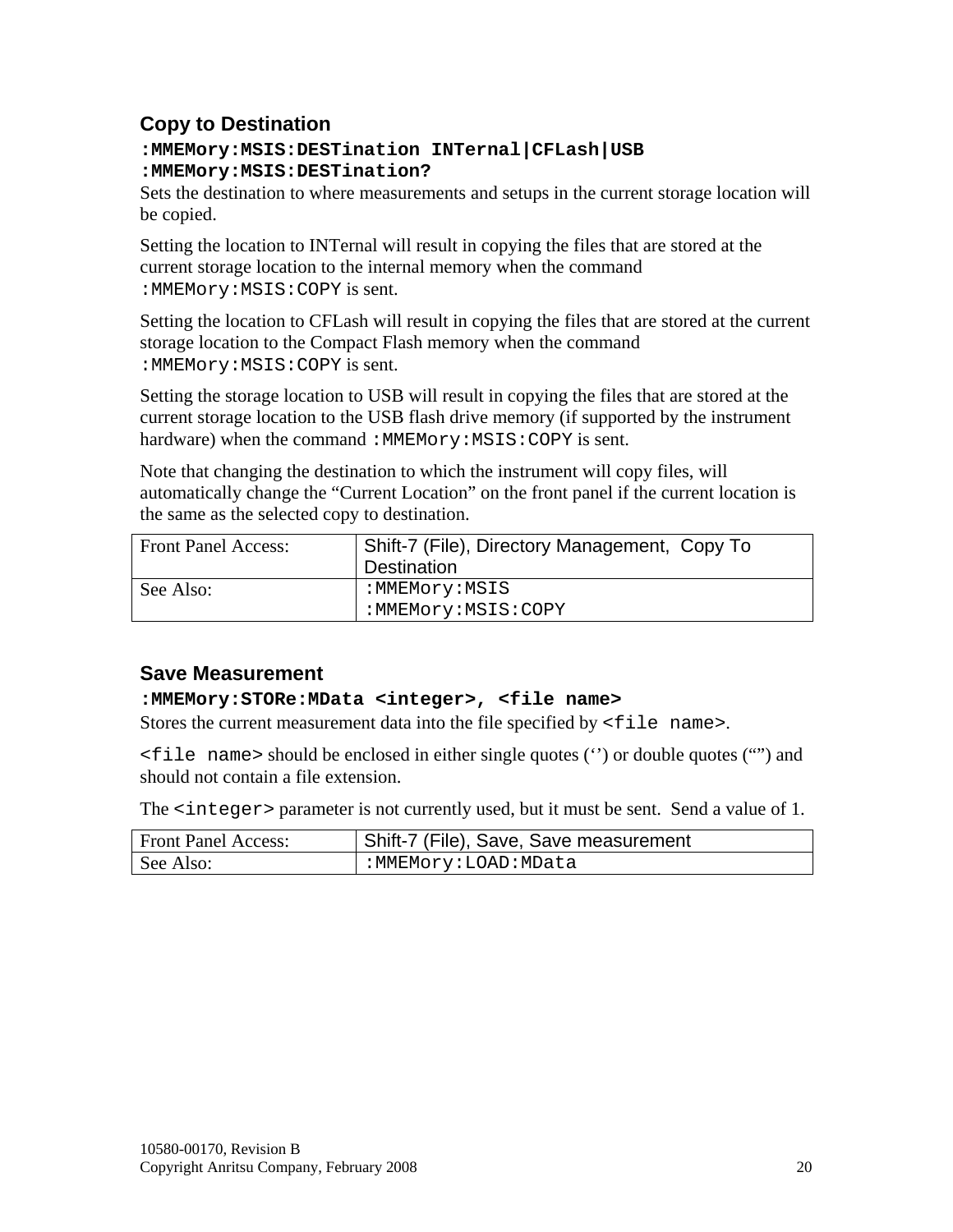# <span id="page-21-0"></span>**Save Setup**

#### **:MMEMory:STORe:STATe <integer>,<file name>**

Stores the current setup into the file specified by  $\le$  file name>.

<file name> should be enclosed in either single quotes ('') or double quotes ("") and should not contain a file extension.

The <integer> parameter is not currently used, but it must be sent. Send a value of 0.

| <b>Front Panel Access:</b> | Shift-7 (File), Save, Save Setup |
|----------------------------|----------------------------------|
| See Also:                  | :MMEMory:LOAD:STATe              |

# *:SENSe Subsystem*

The commands in this subsystem relate to device-specific parameters, not signal-oriented parameters.

# **Display Mode**

#### **[:SENSe]:DISPlay:MODE EYE|PULSe [:SENSe]:DISPlay:MODE?**

Sets the display mode. System defines two display modes, Eye pattern and Pulse pattern. Command:CONFigure:MEASure:TYPe AMPLitude|TIME could change the setting.

The query returns current display mode.

| Factory Preset / *RST:     | Eye                                       |
|----------------------------|-------------------------------------------|
| <b>Front Panel Access:</b> | Setup, Display Mode                       |
| See Also:                  | :CONFigure:MEASure:TYPe                   |
|                            | AMPLitude   TIME   HISTogram   MASK   OFF |

# *:SENSe:ACCUmulation Subsystem*

Commands in this subsystem relate to the setup of parameters related to the sampling and accumulation of data.

#### **Accumulation Limit**

#### **[:SENSe]:ACCUmulation:LIMit TIME|SAMPle, <number> [:SENSe]:ACCUmulation:LIMit?**

Sets limit type and number of the limit for Limited Accumulation.

The query returns current accumulation limit type and its value.

TIME: Accumulation is limited by time.

SAMPle: Accumulation is limited by sample.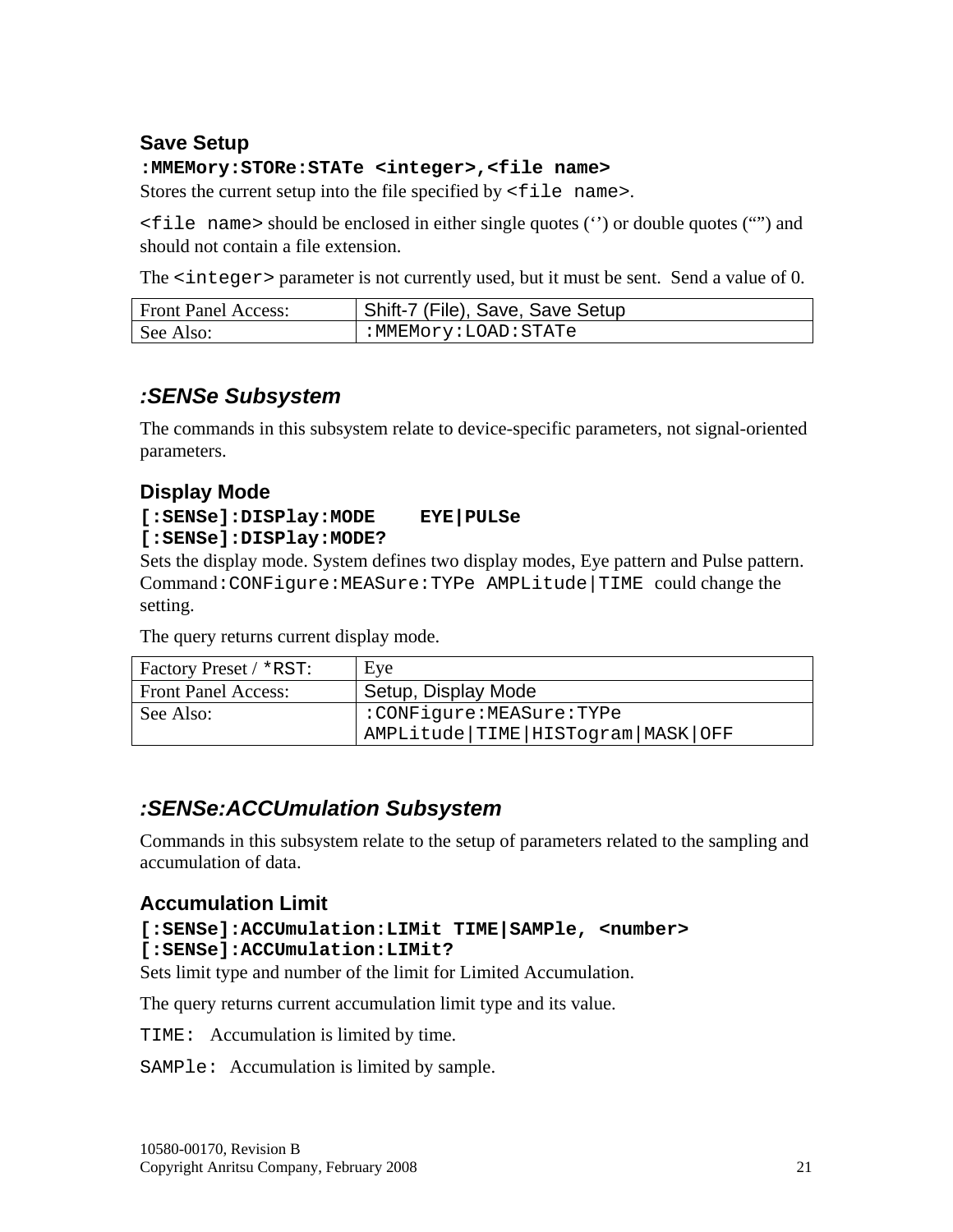<span id="page-22-0"></span>Number: Integer value of time in seconds for TIME limit or real number of samples in millions for SAMPLES limit.

The unit of number (second or million) does not need to be specified with the command. The command will treat it as seconds for Time limit and as million samples for Sample limit.

This command will clear data and restart an accumulation if current Sampling Status is set to RUN. Once the limit selected is reached, accumulation will stop.

| Factory Preset / *RST:     | TIME, 60                                         |
|----------------------------|--------------------------------------------------|
| Default Units:             | Second(s)                                        |
| Range:                     | 1 to 99999                                       |
| <b>Front Panel Access:</b> | Setup, Sampling & Accumulation, Limit Type, Time |
|                            | Limit(sec)/Sample Limit(million)                 |
| See Also:                  | : [SENSe]: Accumulation: TYPe                    |
|                            | : [SENSe: ] SAMPling: STATus                     |

The query returns current accumulation limit type and its value.

# **Sampling Status**

#### **[:SENSe]:SAMPling:STATus RUN|HOLD [:SENSe]:SAMPling:STATus?**

The query returns current sampling status.

RUN: Start sampling and update data.

HOLD: Stop sampling and keep last data.

FETCh commands can query measurement data at HOLD state. But a MEASure command may lose data at HOLD.

The data will be lost if any parameter is changed at HOLD state. New setting will be not available until RUN is selected. However, HOLD will switch to RUN and stay on RUN if Autoscale command is received.

| <b>Factory Preset / *RST:</b> | <b>RUN</b>                                      |
|-------------------------------|-------------------------------------------------|
| <b>Front Panel Access:</b>    | Setup, Sampling & Accumulation, Sampling Status |
| See Also:                     | [:SENSe]:Accumulation:Limit                     |
|                               | [:SENSe]:ACCUmulation:TYPe                      |

# **Accumulation Type**

#### **[:SENSe]:ACCUmulation:TYPe NONe|INFinite|LIMited [:SENSe]:ACCUmulation:TYPe?**

Sets accumulation type to one of three below:

NONe: data are not accumulated on the screen but are refreshed with every new set of samples.

INFinite: Data are accumulated infinitely on the screen.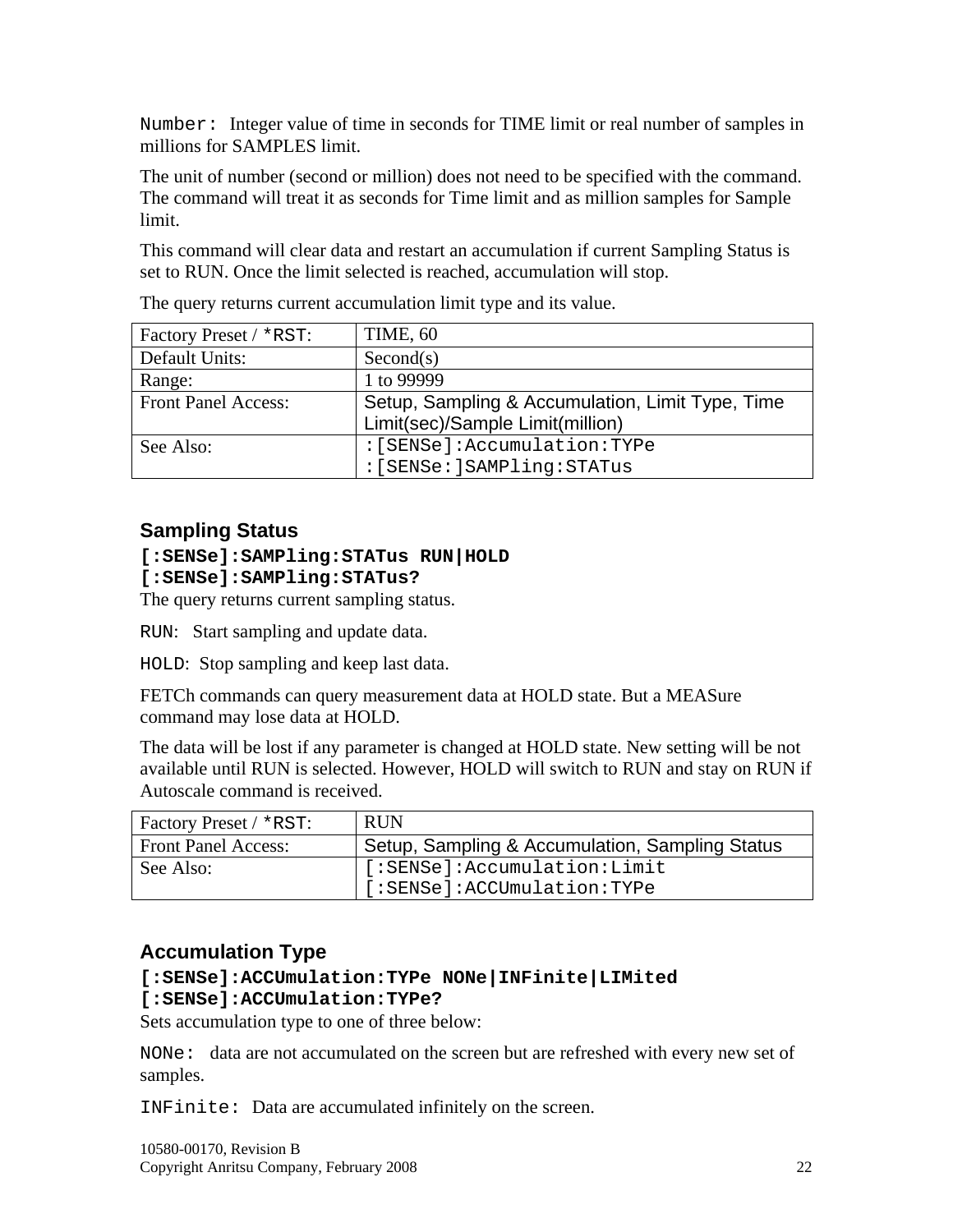<span id="page-23-0"></span>LIMited: Data are accumulated on the screen until a limit is reached.

The query returns current accumulation type.

This command will clear data and restart with the current accumulation type, limit type and limit value that are set by Accumulation Limit command

:[SENSe]:ACCUmulation:LIMit if current Sampling Status is on RUN. Sampling Status will switch from RUN to HOLD once the limit is reached.

The query returns current accumulation type.

| <b>Factory Preset / *RST:</b> | <b>NONe</b>                                       |
|-------------------------------|---------------------------------------------------|
| <b>Front Panel Access:</b>    | Setup, Sampling & Accumulation, No Accumulation / |
|                               | Infinite Accumulation / Limited Accumulation      |
| See Also:                     | :[SENSE]:Accumulation:Limit                       |
|                               | : [SENSe: ]SAMPling: STATus                       |

# *:SENSe:HISTogarm Subsystem*

Commands in this subsystem relate to the setup of values for the histogram window and to histogram measurements.

# **Center Histogram**

#### **[:SENSe]:HISTogram:CENTer**

Centers a histogram in the middle of the current display screen. From this default location, it should be much easier to adjust the X and Y values of the histogram window as needed for extracting results.

| Measurement, Histogram, Center Histogram<br><b>Front Panel Access:</b> |  |
|------------------------------------------------------------------------|--|
|------------------------------------------------------------------------|--|

#### **Histogram X Marker**

#### **[:SENSe]:HISTogram:X1|2 <time>**

#### **[:SENSe]:HISTogram:X1|2?**

Sets the position of the first or second horizontal side of the histogram window.

The query returns marker value.

| Default Unit:              | Current time axis unit               |
|----------------------------|--------------------------------------|
| Range:                     | PS: 0 to 4294967295                  |
|                            | UI: 0 to 4294967                     |
| <b>Front Panel Access:</b> | Measurement, Histogram, X1/X2        |
| See Also:                  | :DISPlay:WINDow:X[:SCALe]:UNIT UI PS |
|                            | :DISPlay:WINDow:X[:SCALe]:UNIT?      |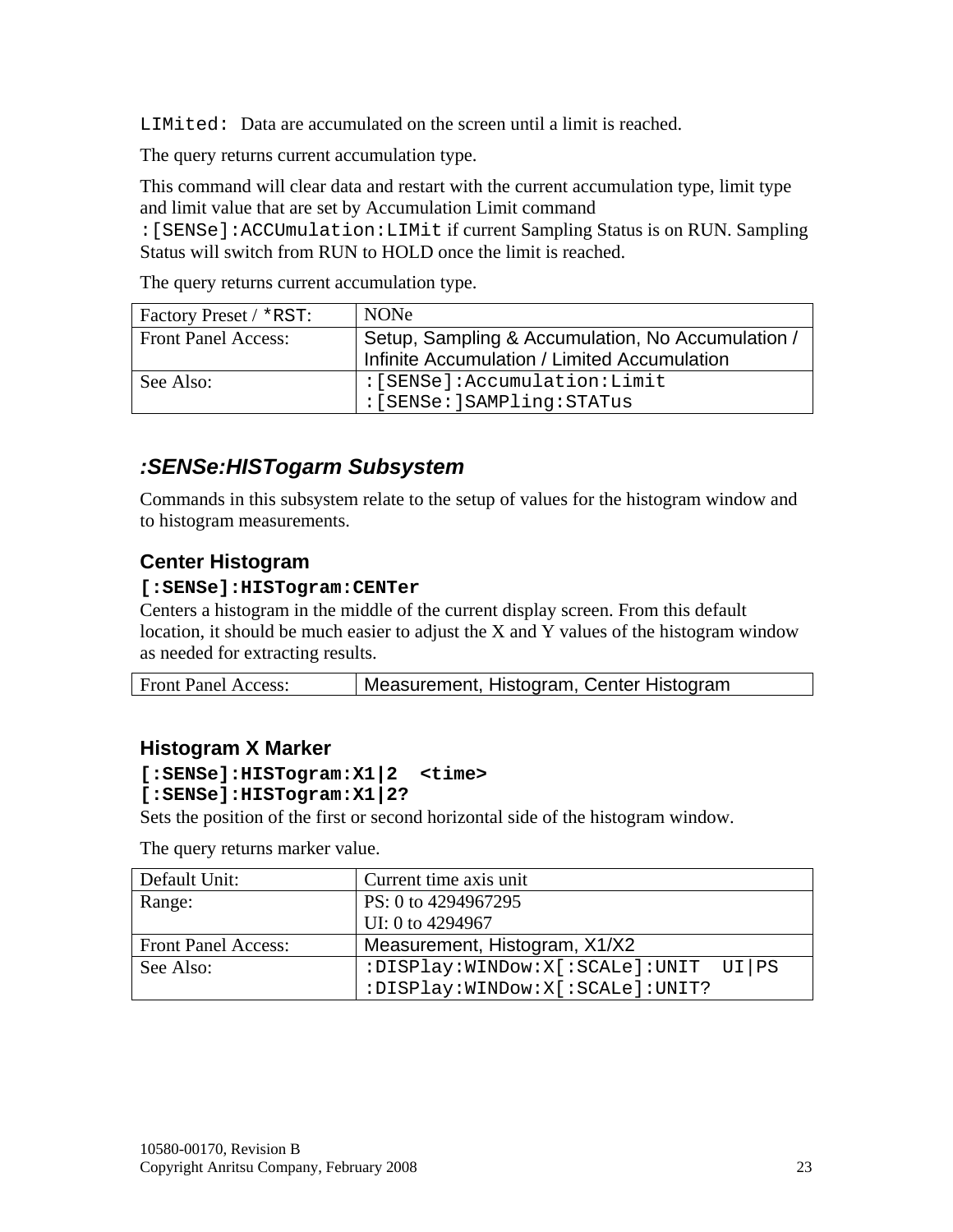# <span id="page-24-0"></span>**Histogram Y Marker**

**[:SENSe]:HISTogram:Y1|2 <amplitude> [:SENSe]:HISTogram:Y1|2?** 

Sets the position of the first or second vertical side of the histogram window.

The query returns marker value. The marker location uses mV for Electrical channel and uW for Optical channel. For Optical channels, the marker location range value depends on the conversion gain value (specified by : CALibrate: CGain  $\langle$ number>).

| Default Unit:              | Current y-axis unit                               |
|----------------------------|---------------------------------------------------|
| Range:                     | Electrical: -1V to 1V                             |
|                            | Optical: range equals electrical range divided by |
|                            | Conversion Gain (V/W)                             |
|                            |                                                   |
| <b>Front Panel Access:</b> | Measurement, Histogram, Y1/Y2                     |
| See Also:                  | [:SENSE]:INPut:CH1   2                            |
|                            | ELECtrical OPTical OFF                            |
|                            | [:SENSE]:INDEX: CH1   2?                          |

# *:SENSe:INPut Subsystem*

Commands in this subsystem relate to the setup of input parameters.

### **Channel Attenuation**

#### **[:SENSe]:INPut:ATTenuation:CH1|2 <rel ampl> [:SENSe]:INPut:ATTenuation:CH1|2?**

Sets input attenuation factor which adjusts the Y-axis (amplitude) scale of Channel 1 or Channel 2.

The query returns current channel attenuation value.

| <b>Factory Preset / *RST:</b> | $0$ dB                 |
|-------------------------------|------------------------|
| Range:                        | 0 to 80 $dB$           |
| Default Unit:                 | dB                     |
| <b>Front Panel Access:</b>    | Amplitude, Attenuation |

# **Channel Input Type**

```
[:SENSe]:INPut:CH1|2?
```
# **[:SENSe]:INPut:CH1|2 ELECtrical|OPTical|OFF**

Sets input type for Channel 1 or Channel 2. Switching input signals between Electrical and Optical will affect amplitude measurement results.

The query returns current channel input type.

| Factory Preset / *RST:     | Electrical                                                   |
|----------------------------|--------------------------------------------------------------|
| <b>Front Panel Access:</b> | Setup, Channel 1/Channel 2<br>Amplitude, Channel 1/Channel 2 |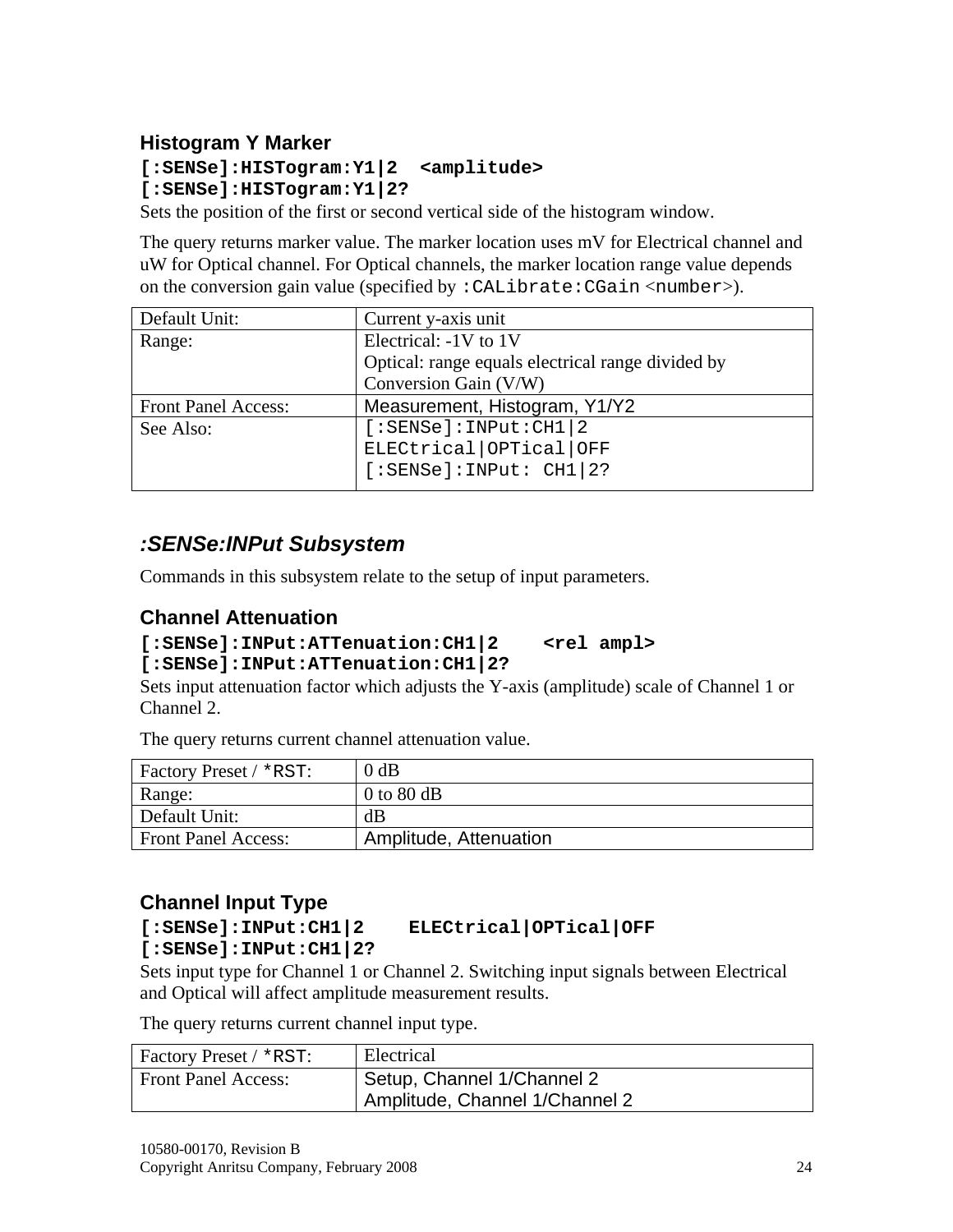# <span id="page-25-0"></span>**Clock Recovery**

#### **[:SENSe]:INPut:CLKRecovery OFF|LESS27|98 [:SENSe]:INPut:CLKRecovery?**

Turns clock recovery on and selects the clock recovery band.

The query returns current setting for clock recovery.

OFF: clock recovery off

LESS27: clock recovery on and set to <2.7 GHz band

98: clock recovery on and set to >9.8 GHz band

| Factory Preset / *RST:     | Off                   |
|----------------------------|-----------------------|
| <b>Front Panel Access:</b> | Setup, Recovery Clock |

#### **Wavelength**

#### **[:SENSe]:INPut:WAVLength 850|1310|1550 [:SENSe]:INPut:WAVLength?**

Sets wavelength of input signal into O/E module.

The query returns current wavelength used.

| <b>Factory Preset / *RST:</b> | $1550$ nm             |  |
|-------------------------------|-----------------------|--|
| Default Unit:                 | Nm                    |  |
| <b>Front Panel Access:</b>    | Setup, Wavelength     |  |
|                               | Calibrate, Wavelength |  |

# *:SENSe:TIME Subsystem*

Commands in this subsystem relate to the setup of parameters related to the time axis.

# **Acquire Clock Rate**

#### **[:SENSe]:TIME:ACQClock?**

Initiates the acquisition of the input clock rate and sets the Clock Rate parameter to this new detected value.

The query returns the new Clock Rate parameter value.

| Default Unit:              | Hz                       |
|----------------------------|--------------------------|
| <b>Front Panel Access:</b> | Time, Acquire Clock Rate |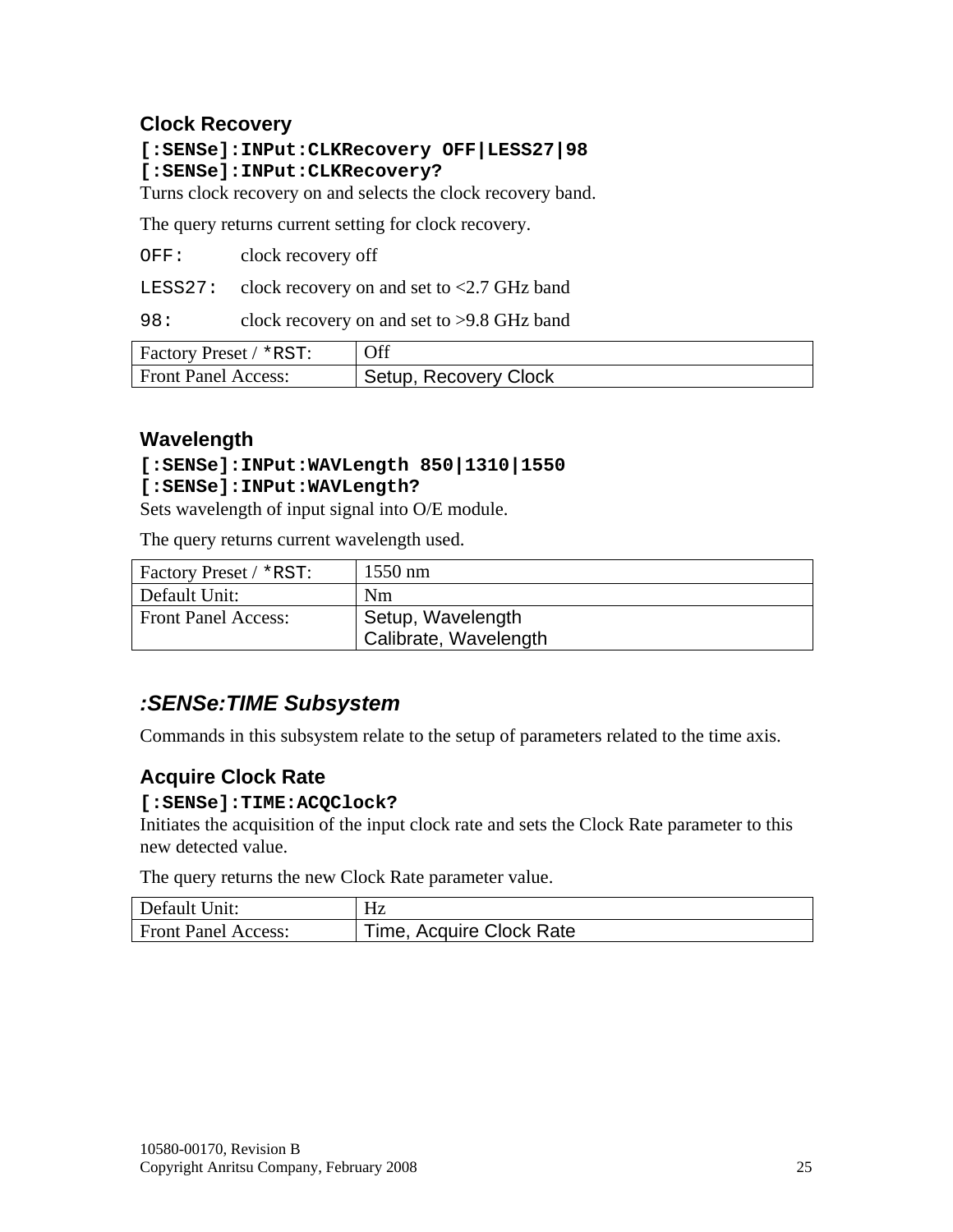# <span id="page-26-0"></span>**Clock Rate**

#### **[:SENSe]:TIME:CLKRate <freq> [:SENSe]:TIME:CLKRate?**

Sets the rate of the input clock used to trigger the Bit Master. When the clock rate is changed, the data rate value will change accordingly, depending on the divide ratio setting.

The query returns current clock rate setting.

| Factory Preset / *RST:     | <b>100 MHz</b>      |
|----------------------------|---------------------|
| Range:                     | 100 MHz to 12.5 GHz |
| <b>Front Panel Access:</b> | Time, Clock Rate    |

# **Data Rate**

#### **[:SENSe]:TIME:DATRate <bit rate> [:SENSe]:TIME:DATRate?**

Sets data rate of the input bit pattern. When the data rate is changed, the clock rate value will change accordingly, depending on the divide ratio setting.

The query returns current data rate.

| Factory Preset / *RST:     | 100 Mbps              |
|----------------------------|-----------------------|
| Range:                     | 100 Mbps to 12.5 Gbps |
| <b>Front Panel Access:</b> | Time, Data Rate       |

# **Divide Ratio**

#### **[:SENSe]:TIME:DIVRatio <integer>, DATR|CLKR [:SENSe]:TIME:DIVRatio?**

Sets integer value of the clock divide ratio (Clock Rate = Data Rate / Divide Ratio). When the divide ratio is changed, either the data rate or clock rate must change, as identified by the following parameter:

DATR**:** Recalculate data rate based on new divide ratio and existing clock rate.

CLKR: Recalculate clock rate based on new divide ratio and existing data rate.

The query returns current divide ratio.

| <b>Factory Preset / *RST:</b> |                    |
|-------------------------------|--------------------|
| Range:                        | 1 to 64            |
| <b>Front Panel Access:</b>    | Time, Divide Ratio |

# **Pattern Length**

#### **[:SENSe]:TIME:PATLength <integer>**

#### **[:SENSe]:TIME:PATLength?**

Sets the length of the repeating data pattern (for pulse pattern display mode).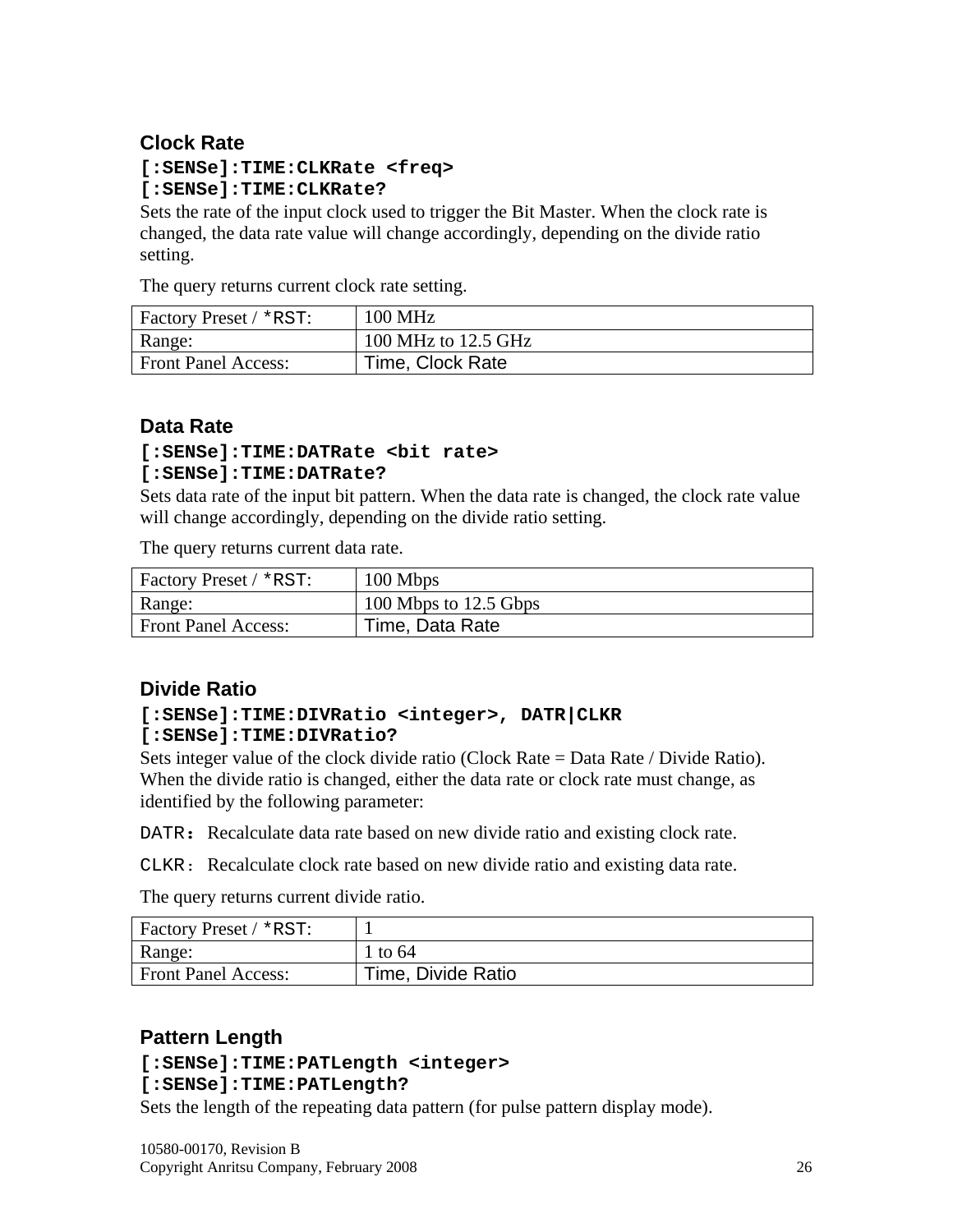<span id="page-27-0"></span>The query returns current pattern length.

| <b>Factory Preset / *RST:</b> | $\Omega$             |
|-------------------------------|----------------------|
| Range:                        | 1 to 65536           |
| <b>Front Panel Access:</b>    | Time, Pattern Length |

# *:SYSTem Subsystem*

This subsystem contains commands that affect instrument functionality that does not directly relate to data collection, display or transfer.

# **Query Installed Options**

#### **:SYSTem:OPTions?**

Returns a string of the installed options. Options will be separated by a "/".

The string will return "NONE" if no options are installed.

| $\mathbf{r}$<br>w.<br>້<br>- | ١N٠<br> |
|------------------------------|---------|
|                              |         |

#### **Preset**

#### **:SYSTem:PRESet**

This command restores all application parameters to their factory preset values. This does not modify system parameters such as Ethernet configuration, language, volume or brightness.

| <b>Front Panel Access:</b> | Shift-1 (Preset), Preset |
|----------------------------|--------------------------|
| See Also:                  | *RST                     |

# *:SYSTem:FILe Subsystem*

This subsystem provides commands that modify how file lists should be displayed on the instrument. They do not modify the way in which data is returned to the controller.

#### **File Lists Sort Method**

#### **:SYSTem:FILe:SORT:METHod NAME|TYPE|DATE**

**:SYSTem:FILe:SORT:METHod?** 

Sets the file lists sort method.

Setting the sort method to NAME will result in file lists sorted by the name of the file.

Setting the sort method to TYPE will result in the file lists sorted by the type of file.

Setting the sort method to DATE will result in the file lists sorted by the date that the file was saved.

| <b>Front Panel Access:</b> | Shift-7 (File), Directory Management, Sort Method |
|----------------------------|---------------------------------------------------|
| See Also:                  | $:$ SYSTem: FILe: SORT: ORDer                     |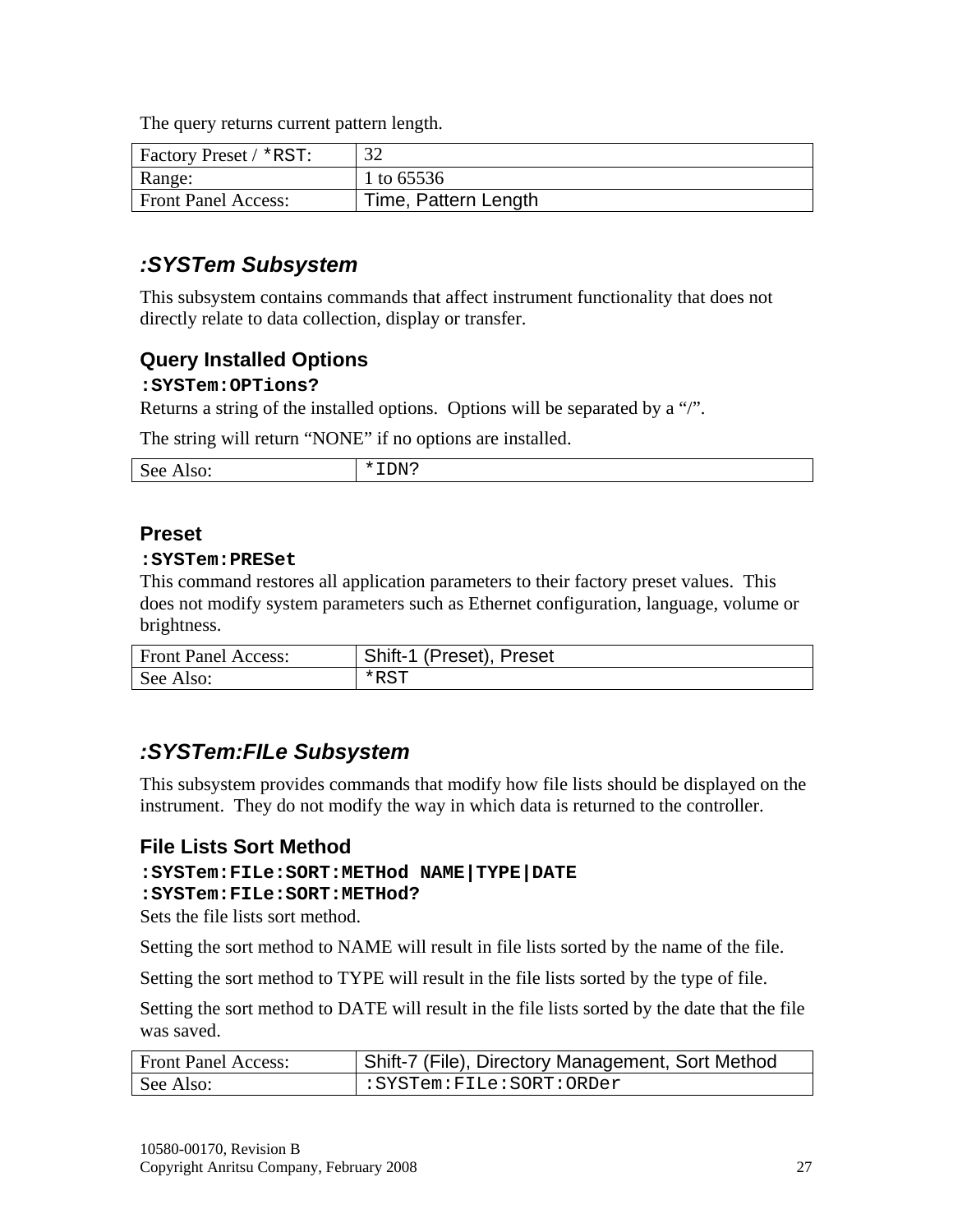# <span id="page-28-0"></span>**File Lists Sort Order**

**:SYSTem:FILe:SORT:ORDer ASCend|DESCend :SYSTem:FILe:SORT:ORDer?** 

Sets the file lists sort order.

Setting the sort order to ASCend will result in file lists sorted from lowest to highest.

Setting the sort order to DESCend will result in the file lists sorted from highest to lowest.

When sorting by name, the sort will place file names that start with numbers before file names that start with letters.

| <b>Front Panel Access:</b> | Shift-7 (File), Directory Management, Sort Order |
|----------------------------|--------------------------------------------------|
| See Also:                  | :SYSTem:FILe:SORT:METHod:                        |

# *:Trace Subsystem*

This subsystem contains commands related to the transfer of trace data to and from the instrument.

# **Trace Header Transfer**

#### **:TRACe:PREamble?**

Returns current setup information for instrument.

The response begins with an ASCII header. The header specifies the number of following bytes. It looks like  $#AX$ , where A is the number of digits in X and X is the number of bytes that follow the header.

Parameters are returned in comma-delimited ASCII format. Each parameter will be returned as "NAME=VALUE[ UNITS],"

Valid parameter names are:

| <b>Parameter Name</b> | <b>Description</b>            |
|-----------------------|-------------------------------|
| <b>SN</b>             | Instrument serial #           |
| <b>UNIT_NAME</b>      | Instrument name               |
| <b>TYPE</b>           | Data type (Setup or Data)     |
| <b>DESCR</b>          | Trace name                    |
| <b>DATE</b>           | Trace date/time               |
| <b>BASE_VER</b>       | <b>Base FW</b> version        |
| <b>APP_NAME</b>       | Application name              |
| APP VER               | <b>Application FW version</b> |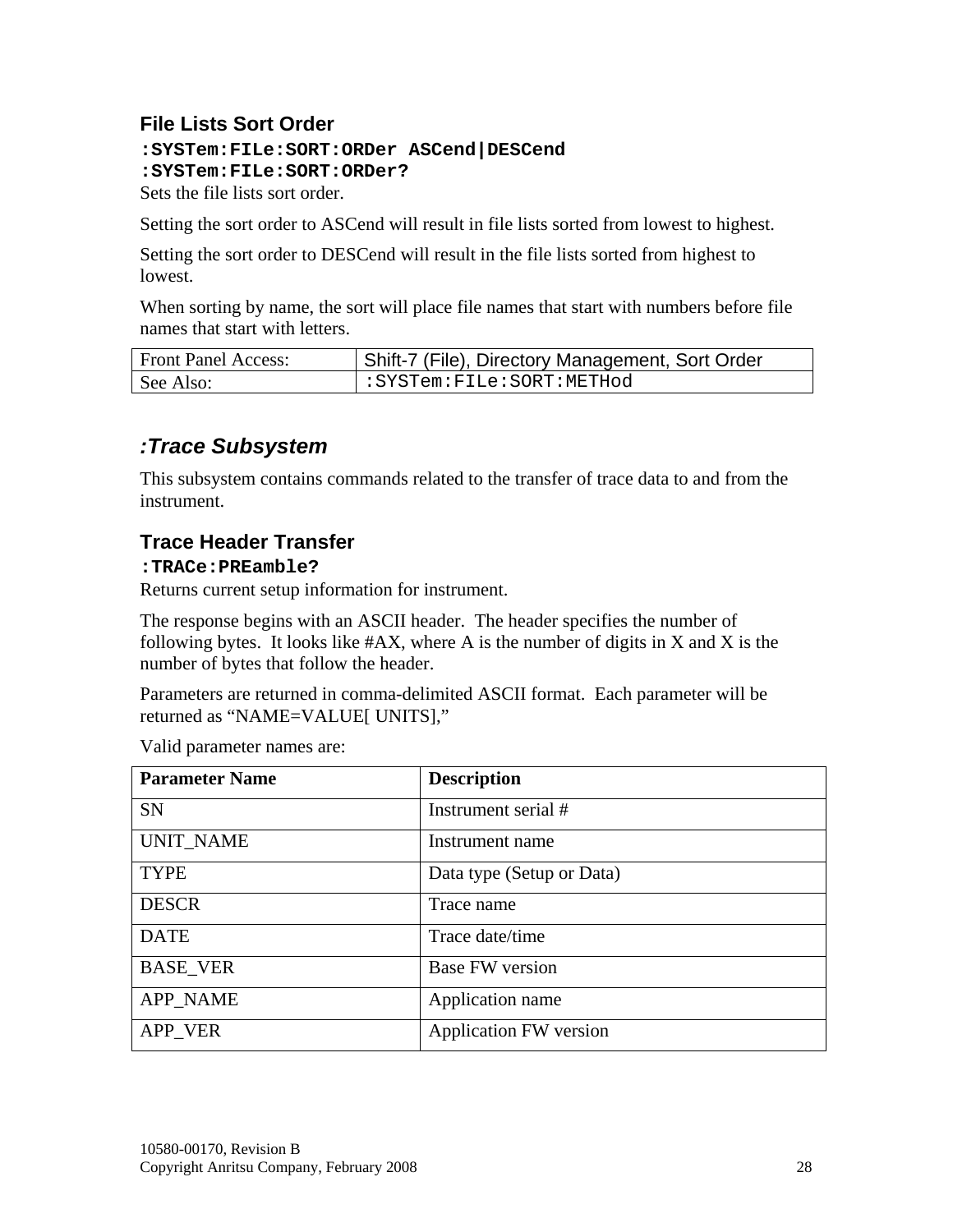| <b>Parameter Name</b>      | <b>Description</b>                                       |
|----------------------------|----------------------------------------------------------|
| MEAS_MODE                  | Display mode                                             |
| <b>CLOCK RECOVERY</b>      | <b>Clock Recovery</b>                                    |
| OPTICAL_RECEIVER           | Optical receiver                                         |
| LOW_FREQ_CLOCK             | Low frequency clock                                      |
| <b>PERSISTENCE</b>         | Accumulation type                                        |
| <b>DATA RATE</b>           | <b>Clock Rate</b>                                        |
| X_UNIT                     | Unit for X axis                                          |
| <b>BITS</b>                | Number of Bits                                           |
| <b>OFFSET</b>              | Waveform offset                                          |
| PATTERN_LEN                | Pulse pattern length                                     |
| CHANNEL_1                  | Channel 1                                                |
| SCALE_1                    | Scale of Channel 1                                       |
| OFFSET_1                   | <b>Offset of Channel 1</b>                               |
| ATTENUATION_1              | <b>Attenuation of Channel 1</b>                          |
| <b>CHANNEL 2</b>           | Channel 2                                                |
| SCALE_2                    | Scale of Channel 2                                       |
| OFFSET_2                   | Offset of Channel 2                                      |
| ATTENUATION_2              | <b>Attenuation of Channel 2</b>                          |
| <b>CURRENT_MEASUREMENT</b> | Measurement type                                         |
| HISTOGRAM X1               | Histogram X1 marker                                      |
| HISTOGRAM_X2               | Histogram X2 marker                                      |
| HISTOGRAM_Y1               | Histogram Y1 marker                                      |
| HISTOGRAM_Y2               | Histogram Y2 marker                                      |
| STARTING_DATA_POINT        | Start point of new data in each buffer                   |
| DATA_POINTS                | Number of points remained for a data transfer<br>command |
| <b>CRU_STATUS</b>          | Clock recover unit status                                |
| <b>ACTIVE_CHANNEL</b>      | Active channel                                           |
| X_SCALE_START              | Scale start point on X axis                              |
| X_SCALE_STOP               | Scale stop point on X axis                               |
| MARKER_X1_CH1              | Marker X1 of Channel 1                                   |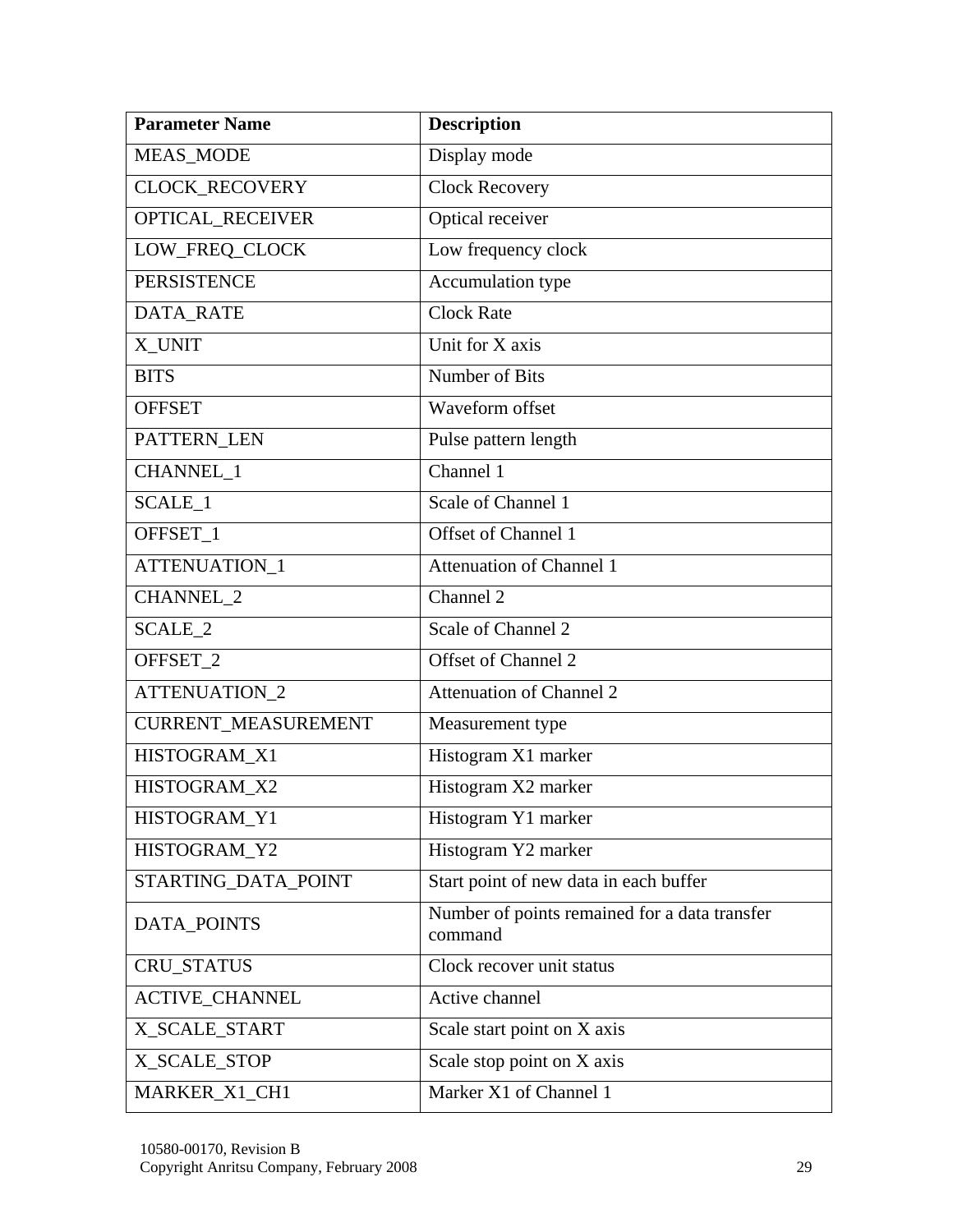| MARKER_X2_CH1           | Marker X2 of Channel 1          |
|-------------------------|---------------------------------|
| MARKER_Y1_CH1           | Marker Y1 of Channel 1          |
| MARKER_Y2_CH1           | Marker Y2 of Channel 1          |
| MARKER_X1_CH1_LOCATION  | Marker X1 location of Channel 1 |
| MARKER_X2_CH1_LOCATION  | Marker X2 location of Channel 1 |
| MARKER_Y1_CH1_LOCATION  | Marker Y1 location of Channel 1 |
| MARKER_Y2_CH1_LOCATION  | Marker Y2 location of Channel 1 |
| MARKER_X1_CH2           | Marker X1 of Channel 2          |
| MARKER_X2_CH2           | Marker X2 of Channel 2          |
| MARKER_Y1_CH2           | Marker Y1 of Channel 2          |
| MARKER_Y2_CH2           | Marker Y2 of Channel 2          |
| MARKER X1 CH2 LOCATION  | Marker X1 location of Channel 2 |
| MARKER_X2_CH2_LOCATION  | Marker X2 location of Channel 2 |
| MARKER_Y1_CH2_LOCATION  | Marker Y1 location of Channel2  |
| MARKER_Y2_CH2_LOCATION  | Marker Y2 location of Channel 2 |
| <b>ONE_LEVEL</b>        | One Level                       |
| ZERO_LEVEL              | Zero Level                      |
| EYE_AMPLITUDE           | Eye amplitude                   |
| <b>EYE_HEIGHT</b>       | Eye Height                      |
| <b>CROSSING_PERCENT</b> | <b>Eye Crossing Percentage</b>  |
| <b>SNR</b>              | <b>Signal Noise Ratio</b>       |
| <b>AVERAGE_POWER</b>    | <b>Average Power</b>            |
| <b>EXTINCTION_RATIO</b> | <b>Extinction Ratio</b>         |
| JITTER_P_P              | Peak to peak jitter             |
| <b>JITTER_RMS</b>       | RMS jitter                      |
| RISE_TIME               | Rise time                       |
| <b>FALL_TIME</b>        | Fall time                       |
| EYE_WIDTH               | Eye width                       |
| <b>DCD</b>              | Duty cycle distortion           |
| <b>MEAN</b>             | Mean                            |
| STD_DEV                 | Standard deviation              |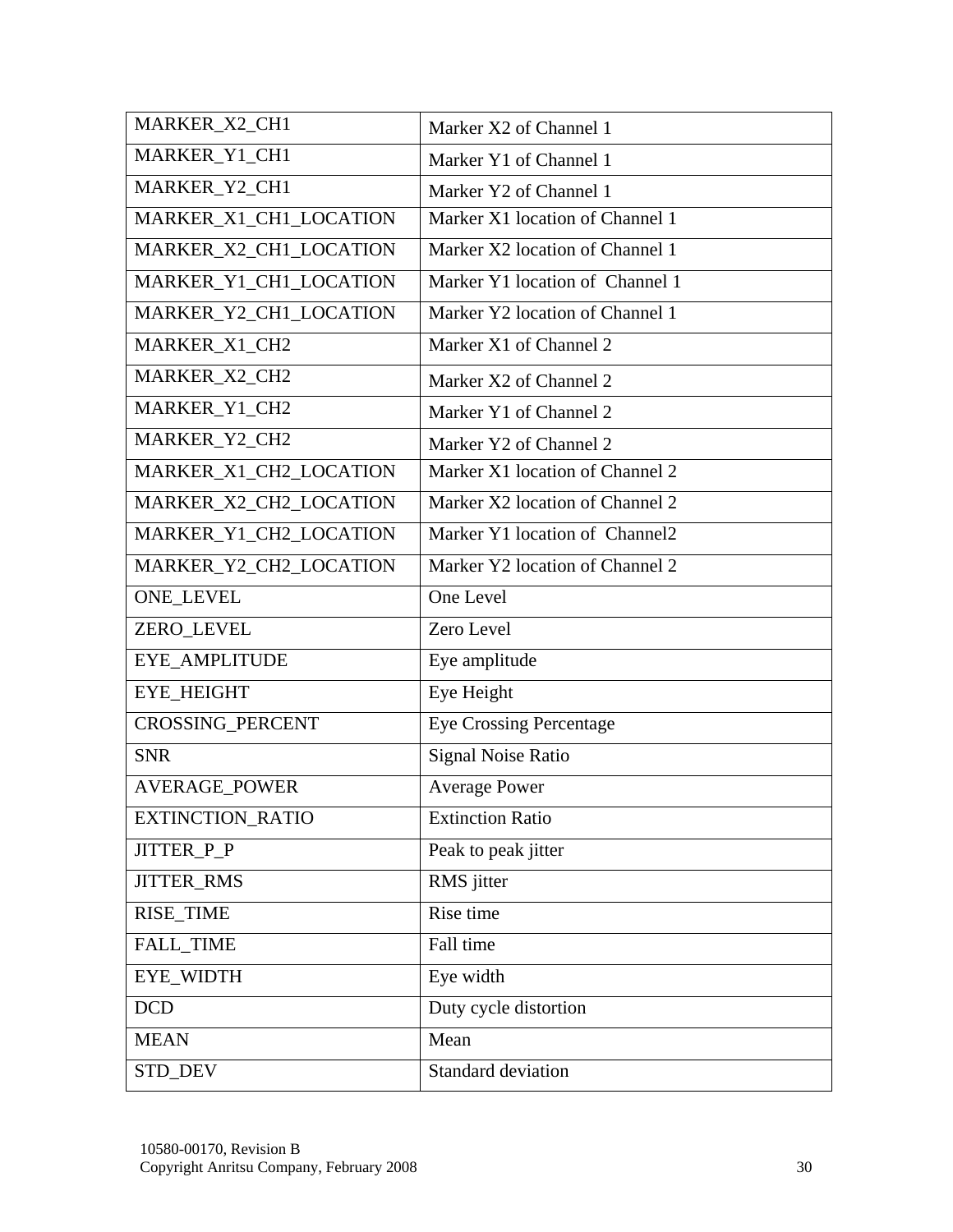| $P_P$                 | Time peak to peak                     |
|-----------------------|---------------------------------------|
| <b>HITS</b>           | <b>Hits</b>                           |
| <b>TOTAL SAMPLES</b>  | Total samples                         |
| <b>FAILED_SAMPLES</b> | Failed samples                        |
| <b>DIVIDE_RATIO</b>   | Clock divide ratio                    |
| HISTOGRAM_TYPE        | Histogram type                        |
| <b>CURRENT_MASK</b>   | <b>Current</b> mask                   |
| OE_A_W                | <b>OE</b> Responsivity                |
| OE_V_W                | OE Conversion gain                    |
| NUM_OF_SWEEPS         | For Internal Use Only                 |
| SAMPLES_PER_SWEEP     | Samples per sweep                     |
| DEBUG_OPTICAL_POWER   | For Internal Use Only                 |
| DEBUG_RESPONSIVITY    | For Internal Use Only                 |
| DEBUG_CONVERSION_GAIN | For Internal Use Only                 |
| REPORTED_CURRENT      | For Internal Use Only                 |
| <b>WAVELENGTH</b>     | Wavelength                            |
| OE_A_W_BACKUP         | For Internal Use Only                 |
| OE_V_W_BACKUP         | For Internal Use Only                 |
| CAL_TEMP              | Calibration temperature               |
| CAL_DATE              | Calibration date                      |
| DATA_RATE_BPS         | Data Rate                             |
| <b>SCALE_1_BACKUP</b> | For Internal Use Only                 |
| OFFSET_1_BACKUP       | For Internal Use Only                 |
| <b>SCALE 2 BACKUP</b> | For Internal Use Only                 |
| OFFSET_2_BACKUP       | For Internal Use Only                 |
| SAMPLING_STATUS       | Sampling status                       |
| <b>LIMIT_TYPE</b>     | Accumulation limit type               |
| TIME_LIMIT            | Accumulation time limit               |
| SAMPLE_LIMIT          | Accumulation sample limit             |
| <b>ACCUMULATION</b>   | Accumulation percentage of completion |
| CFDR1                 | For Internal Use Only                 |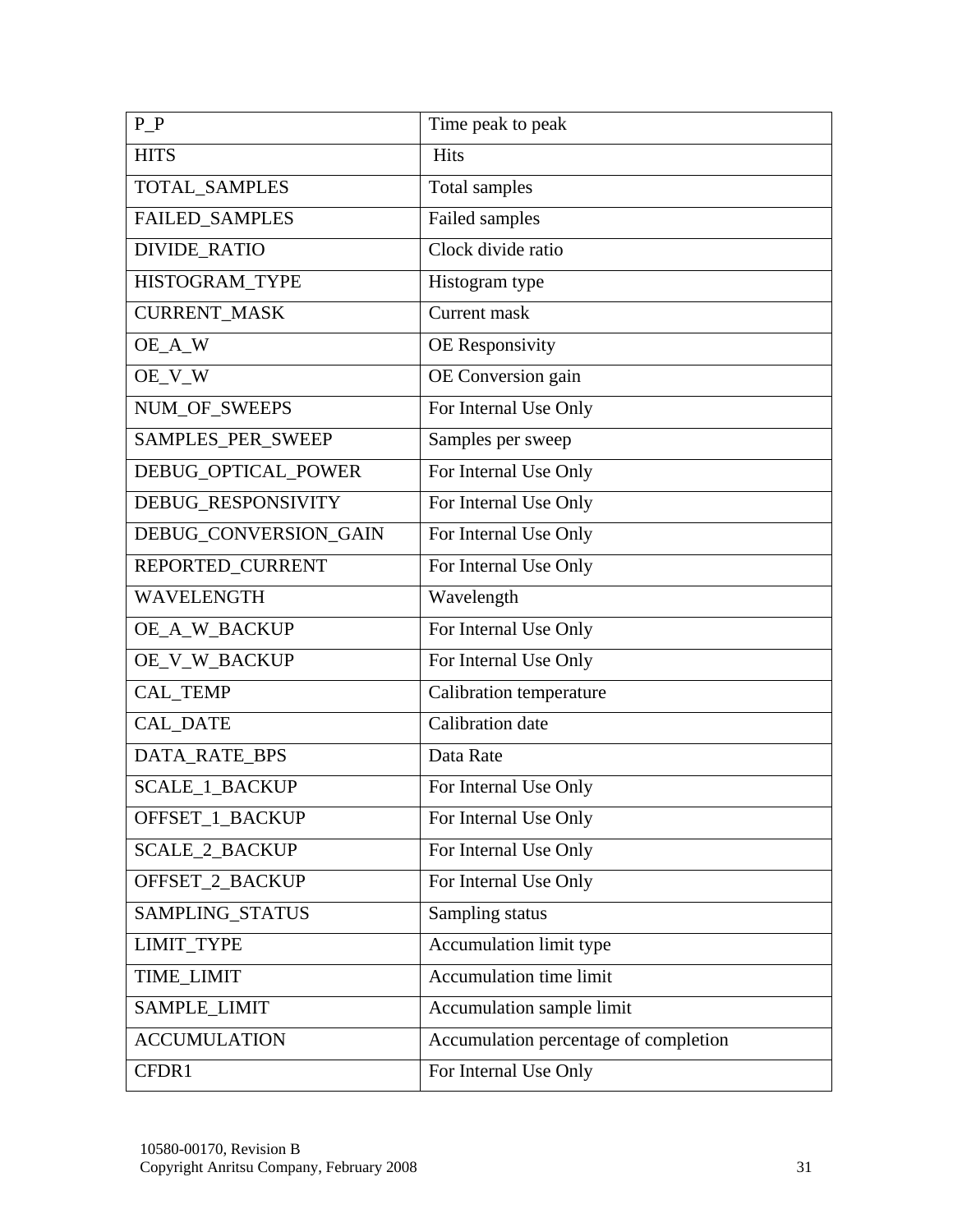<span id="page-32-0"></span>

| CFDR2                     | For Internal Use Only                  |
|---------------------------|----------------------------------------|
| CFDR3                     | For Internal Use Only                  |
| CFDR4                     | For Internal Use Only                  |
| CFDR5                     | For Internal Use Only                  |
| OFFSET 1 ACTUAL           | For Internal Use Only                  |
| OFFSET_2_ACTUAL           | For Internal Use Only                  |
| OFFSET 1 ACTUAL BACKUP    | For Internal Use Only                  |
| OFFSET 2 ACTUAL BACKUP    | For Internal Use Only                  |
| <b>OPTIONS</b>            | For Internal Use Only                  |
| <b>MAX NUM OF SAMPLES</b> | Parameter of Maximum Number of Samples |

# *:CONFigure Subsystem*

This set of commands prepares the instrument for the selected measurement. It disables any currently-enabled measurements and activates the specified measurement. Depending on the setup, Bit Master may start taking measurements after these configuration setting commands.

CONFigure commands may affect the value of any other setting in the instrument. Current instrument settings may be changed to default values. These changes will be identified with their respective measurement commands.

The : CONFigure? query returns the name of the current measurement.

# **Configure Histogram Axis**

#### **:CONFigure:HISTogram:AXIS TIME|AMPLitude :CONFigure:HISTogram:AXIS?**

Sets the histogram measurement axis to either time or amplitude.

Query command returns current selected histogram axis.

| <b>Factory Preset / *RST:</b> | AMPLitude                    |
|-------------------------------|------------------------------|
| <b>Front Panel Access:</b>    | Measurement, Histogram, Axis |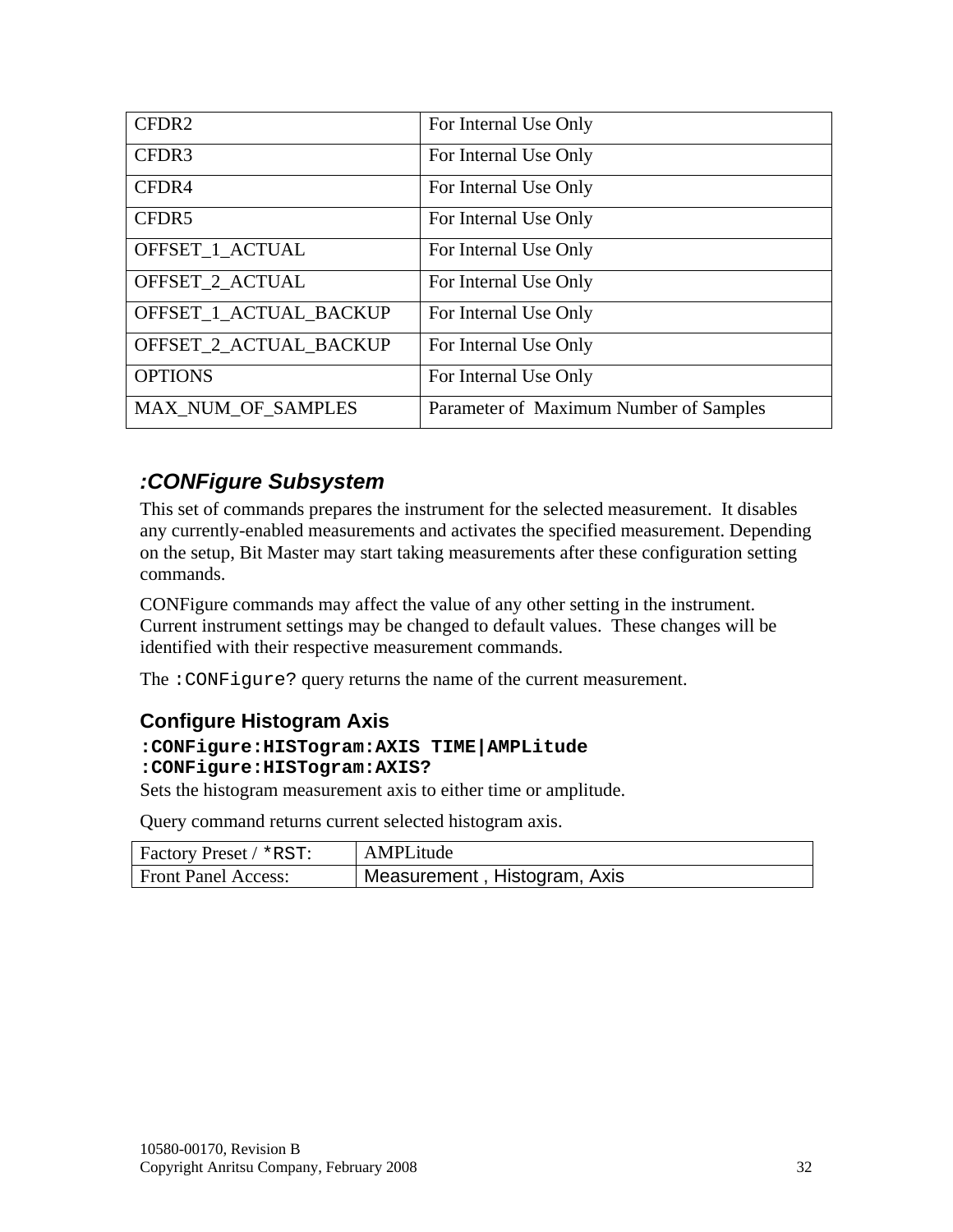# <span id="page-33-0"></span>**Configure Mask Type**

#### **:CONFigure:MASK:TYPe <integer> :CONFigure:MASK:TYPe?**

Selects the mask type based on its location in the list of masks available in the instrument (with index 0 referring to the  $1<sup>st</sup>$  mask listed). The mask list can be customized and new masks can be added by using Master Software Tool.

The query returns the index of the current mask selected.

| Factory Preset / *RST:     | $\vert$ 0 (first listed mask in the installed mask list file) |
|----------------------------|---------------------------------------------------------------|
| <b>Front Panel Access:</b> | Measurement, Mask                                             |

# **Configure Measure Channel**

#### **:CONFigure:MEASure:CHANnel 1|2**

#### **:CONFigure:MEASure:CHANnel?**

Sets active channel to Channel 1 or Channel 2. The active channel is the one on which the measurements are made and the one to which markers are applied.

Query commands returns current active channel.

| <b>Factory Preset / *RST:</b> | 1 (Channel 1)               |
|-------------------------------|-----------------------------|
| <b>Front Panel Access:</b>    | Measurement, Active Channel |
|                               | Marker, Active Channel      |

#### **Configure Measurement Type**

#### **:CONFigure:MEASure:TYPe AMPLitude|TIME|HISTogram|MASK|OFF :CONFigure:MEASure:TYPe?**

Sets measurement type to be performed.

The query returns current measurement type.

AMPLitude: Sets measurement type to Amplitude. Sets display mode to Eye Pattern.

One Level, Zero Level, Eye Amplitude, Eye Height, Crossing, SNR, Average Power and Extinction Ratio are updated after a :MEASure: AMPLitue command execution.

TIME: Sets measurement type to Time. Sets display mode to Eye Pattern.

Jitter p-p, Jitter RMS, Rise Time, Fall Time, Eye Width and DCD are updated after a :MEASure:TIME command execution.

HISTogram: sets measurement type to Histogram.

Mean value, standard Deviation, Peak-to-Peak, and Hits of Time or Amplitude are updated after a :MEASure:HISTogram command execution.

MASK: sets measurement type to Mask.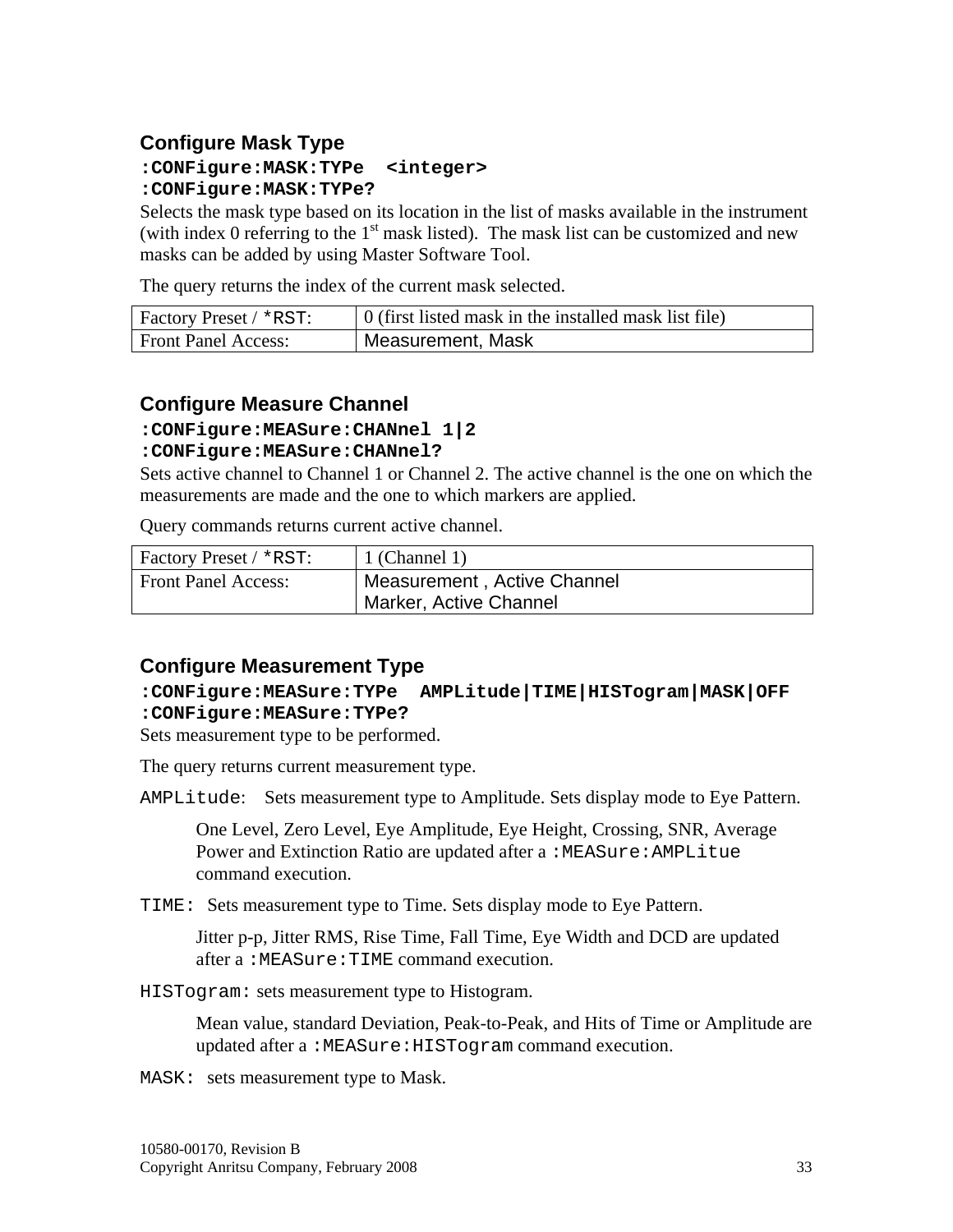Total Samples and Failed Samples will be updated after a :MEASure:MASK command execution.

<span id="page-34-0"></span>OFF: All above measurements are disabled.

Histogram and mask measurement settings can be modified by using the  $[$ : SENSe]: DISPlay:MODE commands before initiating a measurement.

| Factory Preset / *RST:     | Amplitude                                             |
|----------------------------|-------------------------------------------------------|
| <b>Front Panel Access:</b> | Measurement, Amplitude, Time, Histogram, Mask,<br>OFF |
| See Also:                  | [:SENSe]:DISPlay:MODE                                 |

# *:FETCh:AMPLitude Subsystem*

This set of commands return the most recent measurement data of the active measurement. These commands are used for repeating query measurement data following a MEASure command or a CONFigure command (if the Bit Master is set up to continuously take measurements). They will not switch to another measurement. If the instrument is collecting data, it will not return until the data collection is complete. This could occur if there was a \*RST immediately before the :FETCh?

To get new measurement data, use the MEASure command.

Commands in this subsystem return most recent measurement data for amplitude measurements. The command:FETCh:AMPLitude? returns eight measurement results. There are eight more commands that can return the eight results individually.

The units of a result depend on the current setting of the active channel (specified by [:SENSe]INPut:CH1|2 ELECtrical|OPTical|OFF). The setting can be Electrical ( $mV$  units) or Optical ( $\mu W$  unit). These data are only valid for Eye Pattern display mode. They are not valid for Pulse Pattern mode. See command [:SENSe]:DISPlay:MODE EYE|PULSe

# **Fetch Amplitude Measurement Result**

#### **:FETCh:AMPLitude:MEASurement?**

Returns the most recent results for all the amplitude measurements.

Data are returned as 8 comma-separated values: level one, level zero, eye amplitude, eye height, crossing, SNR, average power and extinction ratio.

Average Power and Extinction Ratio are only valid for an optical channel. "N/A" will be returned if the channel is set to Electrical.

| Default Units:             | Current amplitude units |
|----------------------------|-------------------------|
| <b>Front Panel Access:</b> | Measurement, Amplitude  |
| See Also:                  | :MEASure:AMPLitude?     |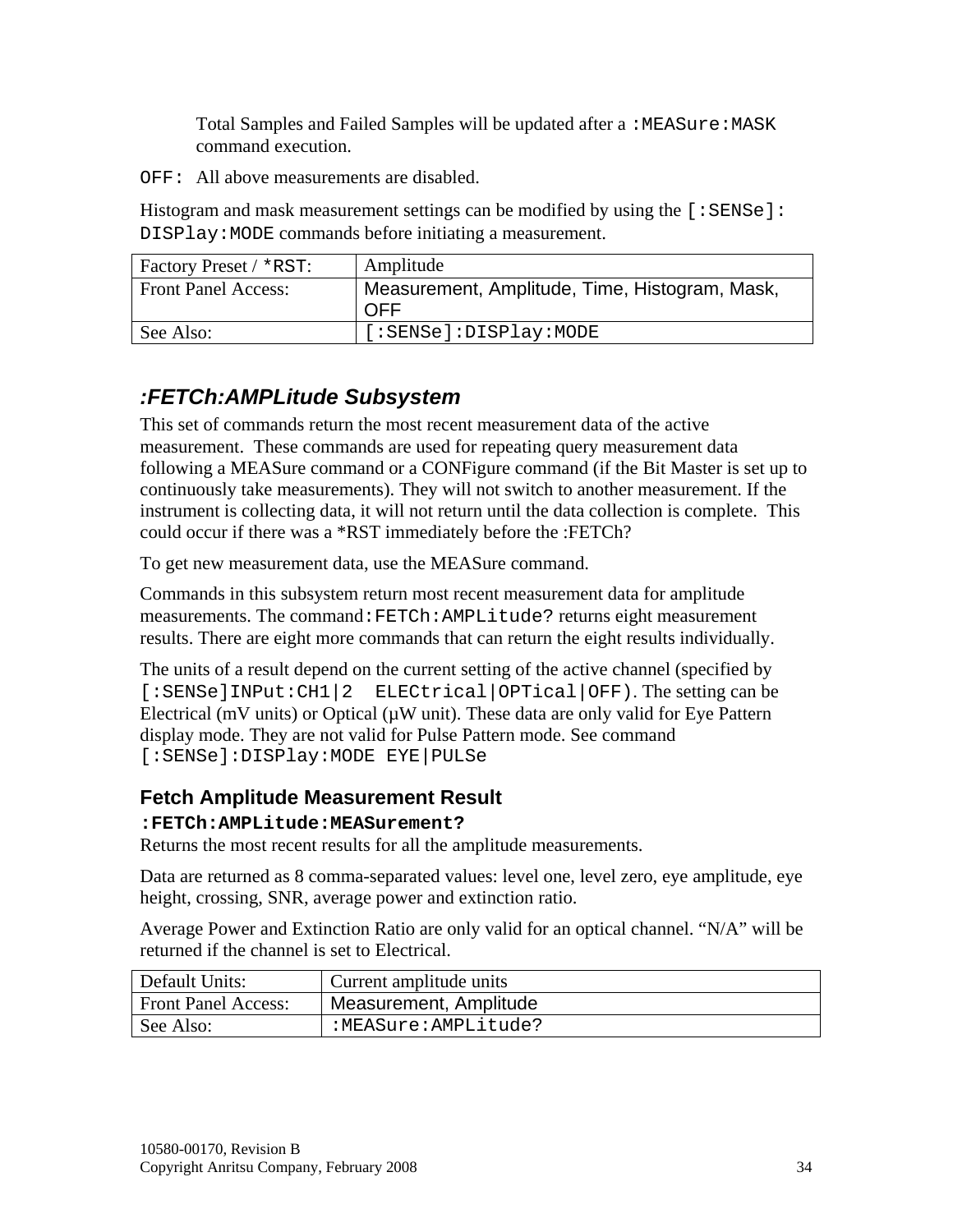# <span id="page-35-0"></span>**Fetch Average Power**

#### **:FETCh:AMPLitude:AVEPower?**

Returns the most recent value of the average optical power that is derived from the O/E module. This measurement is only available for an optical channel.

| Default Units:             | иW                     |
|----------------------------|------------------------|
| <b>Front Panel Access:</b> | Measurement, Amplitude |
| See Also:                  | :MEASure:AMPLitude?    |

# **Fetch Eye Crossing Percentage**

#### **:FETCh:AMPLitude:CROSsing?**

Returns the most recent eye crossing point that represents a percentage of eye height.

| Default Units:             | %                      |
|----------------------------|------------------------|
| <b>Front Panel Access:</b> | Measurement, Amplitude |
| See Also:                  | :MEASure:AMPLitude?    |

# **Fetch Extinction Ratio**

#### **:FETCh:AMPLitude:EXTRatio?**

Returns the most recent extinction ratio that measures the ratio of the average power levels for the logic High to the logic Low of an optical waveform. This measurement is only available for an optical channel.

| Default Units:             | dB                     |
|----------------------------|------------------------|
| <b>Front Panel Access:</b> | Measurement, Amplitude |
| See Also:                  | :MEASure:AMPLitude?    |

# **Fetch Eye Amplitude**

#### **:FETCh:AMPLitude:EYEAmplitude?**

Returns the most recent eye amplitude value.

| Default Units:             | Current amplitude units |
|----------------------------|-------------------------|
| <b>Front Panel Access:</b> | Measurement, Amplitude  |
| See Also:                  | :MEASure:AMPLitude?     |

# **Fetch Eye Height**

#### **:FETCh:AMPLitude:EYEHeight?**

Returns the most recent value of vertical opening of an eye pattern.

| Default Units:             | Current amplitude units |
|----------------------------|-------------------------|
| <b>Front Panel Access:</b> | Measurement, Amplitude  |
| See Also:                  | :MEASure:AMPLitude?     |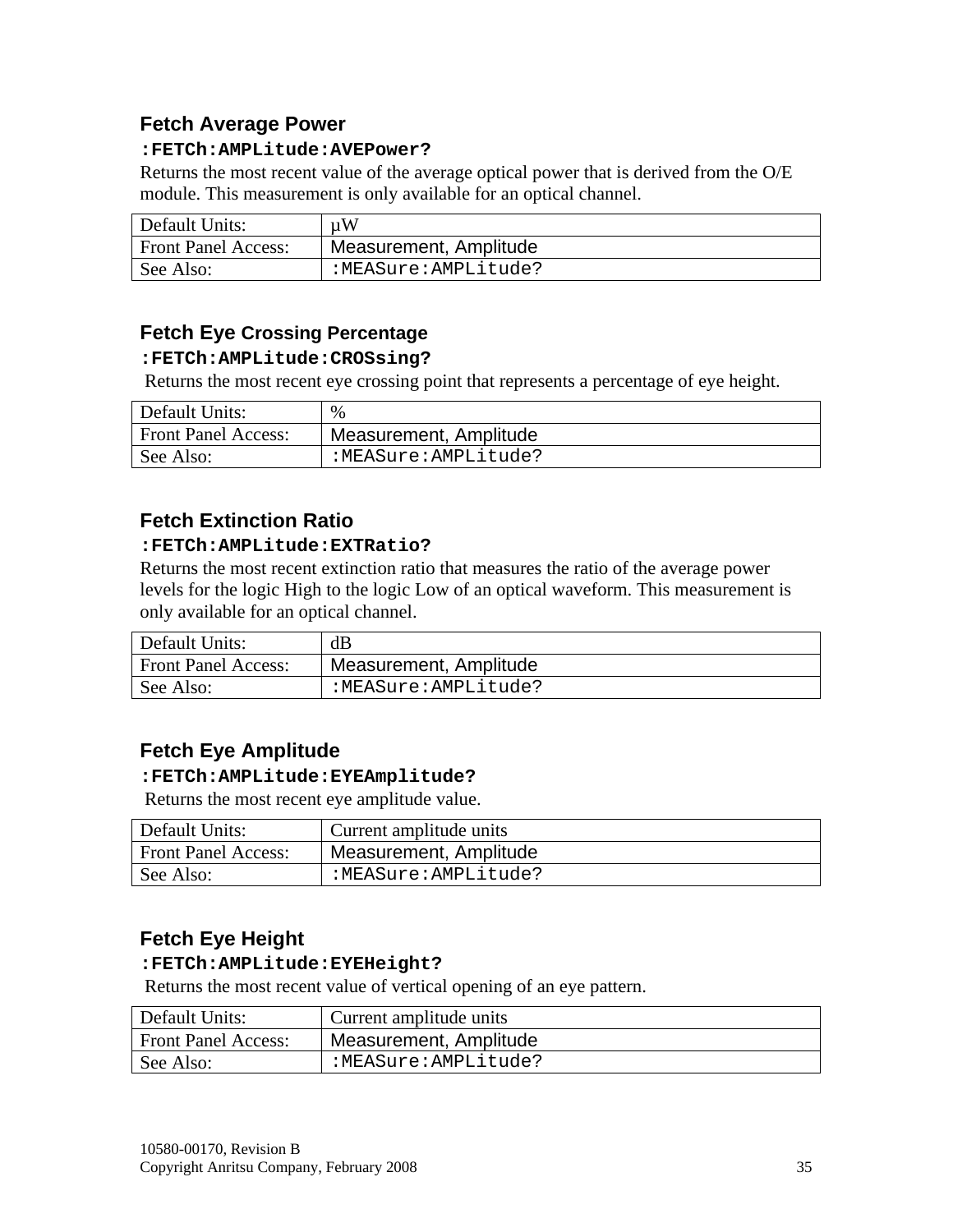# <span id="page-36-0"></span>**Fetch One Level**

#### **:FETCh:AMPLitude:LEVel:ONE?**

Returns the most recent one level value that is the mean value of the top histogram distribution of an eye pattern.

| Default Units:             | Current amplitude units |
|----------------------------|-------------------------|
| <b>Front Panel Access:</b> | Measurement, Amplitude  |
| See Also:                  | :MEASure:AMPLitude?     |

# **Fetch Zero Level**

#### **:FETCh:AMPLitude:LEVel:ZERO?**

Returns the most recent zero level value that is the mean value of the bottom histogram distribution of an eye pattern.

| Default Units:             | Current amplitude units |
|----------------------------|-------------------------|
| <b>Front Panel Access:</b> | Measurement, Amplitude  |
| See Also:                  | :MEASure:AMPLitude?     |

# **Fetch SNR**

#### **:FETCh:AMPLitude:SNR?**

Returns the most recent signal-to-noise ratio measurement.

| Default Units:             | None                   |
|----------------------------|------------------------|
| <b>Front Panel Access:</b> | Measurement, Amplitude |
| See Also:                  | :MEASure:AMPLitude?    |

# *:FETCh:HISTogram Subsystem*

This set of commands return the most recent measurement data of the active measurement. These commands are used for repeating query measurement data following a MEASure command or a CONFigure command (if the Bit Master is set up to continuously take measurements). They will not switch to another measurement. If the instrument is collecting data, it will not return until the data collection is complete. This could occur if there was a \*RST immediately before the :FETCh?

To get new measurement data, use the MEASure command.

Commands in this subsystem return the most recent measurement data for two histogram measurements, histogram time and histogram amplitude (specified by :CONFigure:HISTogram:AXIS TIME|AMPLitude). Four measurement results will be returned by :FETCh:HISTogram:TIME:MEASurement? or :FETCh:HISTogram: AMPLitude:MEASurement? They also can be queried by other lower level histogram commands individually. The measurement results are derived

from the current histogram window settings.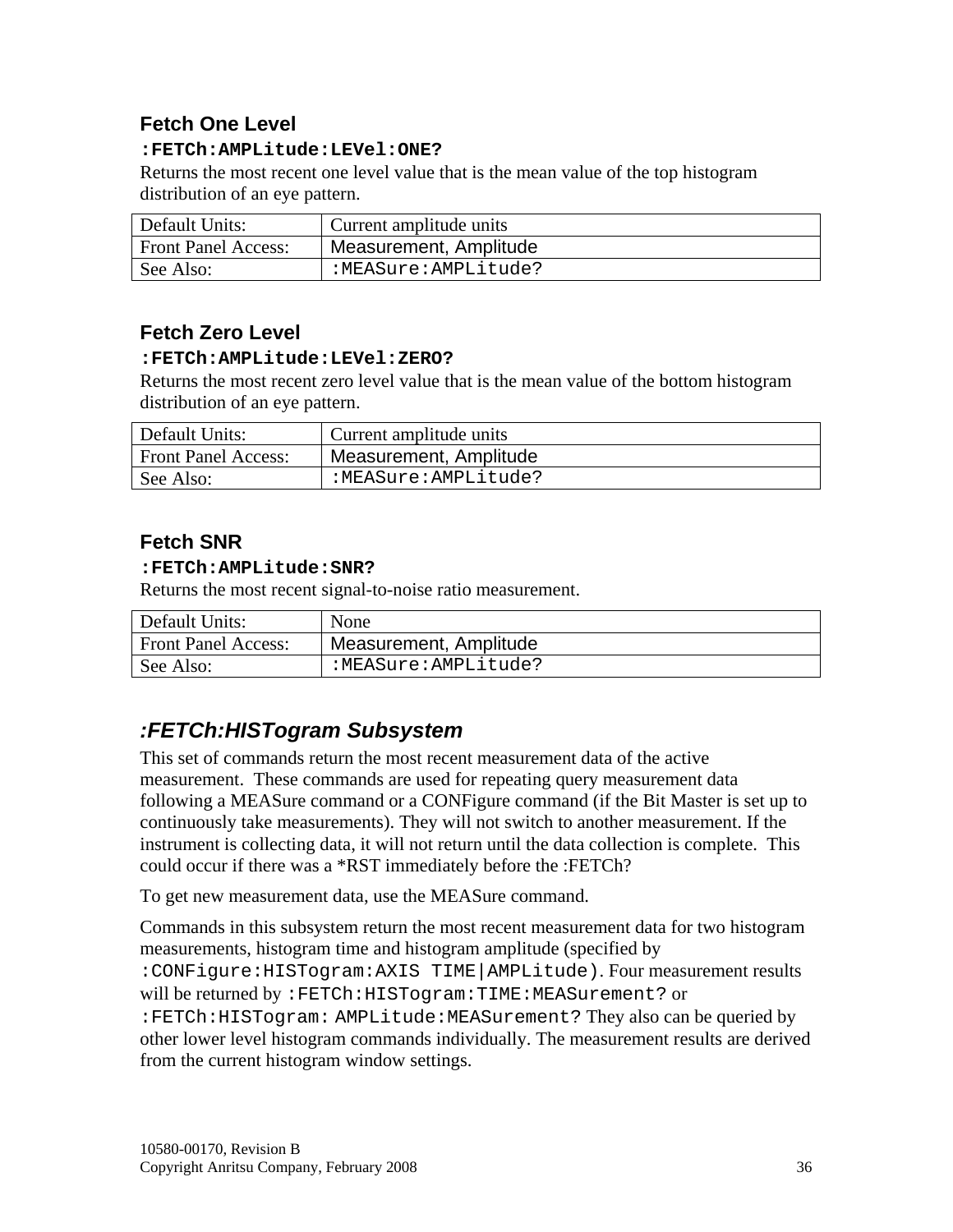<span id="page-37-0"></span>The units of a result depend on the current setting of the active channel (specified by [:SENSe]INPut:CH1|2 ELECtrical|OPTical|OFF). The setting can be Electrical ( $mV$  units) or Optical ( $\mu W$  unit).

# **Fetch Histogram Time Measurement Result**

#### **:FETCh:HISTogram:TIME:MEASurement?**

Returns the most recent time histogram measurement results.

Data are returned as 4 comma-separated values: mean, std dev, peak-to-peak, and hits.

| Default Units:             | рs                           |
|----------------------------|------------------------------|
| <b>Front Panel Access:</b> | Measurement, Histogram, Time |
| See Also:                  | :MEASure:HISTogram:TIME?     |

# **Fetch Histogram Amplitude Measurement Result**

#### **:FETCh:HISTogram:AMPLitude:MEASurement?**

Returns the most recent amplitude histogram measurement results.

Data are returned as 4 comma-separated values: mean, std dev, peak-to-peak, and hits.

| Default Units:             | Current amplitude units           |
|----------------------------|-----------------------------------|
| <b>Front Panel Access:</b> | Measurement, Histogram, Amplitude |
| See Also:                  | :MEASure:HISTogram:AMPLitude?     |

# **Fetch Histogram Amplitude Hits**

#### **:FETCh:HISTogram:AMPLitude:HITS?**

Returns the most recent measurement result for the number of hits, which is the number of samples inside the histogram window.

| <b>Front Panel Access:</b> | Measurement, Histogram, Amplitude |
|----------------------------|-----------------------------------|
| See Also:                  | :MEASure:HISTogram:AMPLitude?     |

# **Fetch Histogram Amplitude Mean**

#### **:FETCh:HISTogram:AMPLitude:MEAN?**

Returns the most recent measurement result of the amplitude mean value of the samples inside the histogram window.

| Default Units:             | Current amplitude units           |
|----------------------------|-----------------------------------|
| <b>Front Panel Access:</b> | Measurement, Histogram, Amplitude |
| See Also:                  | :MEASure:HISTogram:AMPLitude?     |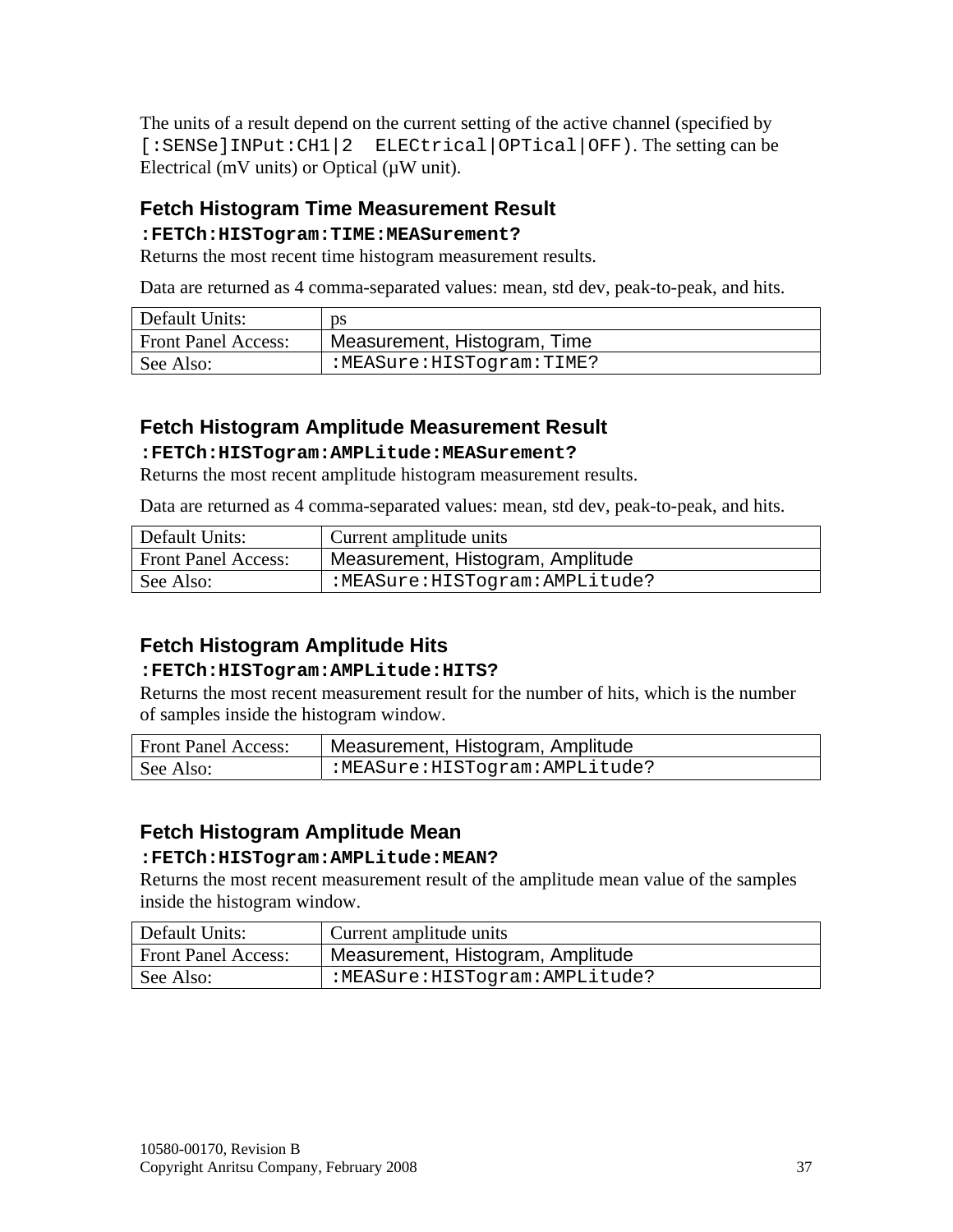# <span id="page-38-0"></span>**Fetch Histogram Amplitude Peak to Peak Value**

#### **:FETCh:HISTogram:AMPLitude:PPeak?**

Returns the most recent measurement result of the amplitude peak-to-peak value of the samples inside the histogram window.

| Default Units:             | Current amplitude units           |
|----------------------------|-----------------------------------|
| <b>Front Panel Access:</b> | Measurement, Histogram, Amplitude |
| See Also:                  | :MEASure:HISTogram:AMPLitude?     |

# **Fetch Histogram Amplitude Standard Deviation**

#### **:FETCh:HISTogram:AMPLitude:STDDeviation?**

Returns the most recent measurement result of the amplitude standard deviation value of the samples inside the histogram window.

| Default Units:             | Current amplitude units                  |
|----------------------------|------------------------------------------|
| <b>Front Panel Access:</b> | <b>Neasurement, Histogram, Amplitude</b> |
| See Also:                  | :MEASure:HISTogram:AMPLitude?            |

# **Fetch Histogram Time Hits**

#### **:FETCh:HISTogram:TIME:HITS?**

Returns the most recent measurement result for the number of hits, which is the number of samples inside the histogram window.

| <b>Front Panel Access:</b> | Measurement, Histogram, Time |
|----------------------------|------------------------------|
| See Also:                  | :MEASure:HISTogram:TIME?     |

# **Fetch Histogram Time Mean**

#### **:FETCh:HISTogram:TIME:MEAN?**

Returns the most recent measurement result of the time mean value of the samples inside the histogram window.

| Default Units:             | рs                           |
|----------------------------|------------------------------|
| <b>Front Panel Access:</b> | Measurement, Histogram, Time |
| See Also:                  | :MEASure:HISTogram:TIME?     |

# **Fetch Histogram Time Peak to Peak Value**

#### **:FETCh:HISTogram:TIME:PPeak?**

Returns the most recent measurement result of the time peak-to-peak value of the samples inside the histogram window.

| Default Units:             | ps                           |
|----------------------------|------------------------------|
| <b>Front Panel Access:</b> | Measurement, Histogram, Time |
| See Also:                  | :MEASure:HISTogram:TIME?     |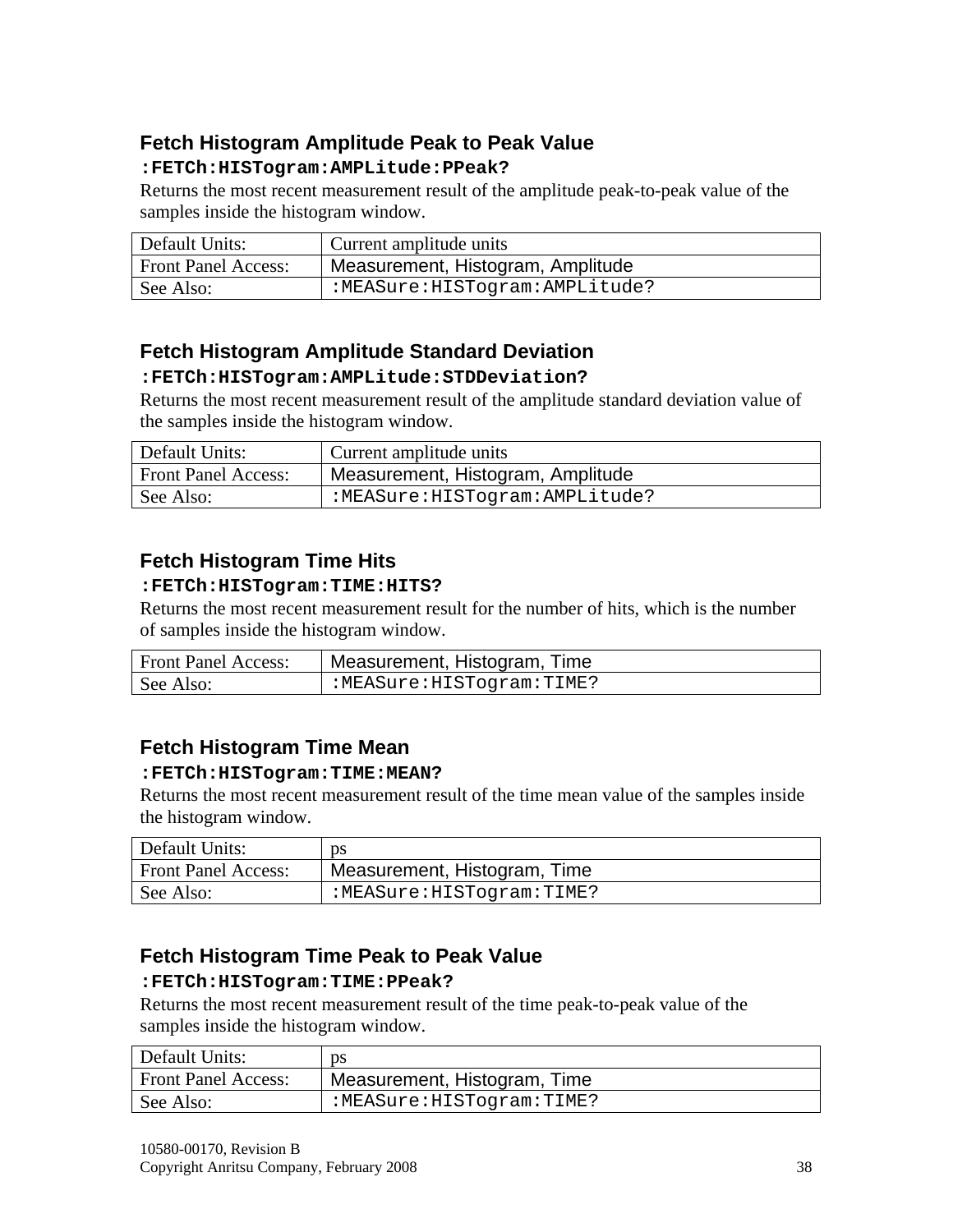# <span id="page-39-0"></span>**Fetch Histogram Time Standard Deviation**

#### **:FETCh:HISTogram:TIME:STDDeviation?**

Returns the most recent measurement result of the time standard deviation value of the samples inside the histogram window.

| Default Units:             | ps                           |
|----------------------------|------------------------------|
| <b>Front Panel Access:</b> | Measurement, Histogram, Time |
| See Also:                  | :MEASure:HISTogram:TIME?     |

# *:FETCh:MASK Subsystem*

This set of commands return the most recent measurement data of the active measurement. These commands are used for repeating query measurement data following a MEASure command or a CONFigure command (if the Bit Master is set up to continuously take measurements). They will not switch to another measurement. If the instrument is collecting data, it will not return until the data collection is complete. This could occur if there was a \*RST immediately before the :FETCh?

To get new measurement data, use the MEASure command.

Commands in this subsystem calculate the most recent total samples and failed samples for a mask measurement. The results are based on the current mask type selected (specified by CONFigure:MASK:TYPe <index> ). The results are returned collectively by one command or individually using two commands.

# **Fetch Mask Measurement Result**

#### **:FETCh:MASK:MEASurement?**

Returns the most recent results for the mask measurement.

Data are returned as 2 comma-separated values: total samples, failed samples.

| <b>Front Panel Access:</b> | Measurement, Mask |
|----------------------------|-------------------|
| See Also:                  | :MEASure:MASK?    |

# **Fetch Failed Samples**

#### **:FETCh:MASK:SAMPles:FAILed?**

Returns the most recent failed samples for the mask measurement.

| <b>Front Panel Access:</b> | Measurement, Mask |
|----------------------------|-------------------|
| See Also:                  | :MEASure:MASK?    |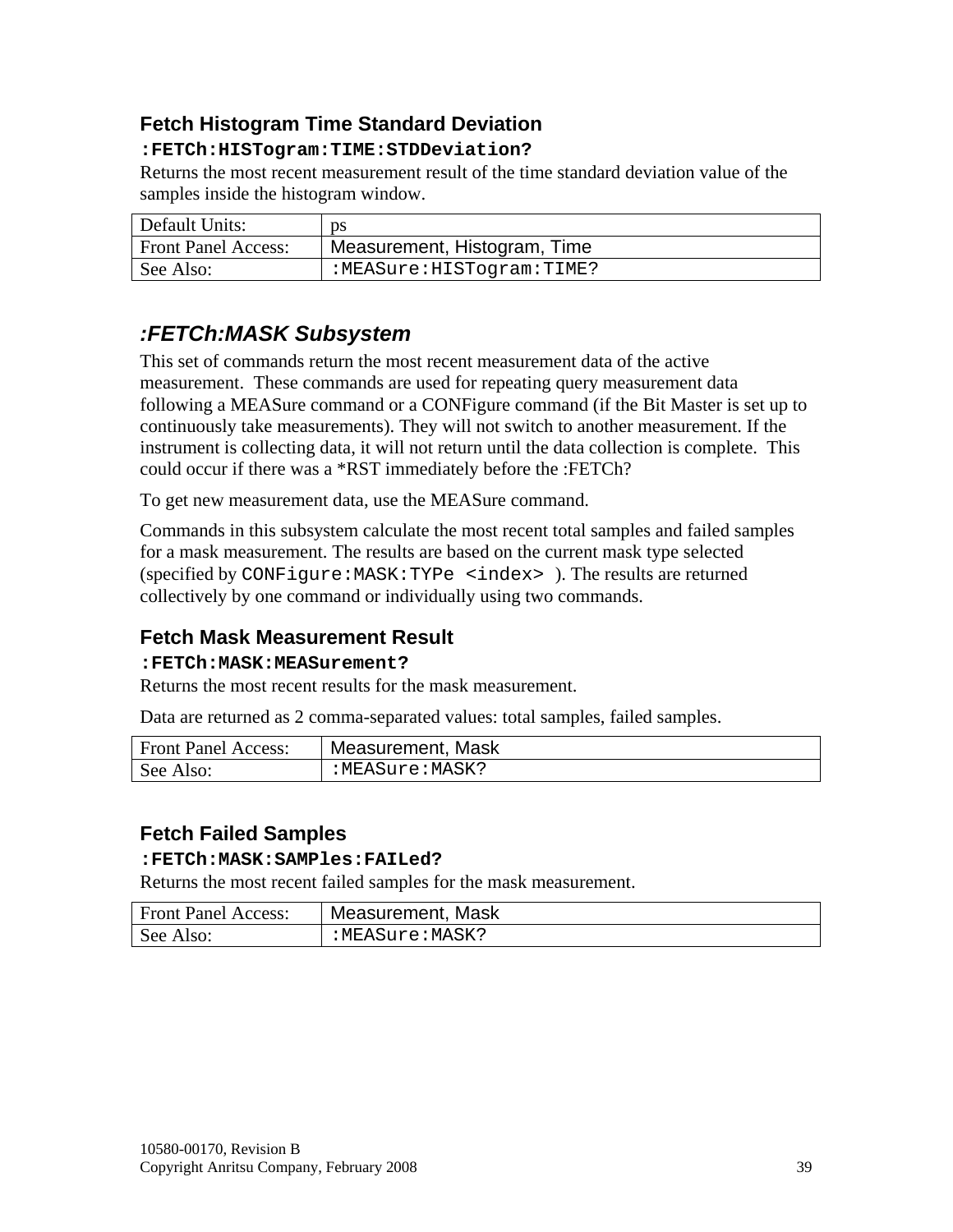# <span id="page-40-0"></span>**Fetch Total Samples**

#### **:FETCh:MASK:SAMPles:TOTal?**

Returns the most recent total samples for the mask measurement.

| <b>Front Panel Access:</b> | Measurement, Mask |
|----------------------------|-------------------|
| See Also:                  | :MEASure:MASK?    |

# *:FETCh:TIME Subsystem*

This set of commands return the most recent measurement data of the active measurement. These commands are used for repeating query measurement data following a MEASure command or a CONFigure command (if the Bit Master is set up to continuously take measurements). They will not switch to another measurement. If the instrument is collecting data, it will not return until the data collection is complete. This could occur if there was a \*RST immediately before the :FETCh?

To get new measurement data, use the MEASure command.

Commands in this subsystem return the most recent measurement data for time related measurements. The command:FETCh:TIME:MEASurement? returns six measurement results. There are six more commands that return the six results individually.

These data are only valid for Eye Pattern display mode. They are not valid for Pulse Pattern. See command [:SENSe]:DISPlay:MODE EYE|PULSe

# **Fetch Time Measurement Result**

#### **:FETCh:TIME:MEASurement?**

Returns the most recent result for all the time measurements.

Data are returned as 6 comma-separated values: jitter p-p, jitter RMS, rise time, fall time eye width and DCD.

| Default Units:             | ĎS                |
|----------------------------|-------------------|
| <b>Front Panel Access:</b> | Measurement, Time |
| See Also:                  | :MEASure:TIME?    |

# **Fetch Duty Cycle Distortion**

#### **:FETCh:TIME:DCD?**

Returns the most recent Duty Cycle Distortion result as a percentage.

| Default Units:             | %                 |
|----------------------------|-------------------|
| <b>Front Panel Access:</b> | Measurement, Time |
| See Also:                  | :MEASure:TIME?    |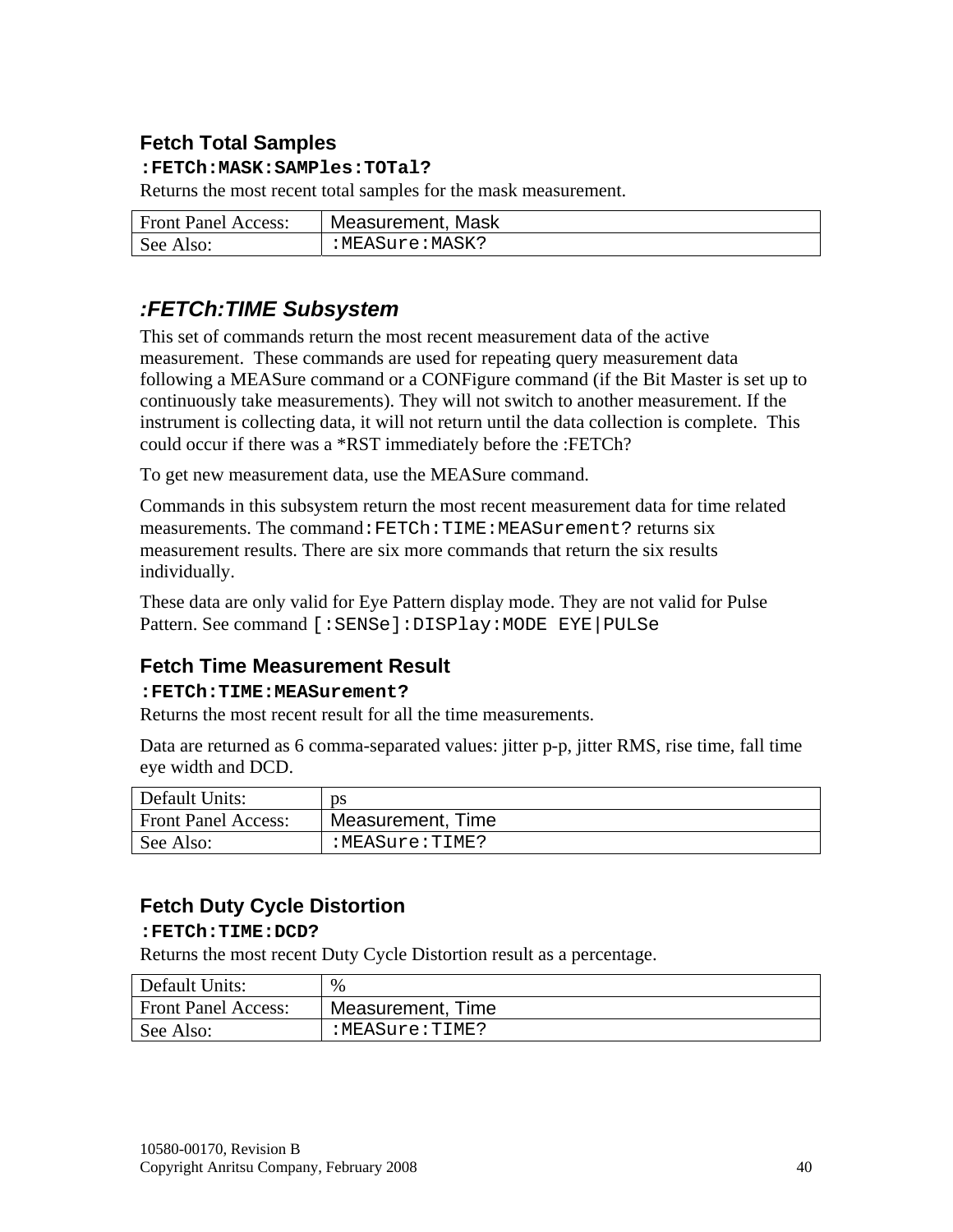# <span id="page-41-0"></span>**Fetch Eye Width**

#### **:FETCh:TIME:EYEWidth?**

Returns the most recent the eye width result of the current measurement.

| Default Units:             | рs                |
|----------------------------|-------------------|
| <b>Front Panel Access:</b> | Measurement, Time |
| See Also:                  | :MEASure:TIME?    |

## **Fetch Fall Time**

#### **:FETCh:TIME:FTIMe?**

Returns the most recent fall time result of the current measurement.

| Default Units:             | ĎS                |
|----------------------------|-------------------|
| <b>Front Panel Access:</b> | Measurement, Time |
| See Also:                  | :MEASure:TIME?    |

# **Fetch Rise Time**

#### **:FETCh:TIME:TRISe?**

Returns the most recent rise time result of the current measurement.

| Default Units:             | ĎS                |
|----------------------------|-------------------|
| <b>Front Panel Access:</b> | Measurement, Time |
| See Also:                  | :MEASure:TIME?    |

# **Fetch Jitter Peak to Peak**

#### **:FETCh:TIME:JITTer:PPeak?**

Returns the most recent peak- to- peak jitter result of the current measurement.

| Default Units:             | ĎS                |
|----------------------------|-------------------|
| <b>Front Panel Access:</b> | Measurement, Time |
| See Also:                  | :MEASure:TIME?    |

#### **Fetch Jitter RMS**

#### **:FETCh:TIME:JITTer:RMS?**

Returns the most recent RMS jitter result of the current measurement.

| Default Units:             | рs                |
|----------------------------|-------------------|
| <b>Front Panel Access:</b> | Measurement, Time |
| See Also:                  | :MEASure:TIME?    |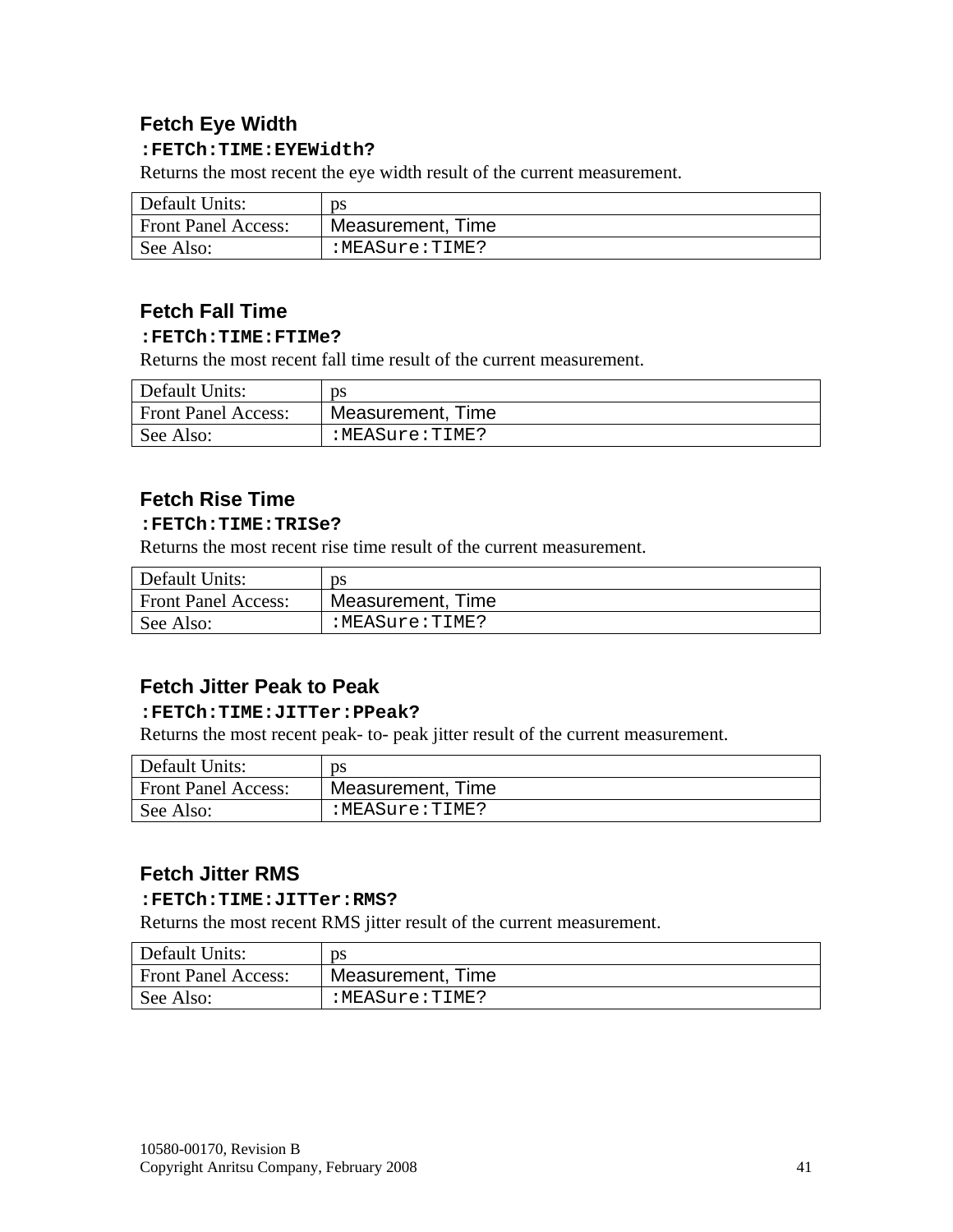# <span id="page-42-0"></span>*:MEASure Subsystem*

These commands take the instrument from its current state and enable the specified measurement. They correct any parameters that are invalid given the new measurement state such that a valid measurement can take place. They are taken on the active channel with some default settings; those default settings are not specified in a MEASue command and may be changed by CONFigure command and other relative commands. They then initiate the measurement. When the measurement is complete, they return the result. If these MEASure commands are used to change measurement modes, the Bit Master may take longer to return the results than if the measurement mode is unchanged by the command.

The message "Active channel is OFF" is returned if default setting for the active channel is OFF.

To get the current measurement data, use the appropriate FETCh command.

# **Amplitude Measurement**

#### **:MEASure:AMPLitude?**

Sets the active measurement to Amplitude.

Sets display mode to Eye.

Triggers a new amplitude measurement and returns the results as 8 comma-separated values: Level One, Level Zero, Eye Amplitude, Eye Height, Crossing, SNR, AveragePower and Extinction Ratio.

If the measurement is set to OFF, it may take longer to receive the results. Average Power and Extinction Ratio are only valid for an optical channel. "N/A" will be returned if the active channel is Electrical.

Units depend on current setting of active channel. The units will be mV for an Electricalchannel or  $\mu$ W for an Optical channel.

Results also can be queried by:FETCh:AMPLitude:MEASurement?. To queryspecific data, see command: FETCh: AMPLitude: xxxx?.

The current measurement can be queried using : CONFigure?.

| See Also: | :CONFigure:MEASure:CHANnel 1 2              |  |  |
|-----------|---------------------------------------------|--|--|
|           | [:SENSe]:INPut:CH1 2 ELECtrical OPTical OFF |  |  |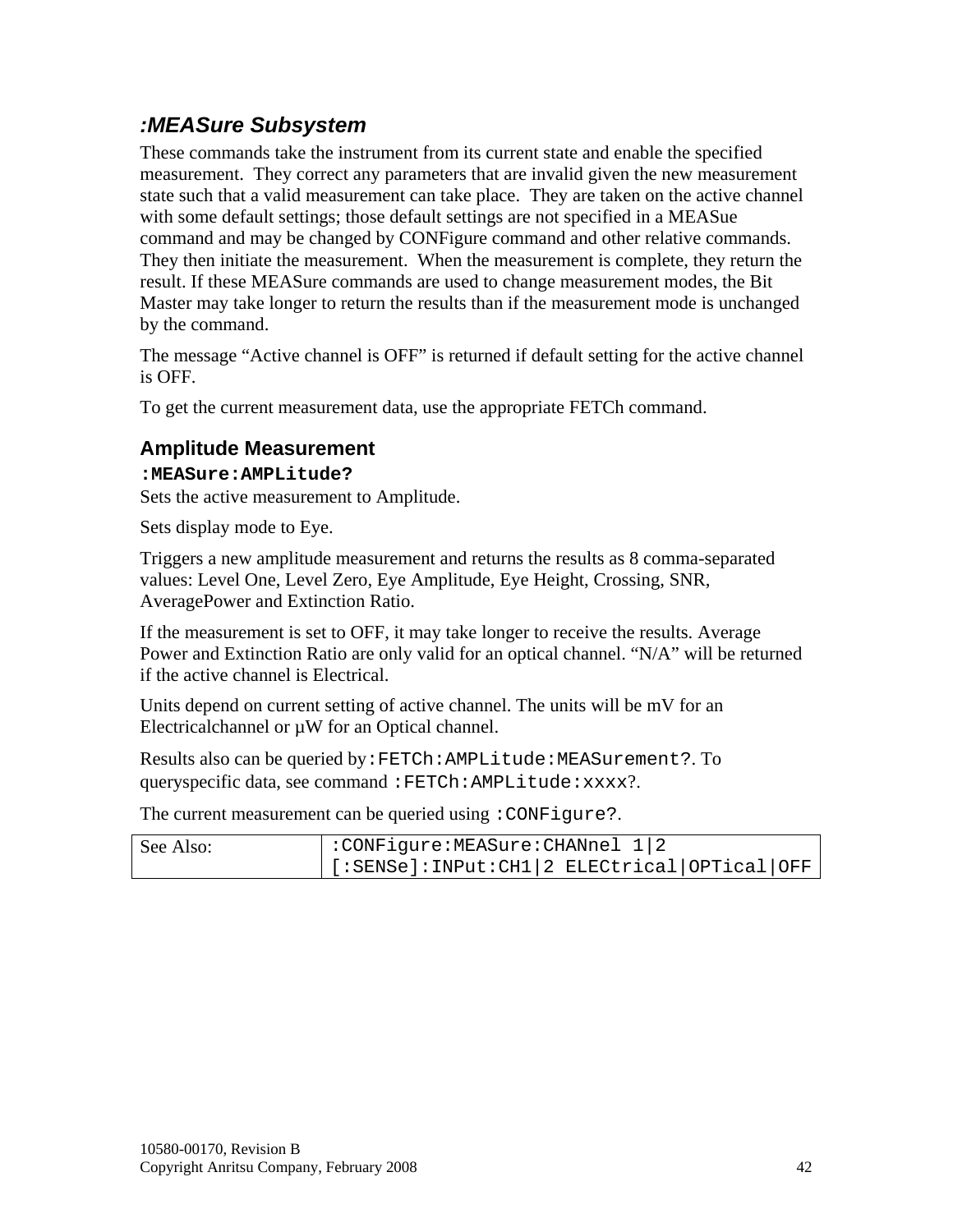#### <span id="page-43-0"></span>**Time Measurement**

#### **:MEASure:TIME?**

Sets the active measurement to Time. Sets display mode to Eye.

Triggers a new time measurement and returns the results as 6 comma-separated values: Jitter p-p, Jitter RMS, Rise Time, Fall Time EYE Width and DCD. If the measurement is set to OFF, it may take longer to receive the results.

Results also can be queried by: FETCh: TIME? To query specific data, see command :FETCh:TIME:xxxx?

The current measurement can be queried using : CONFigure?

| See Also: | :CONFigure:MEASure:CHANnel 1 2                              |  |  |
|-----------|-------------------------------------------------------------|--|--|
|           | $\vert$ [:SENSe]: INPut: CH1   2 ELECtrical   OPTical   OFF |  |  |

#### **Histogram Time Measurement**

#### **:MEASure:HISTogram:TIME?**

Sets the active measurement to histogram time. Triggers a new histogram time measurement and returns the results as 4 comma-separated values: Mean, std Deviation, Peak-to-Peak, and Hits.

Results also can be queried by :FETCh:HISTogram:TIME?. To query specific data, see command: FETCh: HISTogram: TIME: xxxx?.

The current measurement can be queried using : CONFigure: HISTogram: AXIS?.

| See Also: | :CONFigure:MEASure:CHANnel 1 2                          |  |
|-----------|---------------------------------------------------------|--|
|           | [:SENSe]: INPut: CH1   2 ELECtrical   OPTical   OFF     |  |
|           | $\vert$ [:SENSe]:HISTogram:X1 2 <time></time>           |  |
|           | $\vert$ [:SENSe]:HISTogram:Y1 2 <amplitude></amplitude> |  |

#### **Histogram Amplitude Measurement**

#### **:MEASure:HISTogram:AMPLitude?**

Sets the active measurement to histogram amplitude. Triggers a new histogram amplitude measurement and returns the results as 4 comma-separated values: Mean, Std Deviation, Peak-to-Peak, and Hits.

Results also can be queried by: FETCh: HISTogram: AMPLitude?. To query specific data, see command: FETCh: HISTogram: AMPLitude: xxxx?.

The current measurement can be queried using : CONFigure: HISTogram: AXIS?.

| See Also: | :CONFigure:MEASure:CHANnel 1 2                  |  |  |
|-----------|-------------------------------------------------|--|--|
|           | $ $ [:SENSe]:INPut:CH1 2 ELECtrical OPTical OFF |  |  |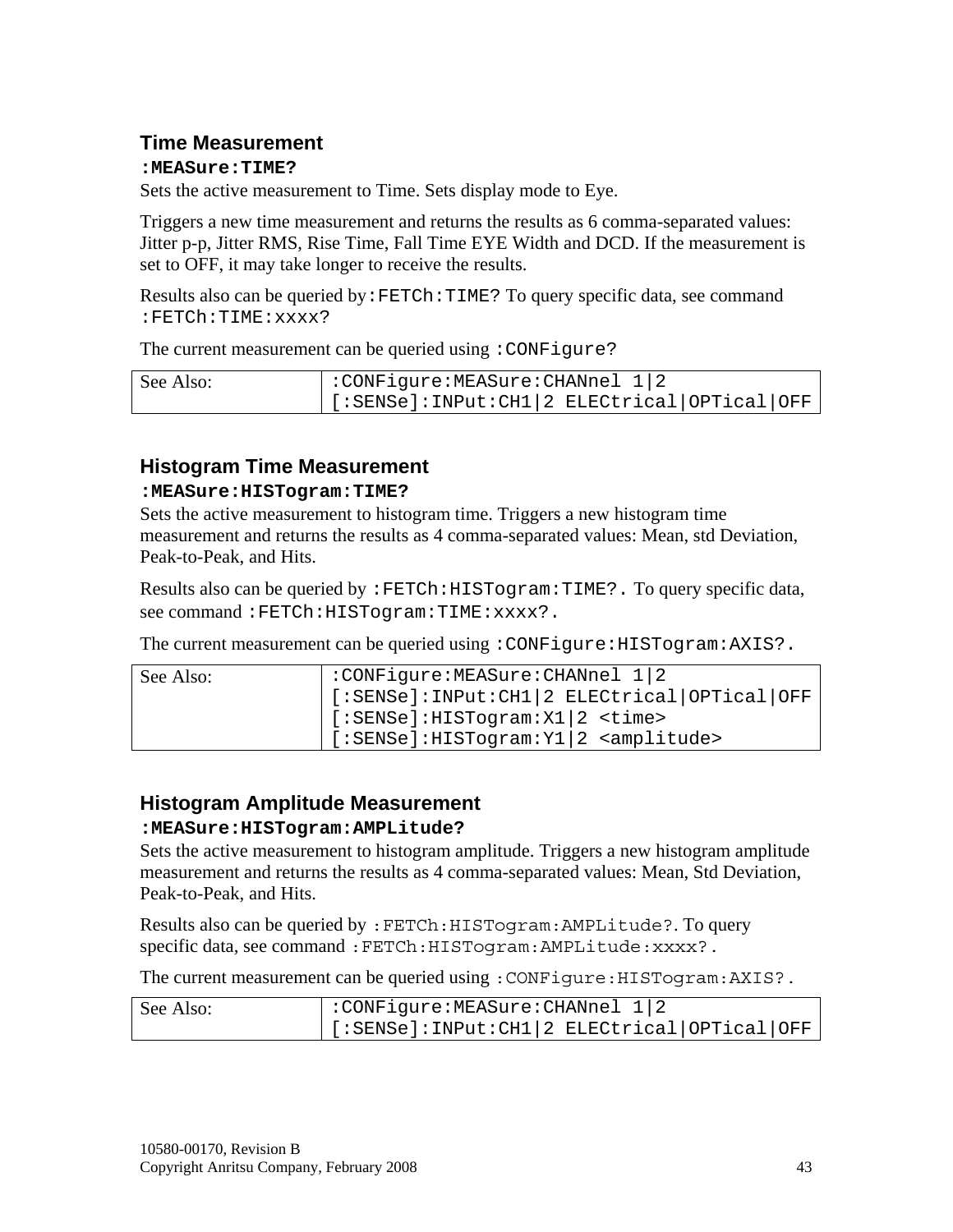#### <span id="page-44-0"></span>**Mask Measurement**

#### **:MEASure:MASK?**

Sets the active measurement to MASK. Triggers a new mask measurement and returns the results as 2 comma-separated values: Total Samples, Failed Samples.

Results also can be queried by : FETCh: MASK: MEASUREMENT? . To query specific data, see command: FETCh: MASK: SAMPLES: xxxx?.

The mask measurement must specified by : CONFigure: MASK: TYPe. The current measurement can be queried using : CONFigure: MASK: TYPe?.

| See Also: | : CONFigure: MASK: TYPe <index></index>     |
|-----------|---------------------------------------------|
|           | :CONFigure:MEASure:CHANnel 1 2              |
|           | [:SENSe]:INPut:CH1 2 ELECtrical OPTical OFF |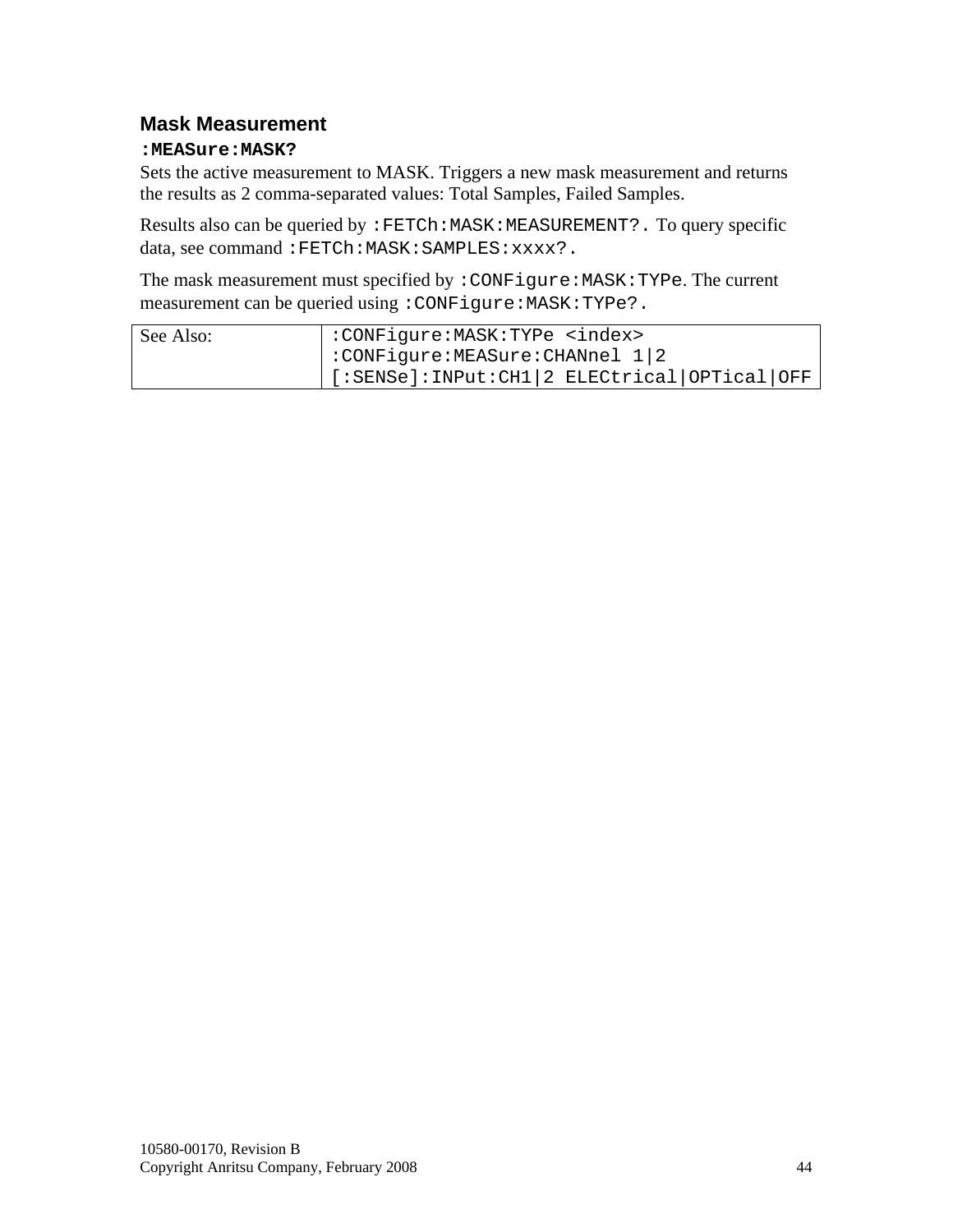# <span id="page-45-0"></span>**Examples**

# *C/C++*

This example is run on the command line. It sends the \*IDN? query to the instrument and prints the response to the console.

```
// IdnExample.cpp : Microsoft Visual Studio-Generated Example 
// Based on Example 2-1 in the NI-VISA User Manual 
// Usage : IdnExample "TCPIP::xxx.xxx.xxx.xxx::inst0::INSTR" 
// where xxx.xxx.xxx.xxx is the IP address of the //
                  instrument.
// Output : The string identity string returned from the 
// instrument. 
// VISA Header : visa.h (must be included) 
// VISA Libarary : visa32.lib (must be linked with) 
#include "stdafx.h" 
#include "stdio.h" 
#include "string.h" 
#include "visa.h" 
#define BUFFER_SIZE 255 
int main(int argc, char* argv[]) 
{ 
      ViStatus status; /* For checking errors */ 
      ViSession defaultRM, instr; /* Communication channels */ 
      ViUInt32 retCount; /* Return count from string I/O */ 
      ViChar buffer[BUFFER_SIZE]; /* Buffer for string I/O */ 
      char tempDisplay[BUFFER_SIZE]; /* Display buffer for example */ 
      char *pAddress; 
       /* Make sure we got our address. */ 
     if ( \arg c < 2 )
       { 
            printf("Usage: IdnExample 
\"TCPIP::xxx.xxx.xxx.xxx::inst0::INSTR\"\n"); 
            printf("\t where xxx.xxx.xxx.xxx is the IP address of your 
instrument.\n"); 
            return -1; 
       } 
       /* Store the address. */ 
      pAddress = argv[1]; 
       /* Begin by initializing the system*/ 
      status = viOpenDefaultRM(&defaultRM); 
       if (status < VI_SUCCESS) 
       { 
             /* Error Initializing VISA...exiting*/ 
            printf("Can't initialize VISA\n"); 
             return -1;
```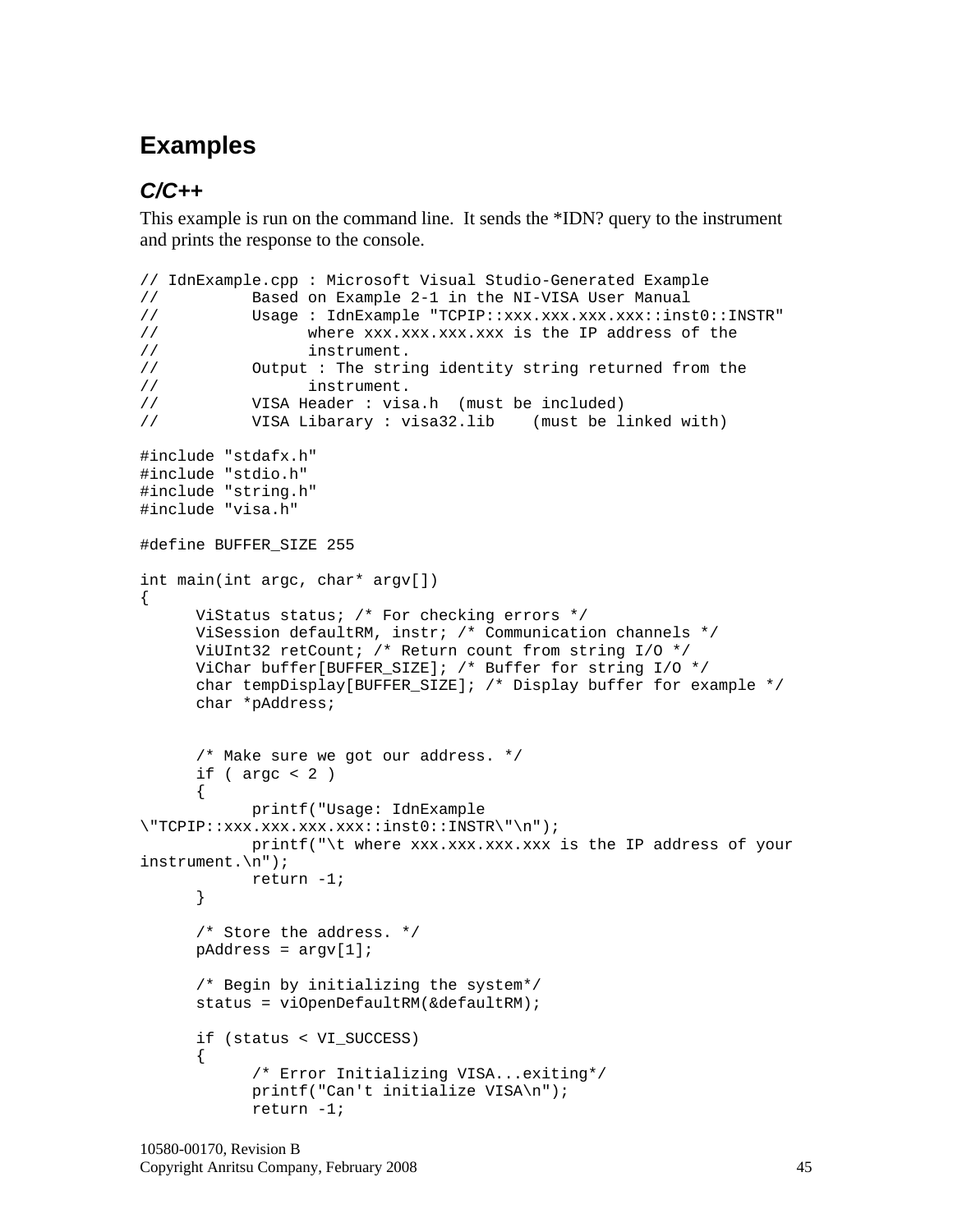```
 } 
      /* Open communication with TCP/IP device at xxx.xxx.xxx.xxx*/
       /* NOTE: For simplicity, we will not show error checking*/ 
       /* TODO: Add error handling. */ 
      status = viOpen(defaultRM, pAddress, VI_NULL, VI_NULL, &instr);
       /* Set the timeout for message-based communication*/ 
       /* TODO: Add error handling. */ 
      status = viSetAttribute(instr, VI ATTR TMO VALUE, 5000);
       /* Ask the device for identification */ 
       sprintf(buffer, "*IDN?\n"); 
       status = viWrite(instr, (unsigned char *)&buffer[0], 6, 
&retCount); 
       status = viRead(instr, (unsigned char *)buffer, BUFFER_SIZE, 
&retCount); 
       /* TODO: Add code to process data. */ 
       strncpy(tempDisplay, buffer, retCount); 
       tempDisplay[retCount] = 0; /* Null-terminate display string. */ 
       printf("*IDN? Returned %d bytes: %s\n", retCount, tempDisplay); 
       /* Close down the system */ 
       /* TODO: Add error handling. */ 
       status = viClose(instr); 
       status = viClose(defaultRM); 
       return 0; 
}
```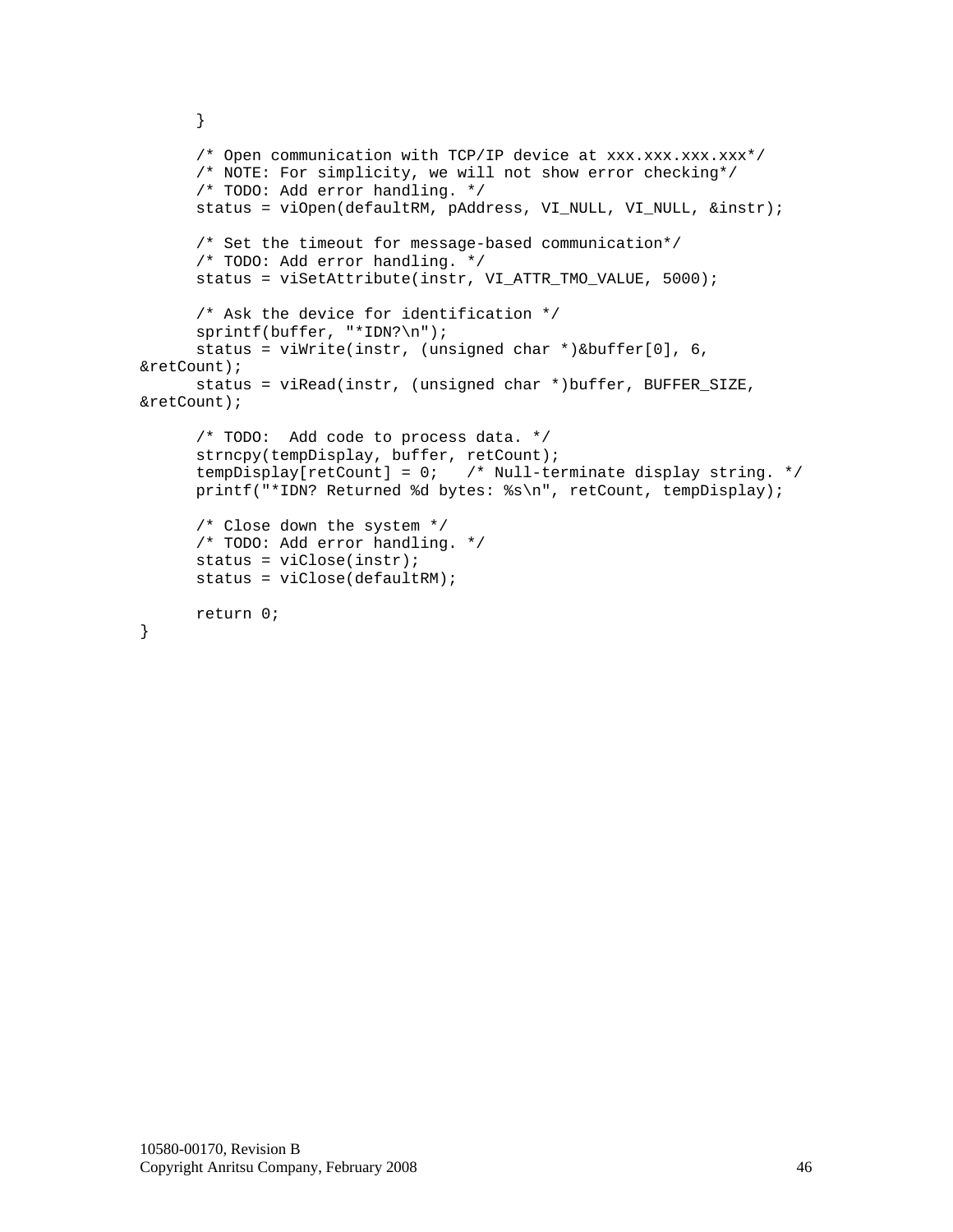# <span id="page-47-0"></span>*Visual Basic*

This function can be called in a Visual Basic program. It sends the \*IDN? query to the instrument and returns the byte count and ASCII response string.

```
Rem This example is based on Example 2-1 from the NI-VISA User Manual. 
Public Sub IdnMain(ByVal address As String, ByRef byteCount As String, 
ByRef returnBytes As String) 
     Const BUFFER_SIZE = 200 
     Dim stat As ViStatus 
     Dim dfltRM As ViSession 
     Dim sesn As ViSession 
     Dim retCount As Long 
     Dim buffer As String * BUFFER_SIZE 
     Rem ***Include visa32.dll as a reference in your project.*** 
     Rem Begin by initializing the system 
     stat = viOpenDefaultRM(dfltRM) 
     If (stat < VI_SUCCESS) Then 
         Rem Error initializing VISA...exiting 
         MsgBox "Can't initialize VISA" 
         Exit Sub 
     End If 
     Rem Open communication with Device 
     Rem NOTE: For simplicity, we will not show error checking 
     Rem TODO: Add error handling. 
     stat = viOpen(dfltRM, address, VI_NULL, VI_NULL, sesn) 
     Rem Set the timeout for message-based communication 
     Rem TODO: Add error handling. 
     stat = viSetAttribute(sesn, VI_ATTR_TMO_VALUE, 5000) 
     Rem Ask the device for identification 
     Rem TODO: Add error handling. 
     stat = viWrite(sesn, "*IDN?", 5, retCount) 
     stat = viRead(sesn, buffer, BUFFER_SIZE, retCount) 
     Rem TODO: Add code to process the data. 
     byteCount = retCount 
     returnBytes = Left(buffer, retCount) 
     Rem Close down the system 
     Rem TODO: Add error handling. 
     stat = viClose(sesn) 
     stat = viClose(dfltRM) 
End Sub
```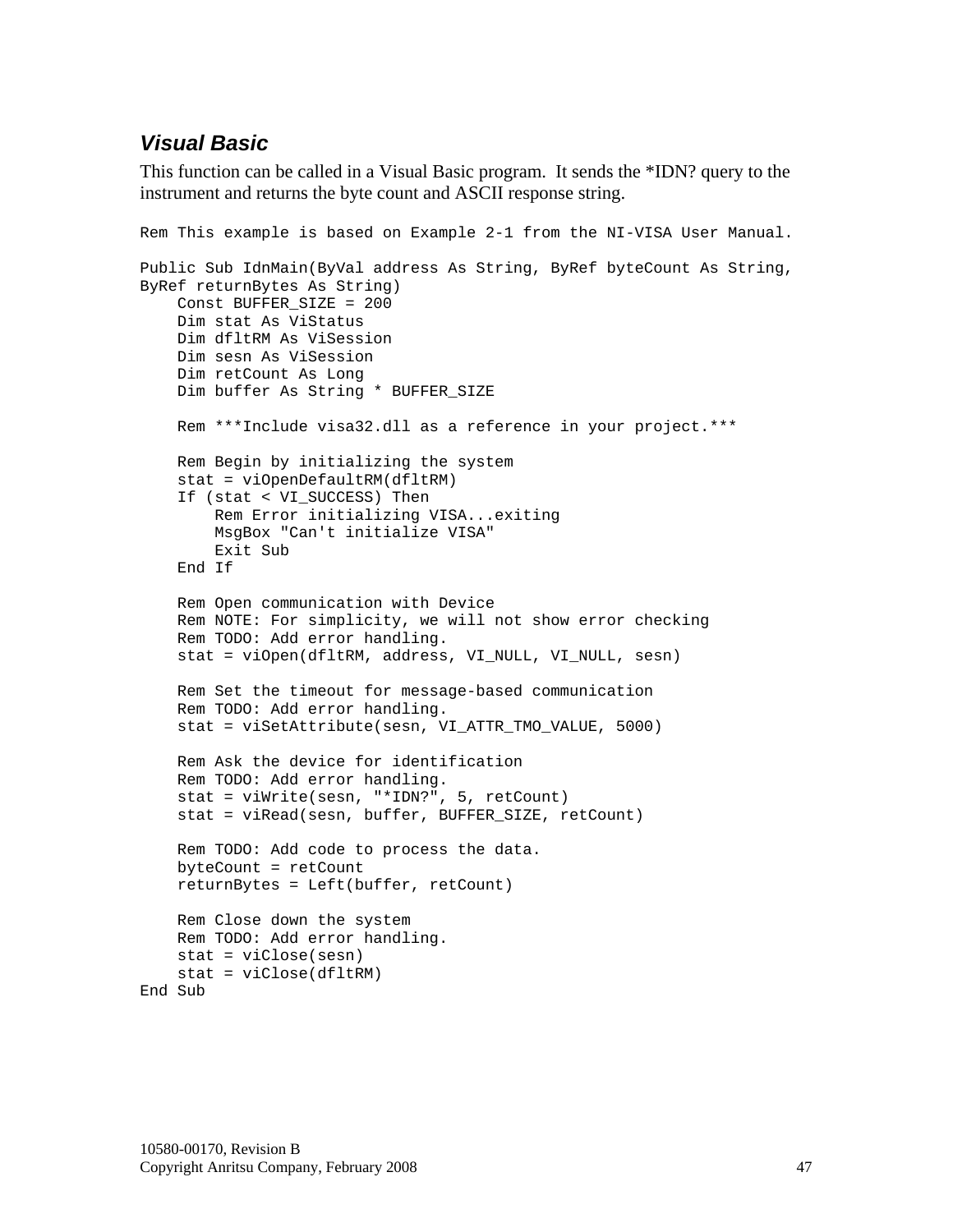# <span id="page-48-0"></span>**Command Index**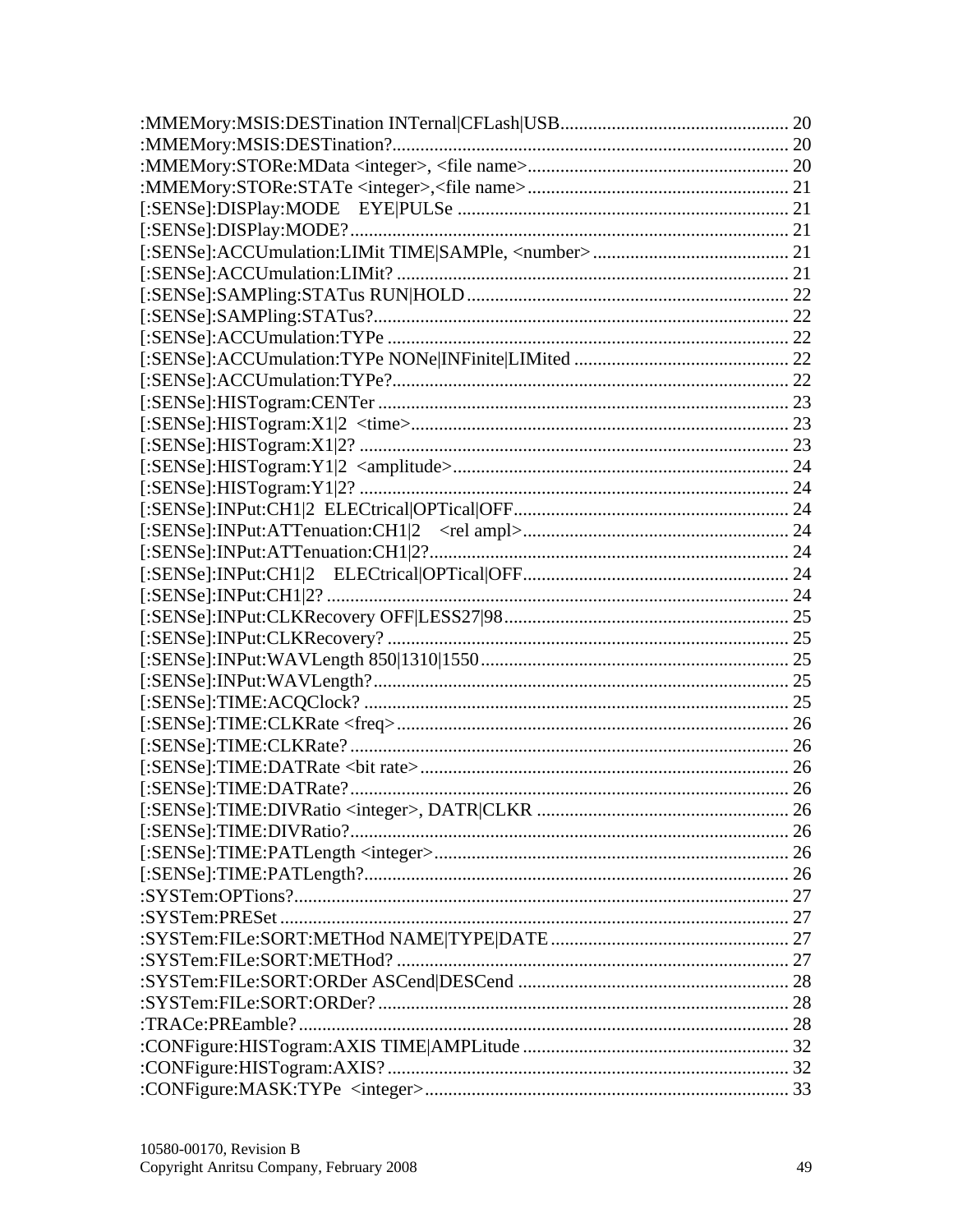| :CONFigure:MEASure:TYPe AMPLitude TIME HISTogram MASK OFF 33 |    |
|--------------------------------------------------------------|----|
|                                                              |    |
|                                                              |    |
|                                                              |    |
|                                                              |    |
|                                                              |    |
|                                                              |    |
|                                                              |    |
|                                                              |    |
|                                                              |    |
|                                                              |    |
|                                                              |    |
|                                                              |    |
|                                                              |    |
|                                                              |    |
|                                                              |    |
|                                                              |    |
|                                                              |    |
|                                                              |    |
|                                                              |    |
|                                                              |    |
|                                                              |    |
|                                                              |    |
|                                                              |    |
|                                                              |    |
|                                                              |    |
|                                                              |    |
|                                                              |    |
|                                                              |    |
|                                                              | 41 |
|                                                              |    |
|                                                              |    |
|                                                              |    |
|                                                              |    |
|                                                              |    |
|                                                              |    |